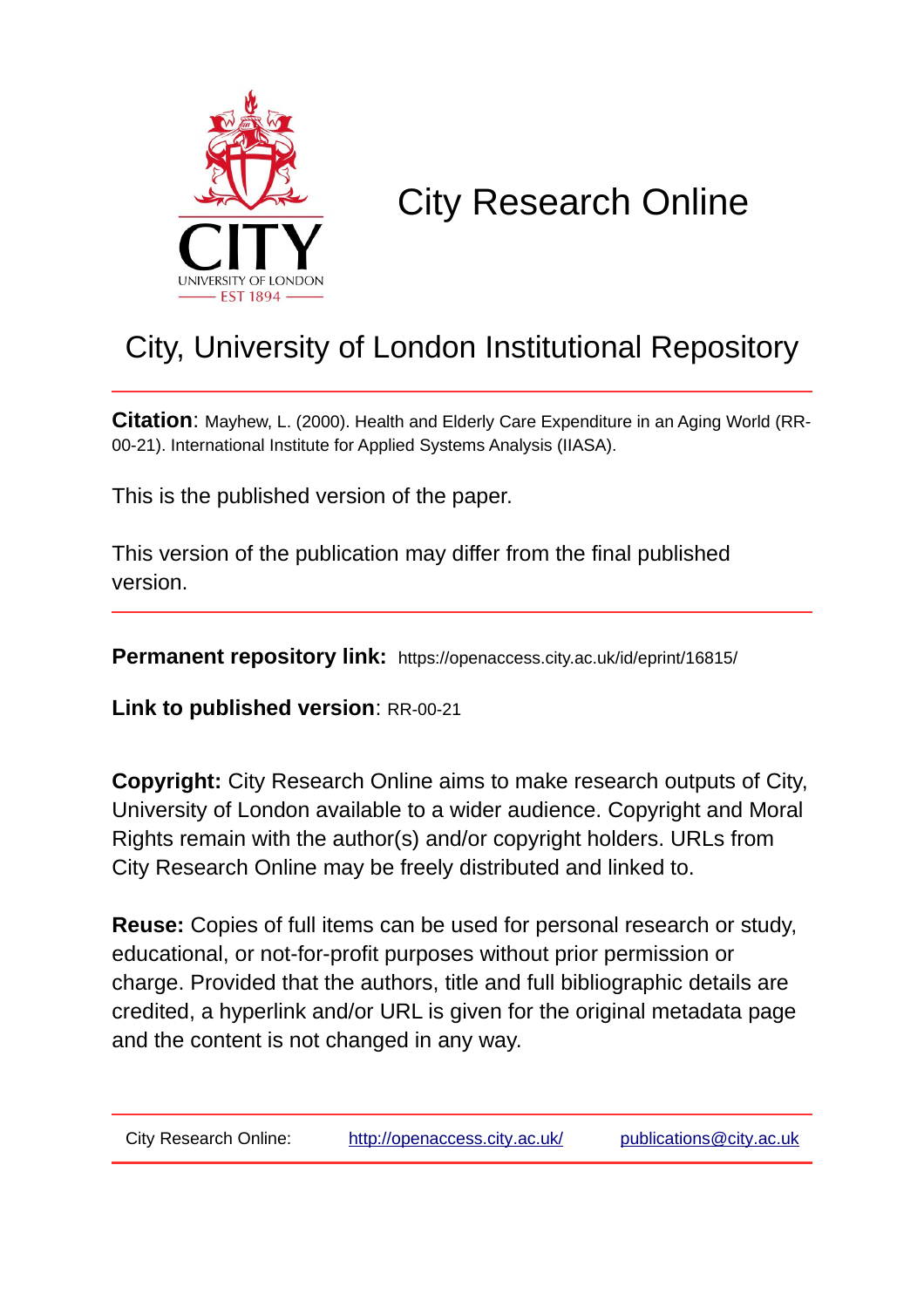# Health and Elderly Care Expenditure in an Aging World

*Leslie Mayhew*

RR-00-21 September 2000

International Institute for Applied Systems Analysis, Laxenburg, Austria Tel: +43 2236 807 Fax: +43 2236 71313 E-mail: publications@iiasa.ac.at Web: www.iiasa.ac.at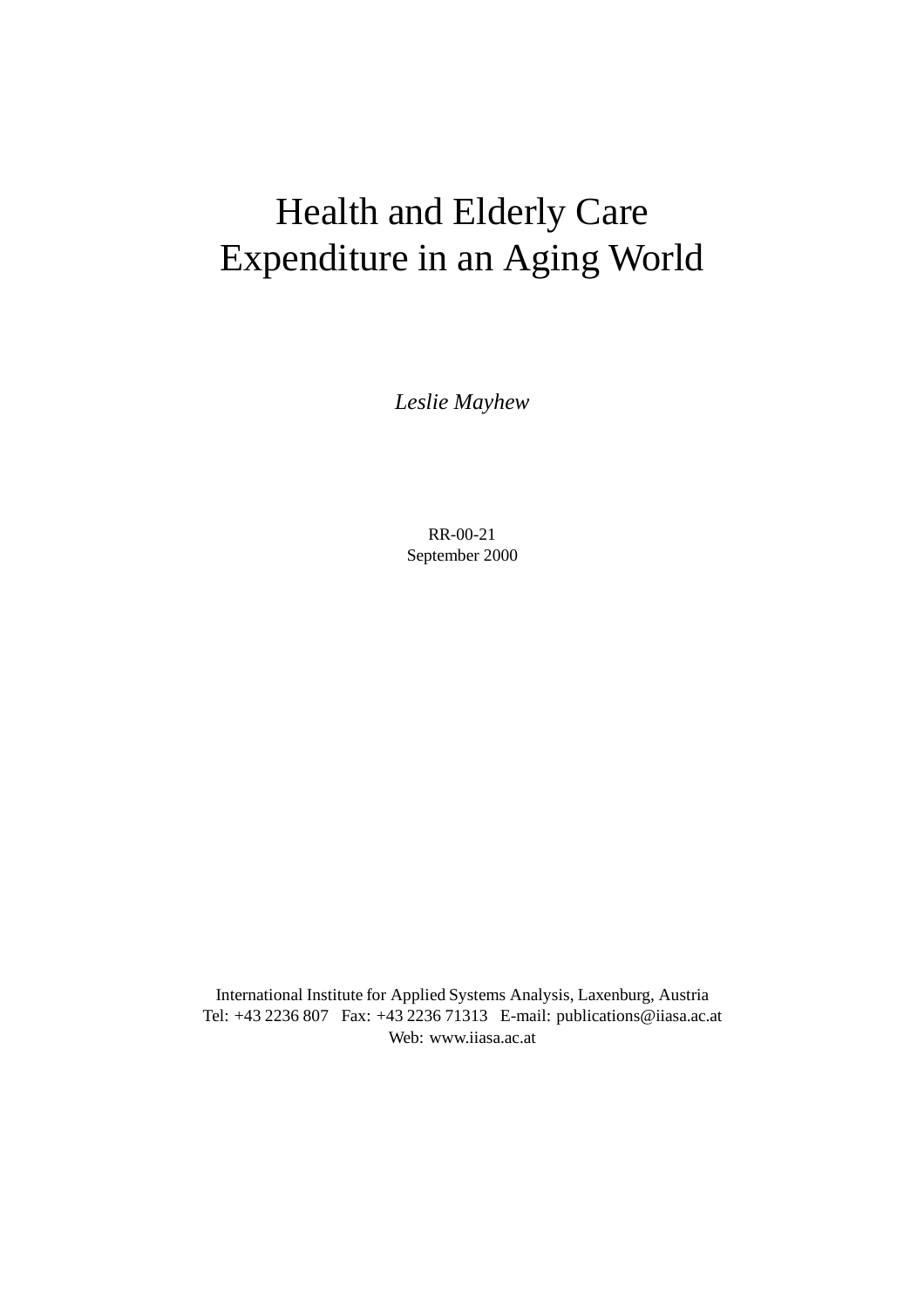#### **International Standard Book Number 3-7045-0139-5**

*Research Reports*, which record research conducted at IIASA, are independently reviewed before publication. Views or opinions expressed herein do not necessarily represent those of the Institute, its National Member Organizations, or other organizations supporting the work.

Copyright  $\odot$  2000 International Institute for Applied Systems Analysis

All rights reserved. No part of this publication may be reproduced or transmitted in any form or by any means, electronic or mechanical, including photocopy, recording, or any information storage or retrieval system, without permission in writing from the copyright holder.

Cover design by Anka James.

Printed by **Rema***print*, Vienna.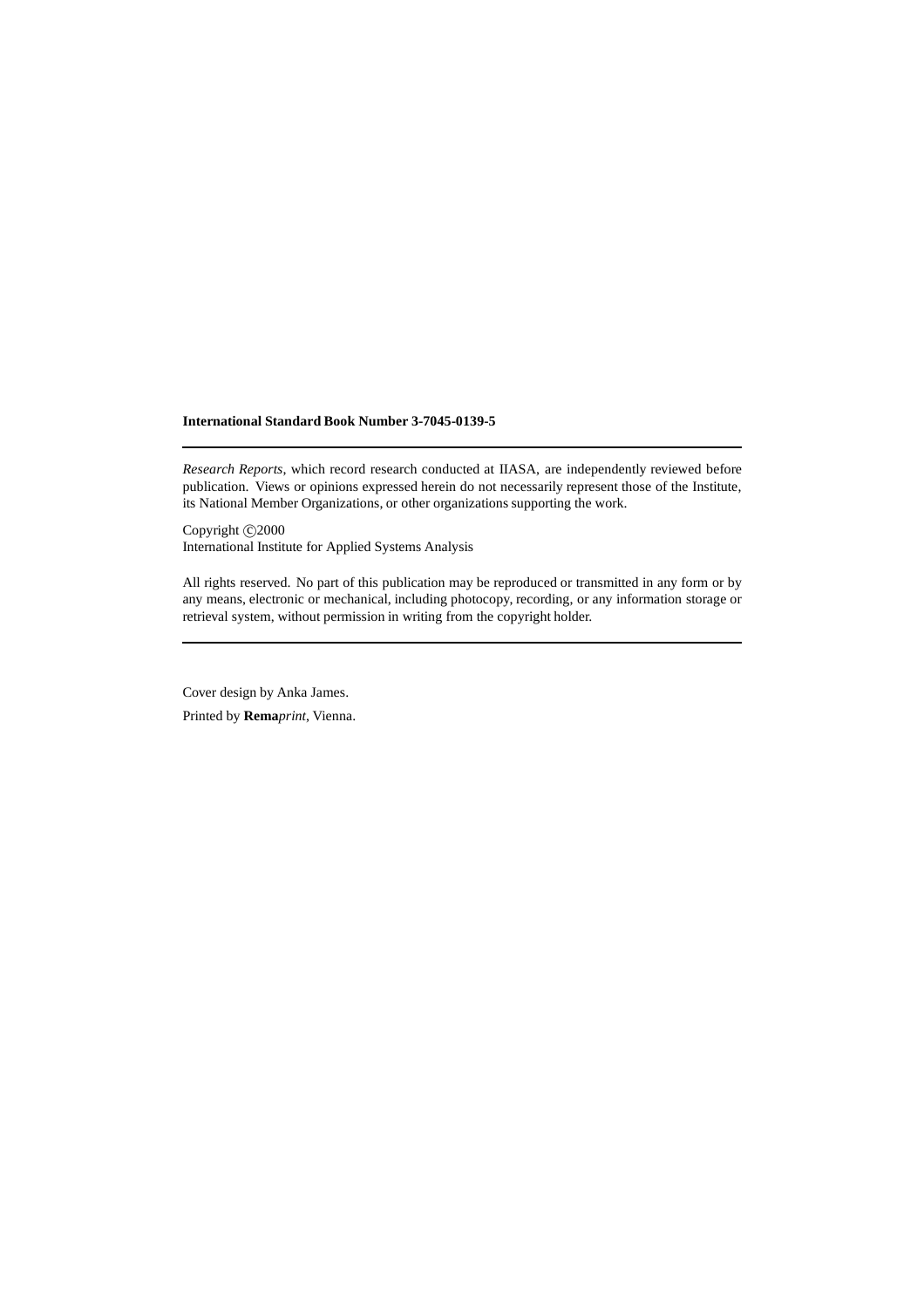## **Contents**

|   | <b>Abstract</b>   |                                                             | iv |
|---|-------------------|-------------------------------------------------------------|----|
|   |                   | <b>Acknowledgments</b>                                      | iv |
| 1 |                   | <b>Introduction</b>                                         | 1  |
|   |                   | <b>Health Care Services</b>                                 | 6  |
|   | 2.1               |                                                             | 6  |
|   | 2.2               |                                                             | 10 |
|   | 2.3               |                                                             | 13 |
|   | 2.4               |                                                             | 16 |
| 3 |                   | <b>Disability and Welfare Services</b>                      | 19 |
|   | 3.1               |                                                             | 19 |
|   | 3.2               |                                                             | 22 |
|   | 3.3               |                                                             | 24 |
|   | 3.4               |                                                             | 27 |
|   | 3.5               | Disability and the Provision of Elderly Care Services       | 27 |
| 4 |                   | <b>Conclusions</b>                                          | 36 |
|   |                   | <b>Annex: Overview of Method Used to Measure Disability</b> | 38 |
|   | <b>References</b> |                                                             | 41 |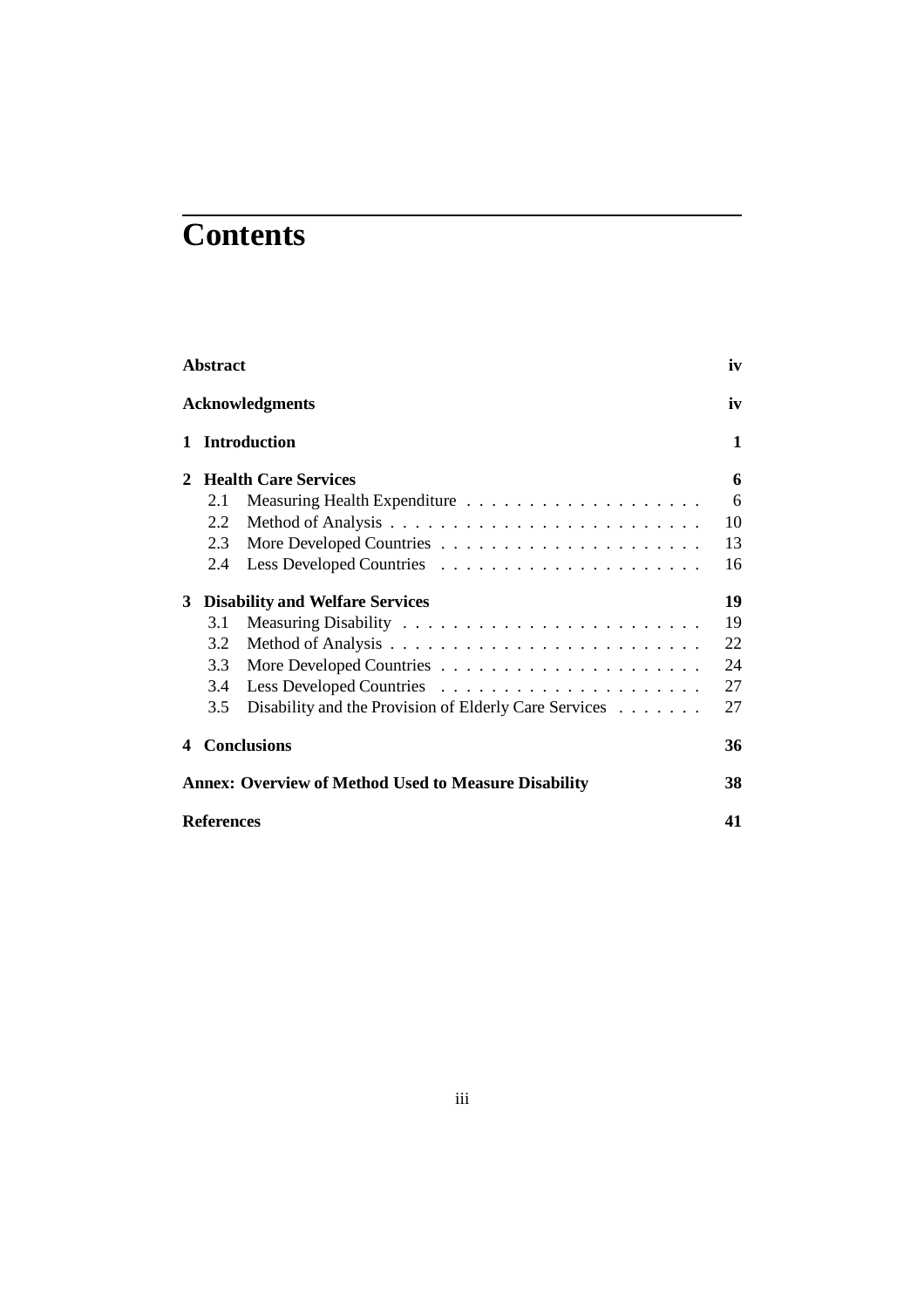### **Abstract**

The world's population is aging, albeit at different rates in different countries. The International Institute for Applied Systems Analysis (IIASA) is building an economic–demographic model for exploring the consequences of population aging on the global economy. So far it has concentrated on impacts mediated through public and private pension systems. It now wishes to extend the model to cover other sectors whose provision is also highly age sensitive, including health and elderly care services. This report explores the consequences of population aging for these vital services and considers the basic mechanisms fueling their growth. These mechanisms fall into essentially two categories: The first is related to the biomedical processes of aging, which can lead to chronic illness and disability in old age. The second concerns the costs of treatment and long-term care, which in turn are a function of medical technology and institutional factors, how services are delivered, and who bears the costs.

Using simple but explicit projection methodologies, we project health care and disability-related expenditure in two major world regions, corresponding to more developed countries (MDCs) and less developed countries (LDCs). The key policyrelated conclusions are as follows:

- Aging will overtake population growth as the main demographic driver of health expenditure growth, but its effect will be less than that of technological and institutional factors.
- Health expenditure will expand rapidly in LDCs (relative to gross domestic product) to reach levels currently observed in MDCs.
- The number of people with disabilities will grow substantially, but will level out in MDCs by 2050 (earlier for all but the oldest age groups), while the number of people with disabilities in all age groups will continue to grow in LDCs. Assuming that most care for the disabled continues to be provided by the family and community, projected increases in disability-related expenditure are modest.

**Acknowledgments** I am grateful to my colleagues at IIASA for the stimulating discussions on the issues raised in this paper, particularly to Landis MacKellar, who heads IIASA's Social Security Reform Project.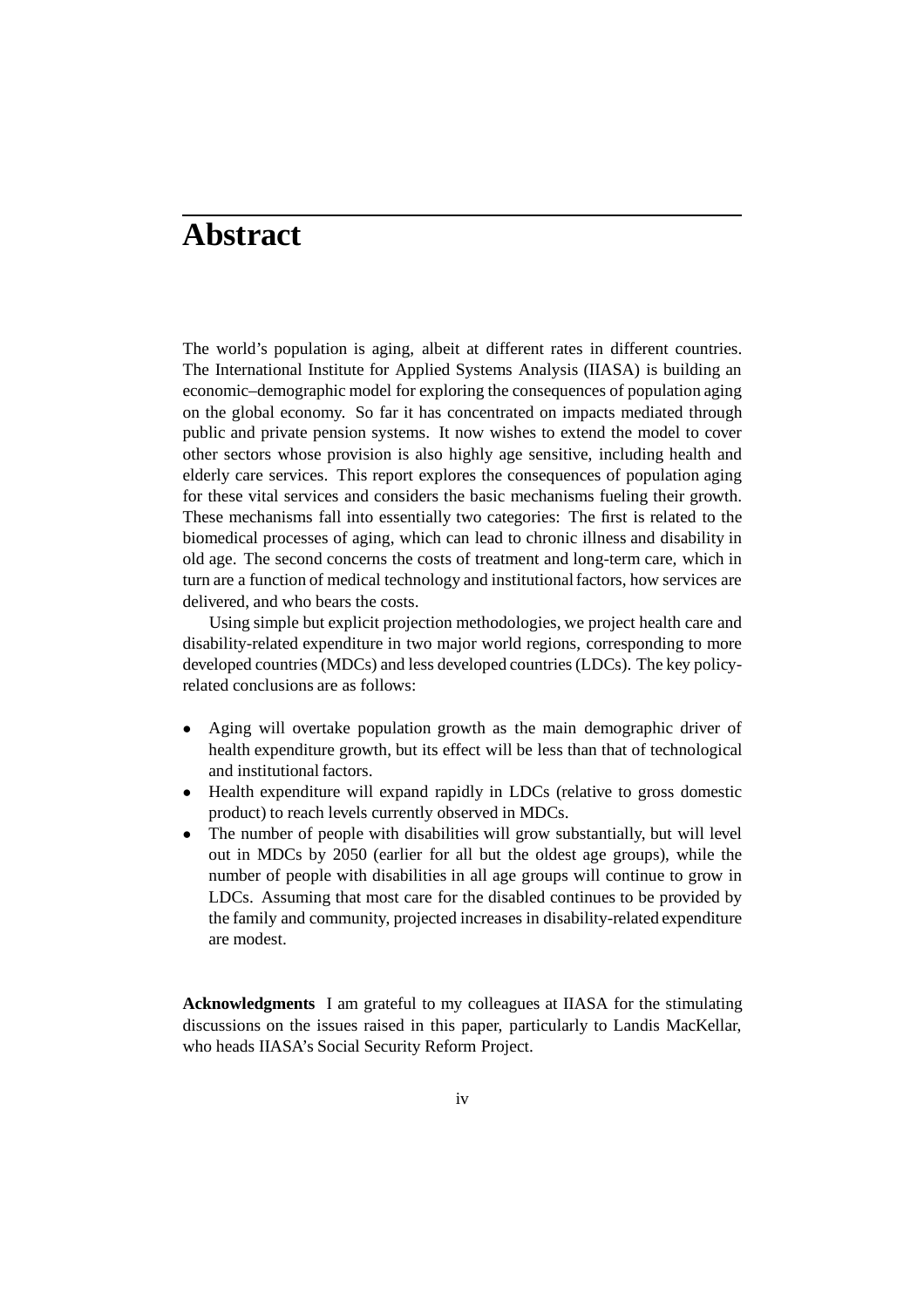### **1 Introduction**

The impact of population aging on the global economy is now a major issue. This report, a contribution to the project on global social security reform at the International Institute for Applied Systems Analysis (IIASA), focuses on health and elderly care services (MacKellar and Reisen, 1998; MacKellar and Ermolieva, 1999). While these expenditure areas are less economically significant than pensions, the other main area of impact, they still account for over 10% of gross domestic product (GDP) in developed countries. They are major consumers of public expenditure; they straddle the public and the formal and informal private sectors, and are sensitive to the size and age distribution of the population and to patterns of morbidity. Their growth and development over the past 30 years or so, however, are only partly explained by aging and population growth. More important are factors such as technological change (new treatments and drugs), higher utilization per capita, institutional behavior, higher labor costs, etc.

Our focus is on population and aging because of the very different population trajectories in developed and developing regions and their different starting positions. It is now firmly established, for example, that older people consume more health services per capita than any other age group except perhaps the newly born. On average, their ability to perform daily tasks slowly erodes until, at some stage, they become dependent on others for home help, or possibly residential care or long-term care in a hospital. The degree of dependency, and sometimes also the need for medication, reaches a maximum in the period just before death (Seale and Cartwright, 1994). The economic consequences are therefore varied, directly or indirectly involving the work place, households, and agencies in the public, private, and voluntary sectors (see, e.g., Jackson, 1998). Not surprisingly, governments are becoming increasingly aware of the need for coordinated policies in the fields of employment, pensions, disability, and health.

Some trends, though, will pull in opposite directions. It is expected, for example, that future generations of older people will be better prepared to live independent lives into advanced old age, particularly with the aid of modern technology and medical breakthroughs such as body-part replacement, which may improve the quality of life for some. There is some evidence that older people already have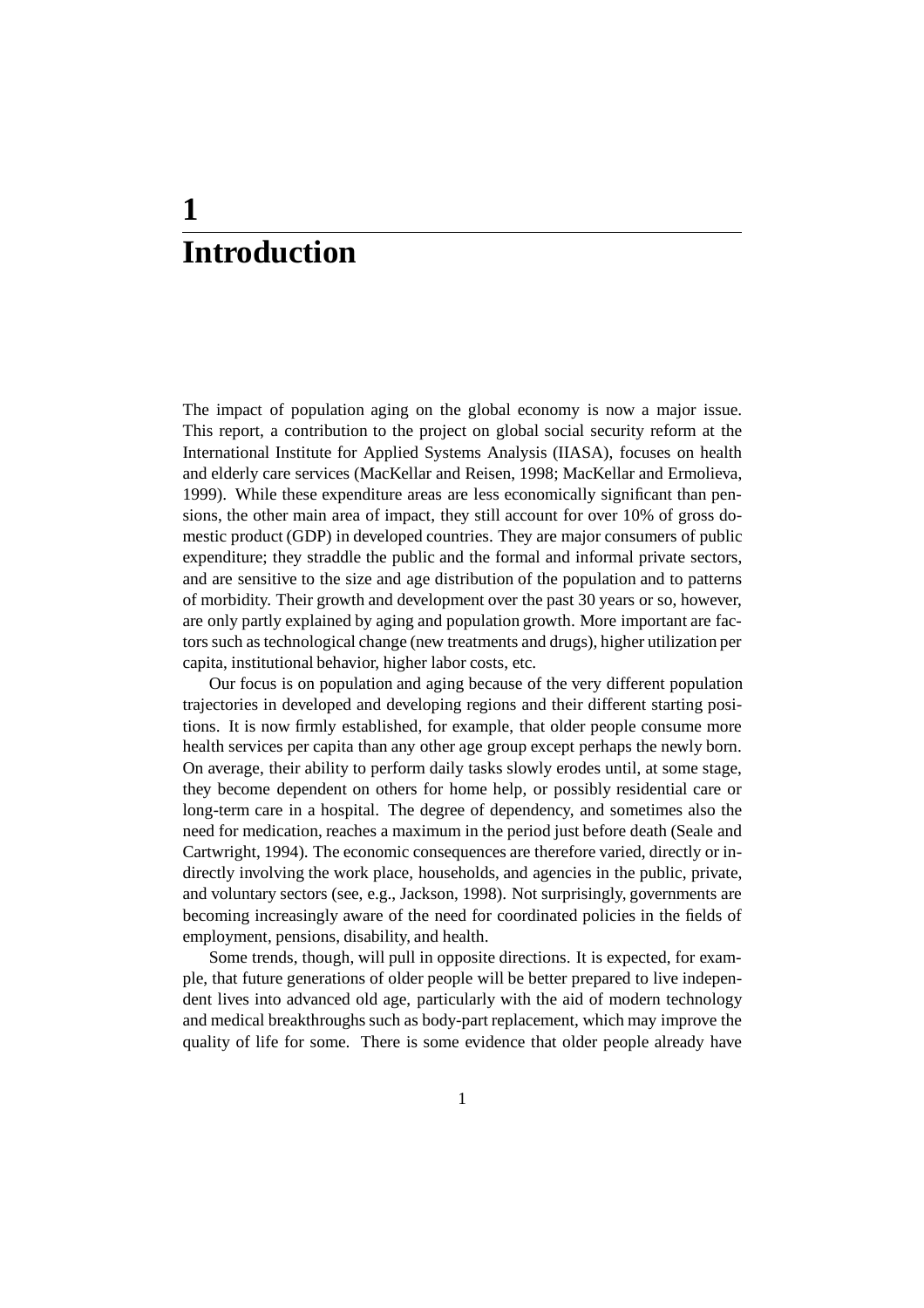healthier lifestyles and are better educated and informed than previous generations, with the result that the threshold for frailty and disability is being pushed later into old age in some instances (ONS, 1997). Estimates of future health- and disabilityrelated expenditure depend crucially on whether the longevity revolution is adding healthy life years or years of illness and dependency to the human life span.

Despite the uncertainty arising from countervailing forces, and certainly based on experience over the past 50 or so years, it is expected that demand will continue to grow and that health care services will continue to consume a rising share of GDP in all major world regions. To some extent, this merely reflects the changing consumption basket of aging societies (in the case of the more developed countries, or MDCs) and societies undergoing structural economic and social change, including rapid health transition (in the case of less developed countries, or LDCs). A rising health-sector share of GDP is not necessarily an adverse trend (Aaron, 1996). However, the health sector's increasing claim on resources is not without consequences for the real economy and represents an important index of structural change.

While in some countries health systems confer universal coverage, the same is not true of elderly care services, which continue to be dominated by care within the family unit or immediate community, the so-called informal sector. A central issue in this case is the extent to which services provided by third parties (state or private residential and nursing homes, etc.) in the formal sector should be paid for out of personal income, sales of assets, and so forth. Again, the picture varies substantially, even within countries, because of differences in income and social factors such as deprivation and home and family circumstances.

The aim of this report is to provide greater clarity and a firmer empirical basis for analysis of these issues in the context of IIASA's global economic–demographic model, which is aimed at the medium to long term. Using recently available data, we attempt to separate aging effects from other contributors to growth, focusing on aging and disability and the demands older people and the disabled make on health and other services. In IIASA's model, the world is divided into two regions. One region comprises the MDCs and includes the newly independent countries in the European part of the former Soviet Union. This region accounts for 82% of world GDP, but only 22% of global population. The other region comprises LDCs and includes China, India, and the newly independent Central Asian countries of the former Soviet Union.

The differences between the economies and population age profiles of the two regions are telling, providing important clues as to the future impact of population aging on health and elderly care services. *Figure 1.1* shows two population pyramids based on IIASA's central population projections at two points in time, 1995 and 2050. The horizontal axes are scaled to show the percentage of population by age group rather than population number in order to emphasize the differences in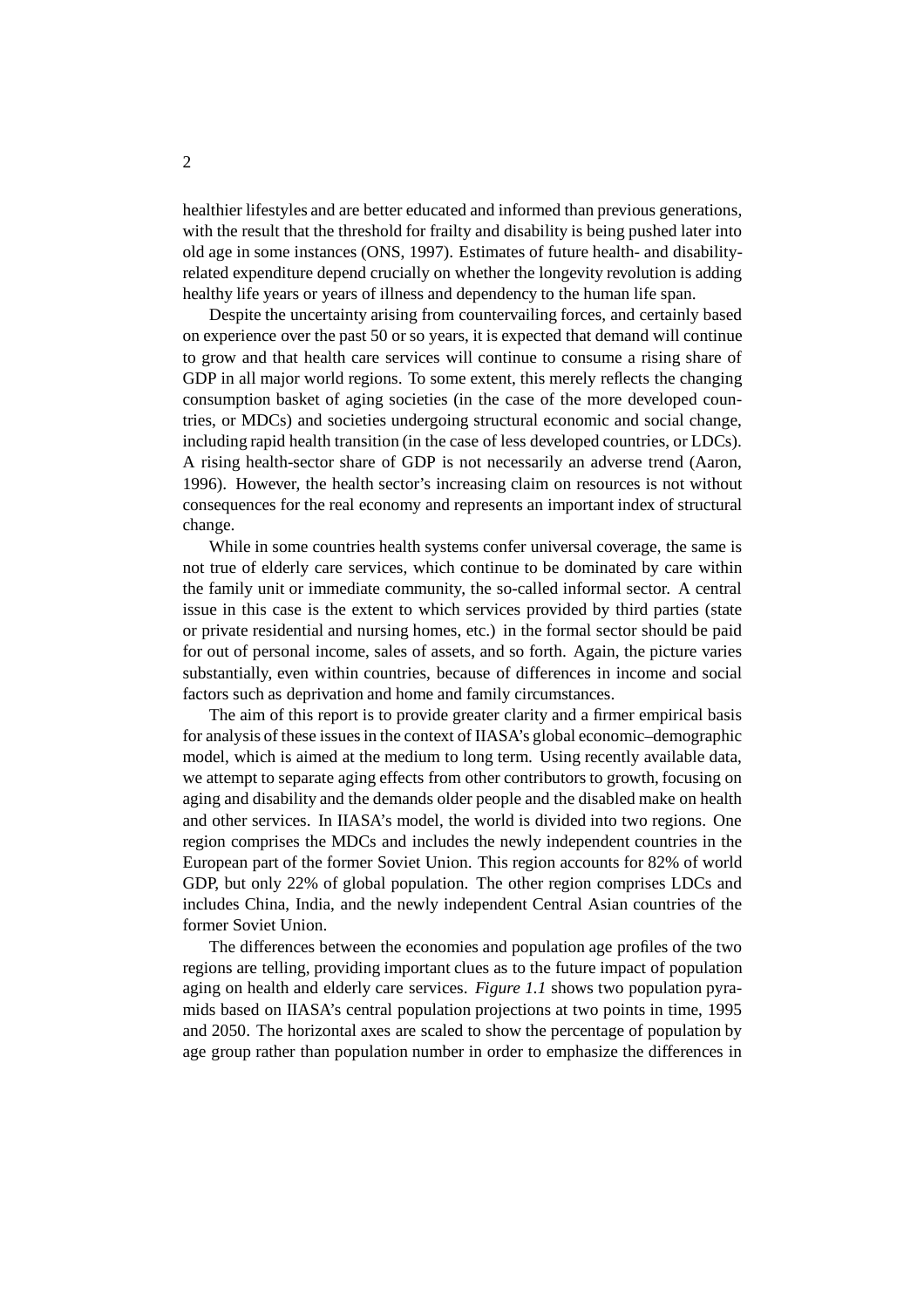

**Figure 1.1.** Population pyramids in (a) 1995 and (b) 2050. Population in each age group is expressed as a percentage of the total population in a region. *Source*: IIASA central population projections (Lutz, 1996).

shape between regions and between years. In 1995, the MDC pyramid is highly tapered but still quite broad at the base, whereas the LDC pyramid is dominated by younger generations, with relatively small percentages of older people. By 2050 the aging process reaches maturity in MDCs, with the majority of the population concentrated in older age groups. In LDCs the pyramid is substantially transformed, resembling the MDC pyramid for 1995.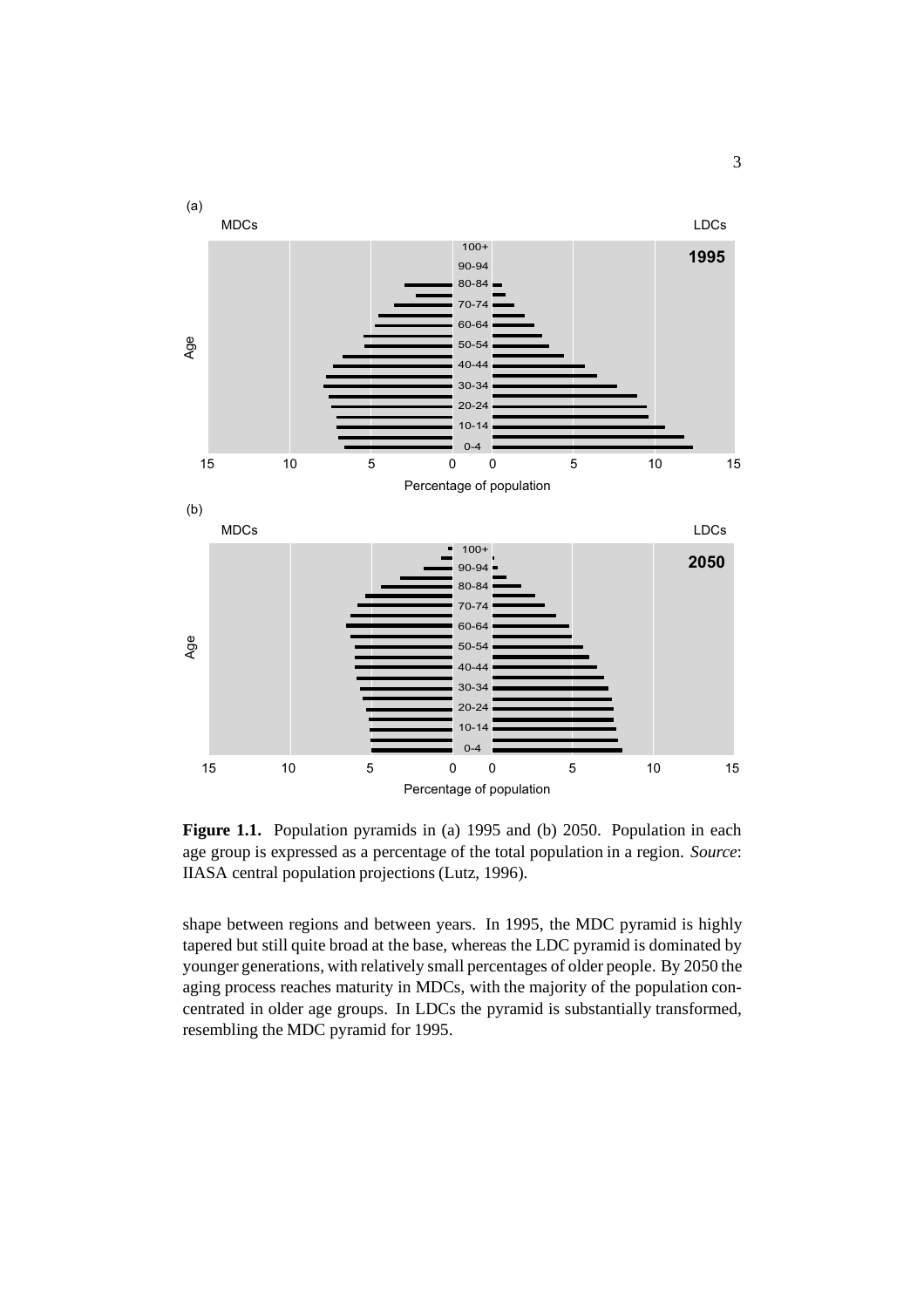### **Sources of Information on Health and Elderly Care Services**

In considering the scope of health and elderly care services, we are dependent to a significant degree on the availability of suitable data in the private and public sectors. For this report, elderly care services are defined to include personal and social services such as social care in the home or in an institution such as a nursing or residential home. These services may include help with daily living, advice on financial affairs, companionship, and so forth. A key problem with elderly care services is how to evaluate the relative importance and size of each sector – whether state-funded, private, or informal. Details about the informal sector are especially scarce, and its economic value remains an unknown quantity, although it is certainly very large (usually assumed to be over 80% of the total). The size of the formal sector, which provides residential, day, and home (domiciliary) services and benefits in kind (such as meals), is better reported, but there remain many hidden transfers which are categorized elsewhere in national accounts. One example is the cost of residential care, part or all of which may be paid directly by the state or by the individual, or indirectly through social security benefits. These and other hidden transfers, the opportunity costs of unpaid care, and benefits provided in kind from many sources, including voluntary organizations, increase the difficulty of piecing together the elderly care jigsaw puzzle.

There is no single or complete source of data on all aspects of these issues. Expenditure in each country is sensitive to cultural, behavioral, and institutional factors; to morbidity and mortality profiles; and to the level of economic development. Set against this, however, are the similarities in demography within each major region, the increasingly shared experiences of medical advances, and common outlooks and values, for example, in terms of national and international policies toward the disabled, in which emphasis is on equality within society.[1] It should be noted that while the picture that emerges is coherent and persuasive, it is built up partly from information available in every country and partly from fragmentary information from one or more countries that has been extrapolated to the rest of the region. It follows that the structure of the approach is as important as the results themselves, because the framework, including the IIASA model, can be updated as new and better information becomes available.

A key source of information for this report was IIASA's central scenario for world population projections from 1995 to 2100 (Lutz, 1996), although for the most part we concentrated on the period to 2050, for which information was the most reliable. Also invaluable were Organisation for Economic Co-operation and Development (OECD) databases covering health and social expenditure, including some information on activity levels and unit costs (OECD, 1998a, 1998b); the European System of Social Protection Statistics (Eurostat, 1996, 1998); United Nations (UN)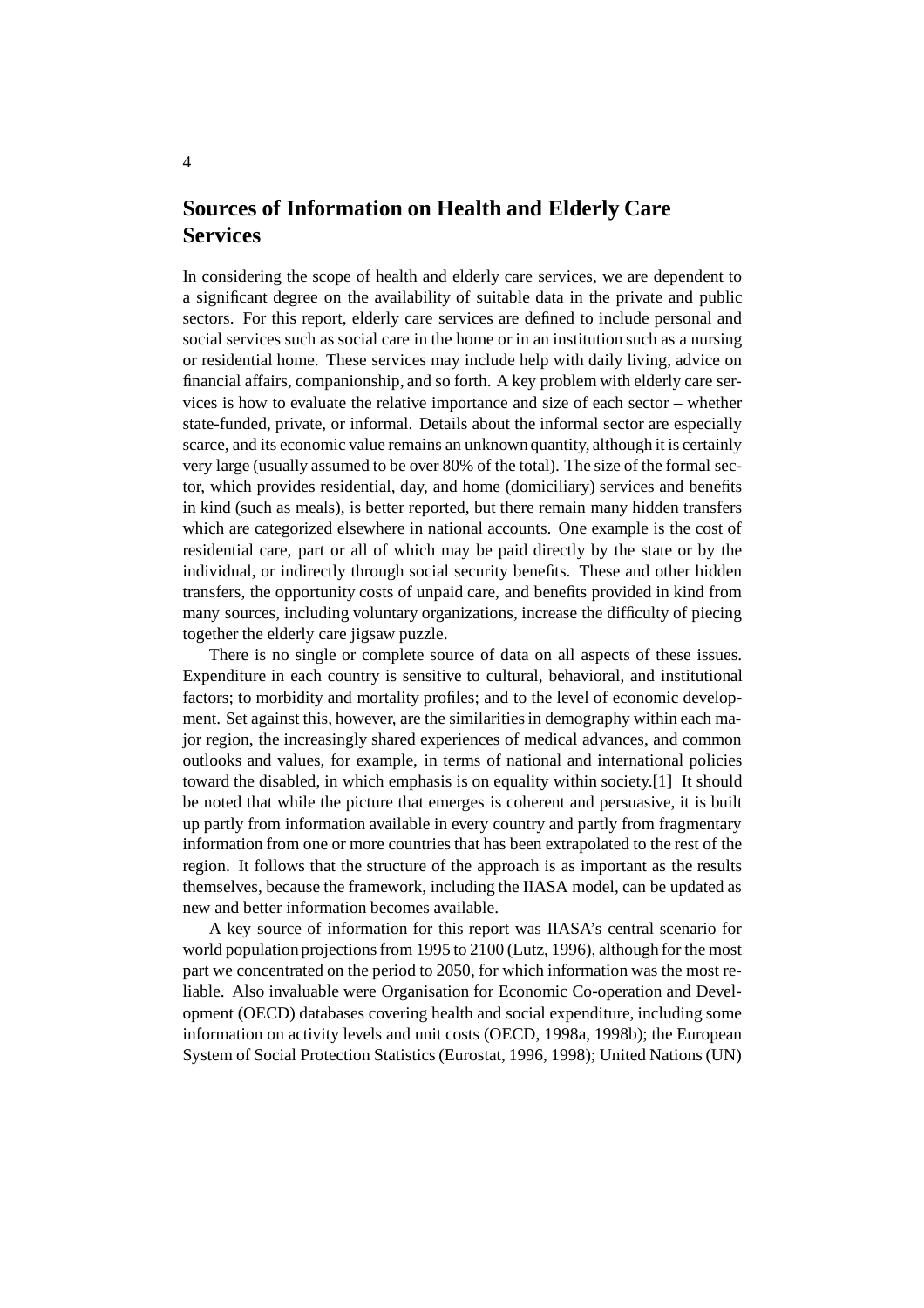and World Bank data (UN, 1998; World Bank, 1993, 1999), especially macroeconomic and some health expenditure data for LDCs and miscellaneous sources and studies drawn from countries as diverse as the UK, USA, Canada, Australia, Finland, Japan, and China; and relevant conference proceedings. There were major shortcomings with respect to health and disability data for LDCs; consequently, key issues are only scratched at the surface. In the case of MDCs (comprising OECD countries and countries in Eastern Europe and the former Soviet Union), the analysis prior to 1995 is based on OECD databases only.

The results presented are therefore a mixture of the firm and not-so-firm, the relatively precise and the merely indicative. Therefore, where necessary, appropriate assumptions and qualifications are spelled out. To a significant degree, this report builds on established trends over long periods, relatively stable features of the population such as the onset and prevalence of disabilities, and underlying trends in economic growth. No attempt is made to predict technological changes that may have an impact on the delivery of health care and other services, or major breakthroughs in medical treatments that may otherwise have an impact on longevity, health service costs, and so forth. These are presumed to be subsumed in the underlying growth rate.

Part 2 of this report considers health care services. Part 3 looks at disability and elderly care services. Conclusions are presented in Part 4.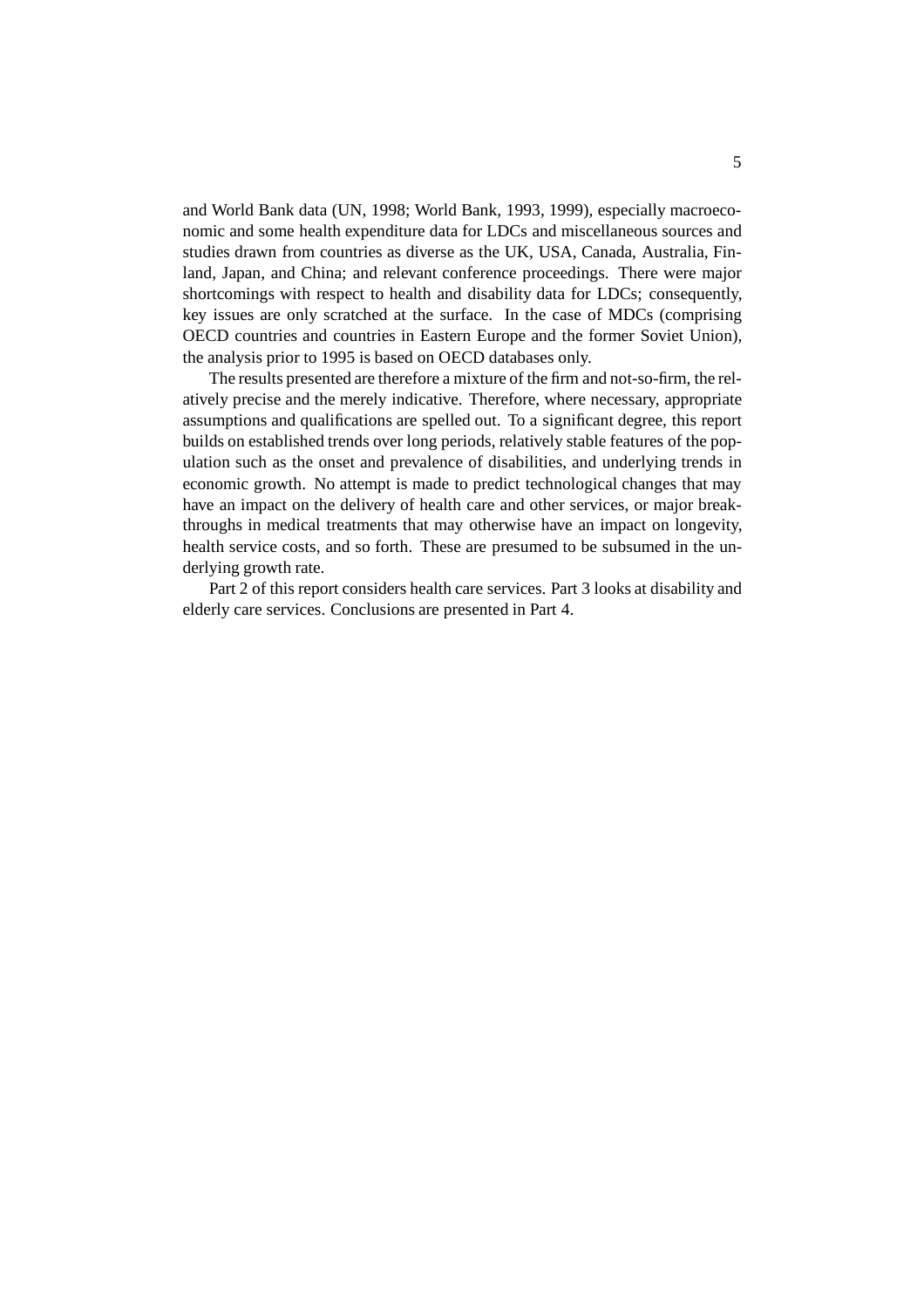## **2 Health Care Services**

#### **2.1 Measuring Health Expenditure**

Medical expenditure is high in the first few years of life and increases again in old age with the onset of chronic illnesses and disability. To determine the contribution of population growth and aging to future expenditure, we need to separate the proportion of growth attributable to population trends and aging from growth attributable to other causes. The OECD publishes data on health expenditure per capita in selected older age groups as a ratio of expenditure in the 0 to 64 age group (OECD, 1998a). Although there are many gaps, a coherent picture emerges across countries showing expenditure in older age groups to be significantly greater than that in other age groups apart from the very young (see van der Gaag and Preker, 1998; European Commission, 1997).

Data from England and Wales (see *Figure 2.1*) are consistent with the wider OECD picture and have the advantage of being available in time series over the entire age spectrum. They are also consistent with general examples provided by Cichon *et al*. (1999). Although the period is relatively short (1982–1993), the data are remarkably stable in most age groups. An exception occurs in the case of the 85+ age group, where the increase and subsequent downturn in the mid-1980s marks a change of policy concerning the appropriateness of keeping very old people in hospitals (we return to this point later). Otherwise, the flatness of the curves is noteworthy, especially given increases in health service utilization, changes in treatments, improvements in quality, decreasing lengths of hospital stay, and the growing use of, for example, day services.

The stability evident in *Figure 2.1* suggests that relative age-specific expenditure indices should be fairly stable over time, at least in MDCs. *Table 2.1* presents such indices calculated from the data plotted in *Figure 2.1*, with the lowest age group  $(0-4)$  as the baseline. We will presently apply these indices to project how the changing age structure of the population in MDCs is likely to affect growth in health care expenditure. Note that our assumption is not that levels of age-specific per capita health care expenditure in England and Wales are representative of levels of expenditure in MDCs as a whole, but that the age profile of such expenditure is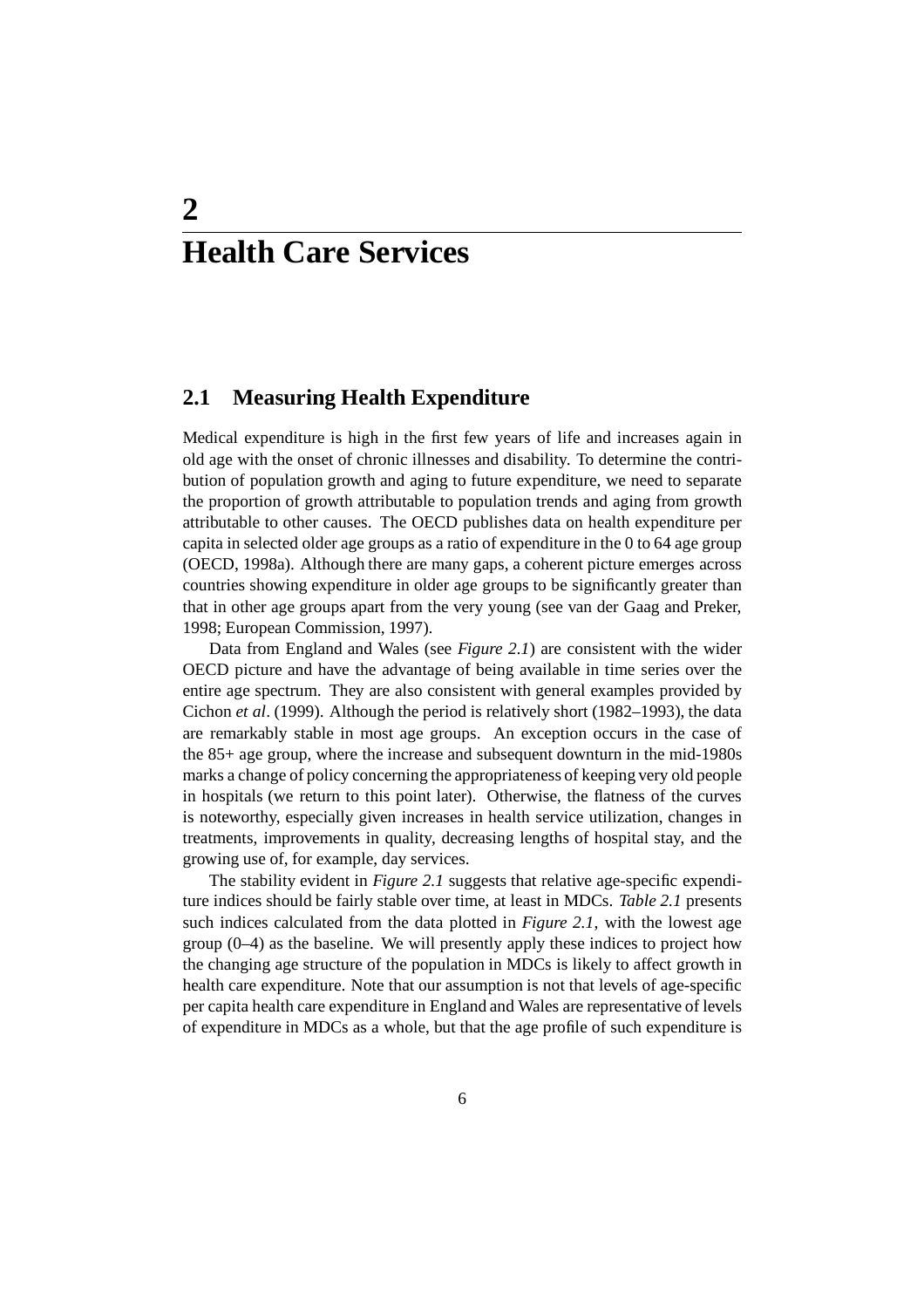

Figure 2.1. Ratio of per capita health expenditure in different age groups to average per capita health expenditure calculated over all age groups (only older age groups shown for clarity), England and Wales, circa 1982 to 1992. *Source*: UK Department of Health, personal correspondence.

| Age group | Relative expenditure |
|-----------|----------------------|
| $0 - 4$   | 1.00                 |
| $5 - 14$  | 0.40                 |
| $15 - 44$ | 0.53                 |
| $45 - 64$ | 0.82                 |
| $65 - 74$ | 1.70                 |
| $75 - 84$ | 3.20                 |
| $85+$     | 5.52                 |
|           |                      |

**Table 2.1.** Relative per capita health care expenditure by age group, England and Wales, circa 1980 to 1990 (age 0–4 = 1.00). *Source*: Calculated from data presented in *Figure 2.1*.

representative, a much weaker assumption. We are saying simply that health care expenditure nearly doubles in moving from one age group to the next.

For LDCs, the issues are substantially different; moreover, equivalent data are unavailable. The nature of the problem is illustrated in *Table 2.2* (based on data from Murray and Lopez, 1996), showing the estimated percentage of deaths by major causes in different world regions in 2000 and 2020. In MDCs the majority of deaths are currently from noncommunicable diseases, whereas in LDCs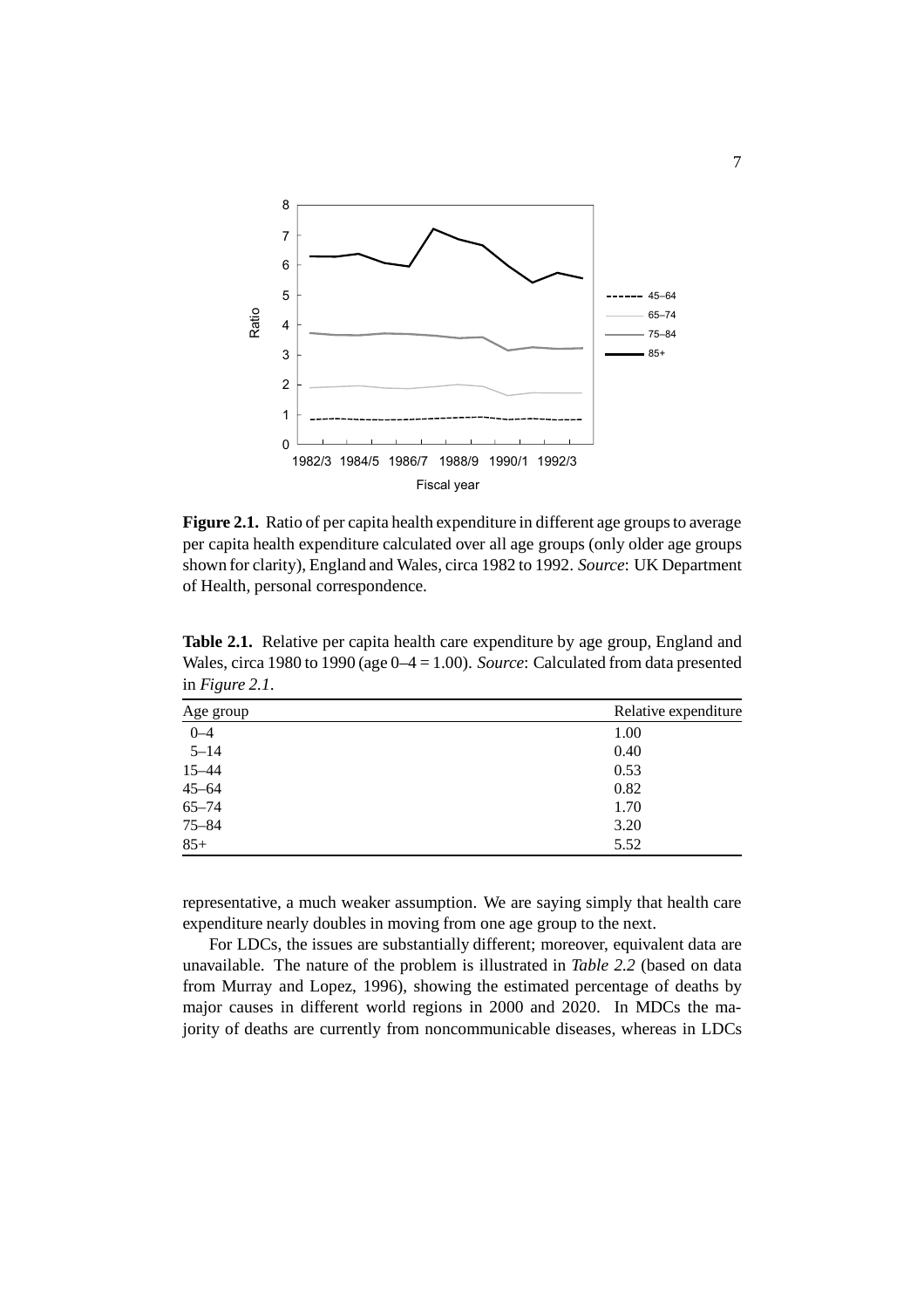**Table 2.2.** Pattern of mortality in MDCs and LDCs, in 2000 and 2020 (projected). *Source*: Based on data from Murray and Lopez (1996), baseline scenario in tables 12a to 12h and 16a to 16h on pp. 616–647, 760–791.

|                       | <b>MDCs</b> |      | <b>LDCs</b> |      |  |
|-----------------------|-------------|------|-------------|------|--|
| Cause of death        | 2000        | 2020 | 2000        | 2020 |  |
| All deaths (millions) | 12.6        | 13.5 | 43.5        | 54.8 |  |
| Communicable (%)      | 5.8         | 5.0  | 32.6        | 17.5 |  |
| Noncommunicable (%)   | 87.3        | 88.6 | 55.4        | 68.8 |  |
| Injuries $(\%)$       | 6.9         | 6.4  | 12.0        | 13.7 |  |

communicable diseases are still a major cause of death. As the table shows, this situation is expected to change in the medium term, so that LDCs will eventually look more like MDCs, with a gradual convergence over a period presumably accompanied by commensurate changes in health care services.

At the present time, expenditure on communicable diseases in MDCs is only a small percentage of total health care expenditure. For example, based on Murray and Lopez's classification, in England and Wales communicable disease accounts for only about 5.5% of hospital costs and 3.3% of primary care costs, whereas injury and poisoning account for 5.8% of costs. The rest of the costs are associated with noncommunicable diseases such as neoplasms, psychiatric disorders, and cardiovascular malfunctions. So the distribution of expenditure in this case is quite close to the distribution of mortality by cause.

It makes little sense to apply the MDC indices in *Table 2.1* to LDCs, which are characterized by a different morbidity and mortality structure. An alternative is to use mortality rates as a proxy variable, based on the crude assumption that age-specific per capita health expenditure is proportional to age-specific mortality rates, the coefficient of proportionalitybeing invariant over the age spectrum. (If we knew how the coefficient varied with age, we could calculate relative age-specific health expenditure indices directly on the basis of mortality data.) One way to build on this approach is to assume that all medical expenditure takes place in the year prior to death and that, given the current medical technology in use in LDCs, the cost of this care is invariant with respect to age.

This procedure gives a spread of weights for 1995 ranging from 1 to 8, which is slightly more extreme than in the example in *Table 2.1*. They fall below the weights shown between the ages of 4 and 60, at which point they cross. As mortality in future years decreases, the weights for the oldest age groups fall, giving a spread of 1 to 7 (compared with about 1 to 5.5 in MDCs); thus some general convergence seems likely. To take the argument one step further, we can scale the weights for both regions by the expected population in each age group to obtain profiles of relative total health expenditure by age group. It should be noted that, because all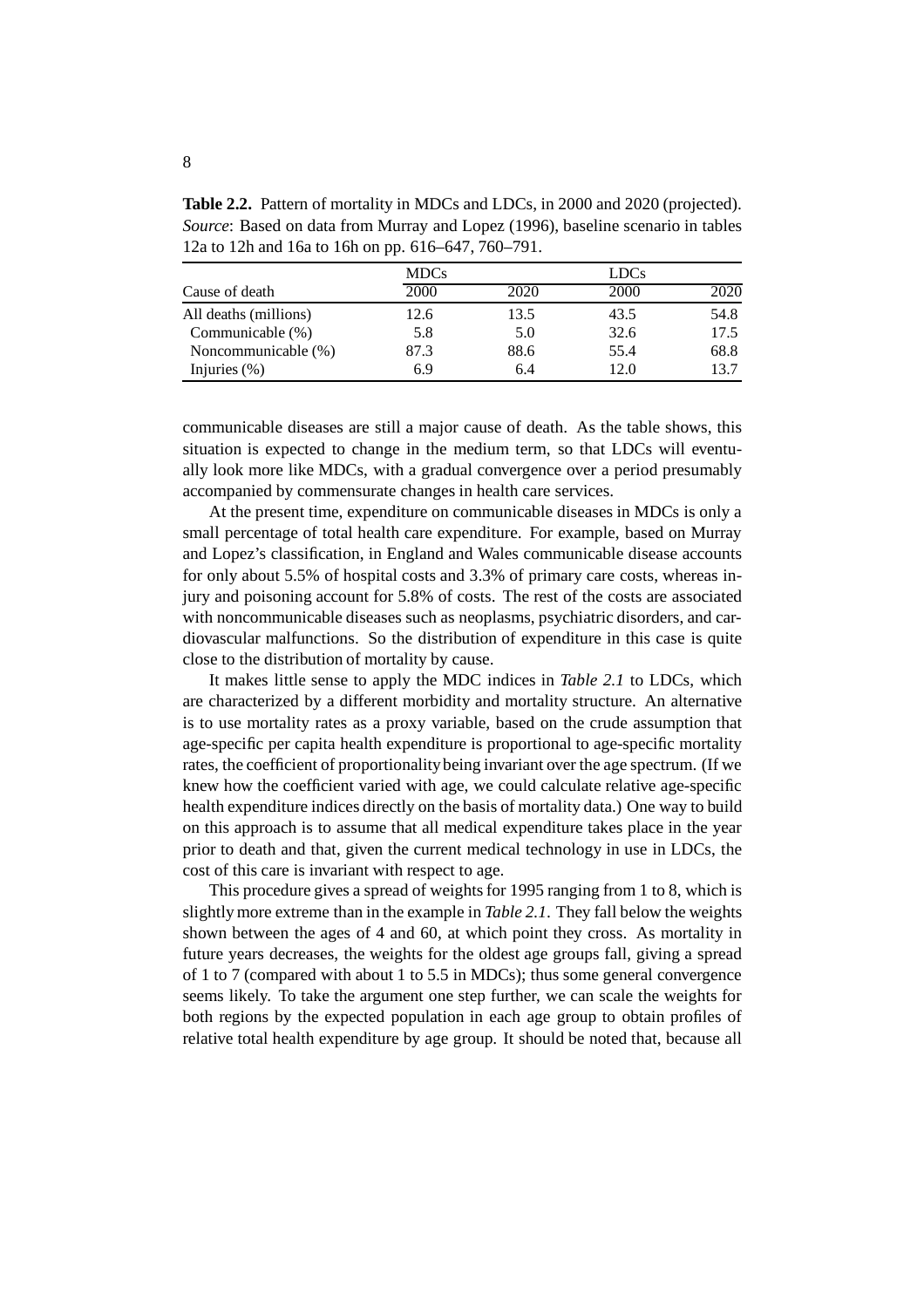

**Figure 2.2.** Relative health care expenditure by age group (age  $0-4 = 1.0$ ), MDCs (1995) and LDCs (1995–2050) compared.

regions and time periods are scaled so that the index is equal to 1.0 at the 0 to 4 age group, differences in the health care costs in MDCs and LDCs cannot be inferred.

As can be seen in *Figure 2.2*, the estimated age profile of health expenditure in LDCs is projected to evolve over time. The comparable profile for MDCs for 1995 is also shown. The figure shows that, by the end of the period, age-related expenditure in LDCs overtakes that experienced in MDCs in 1995 for the oldest age groups. Underlying the projections are changes in the age structure of mortality, as age-specific mortality rates of the aged rise relative to age-specific mortality rates of the young (i.e., mortality rates decline less for older people than for the young). If medical spending is linked to mortality at the level of the individual, as we hypothesize, then the population-wide mortality transition will be accompanied by a similar shift in the age pattern of health expenditure.

However, there is universal agreement that the increase in health expenditure in MDCs can be attributed mostly to development and application of new diagnostic procedures, drugs, and medical interventions (see, e.g., Cutler, 1995). The impact of these technological changes has primarily benefited older people. Thus, the steeply rising weights in *Table 2.1* represent not only the fact that older people have poorer health than young people, but also that there exist technologies developed over the past 50 years for treating the health conditions associated with old age. Indeed, this finding may be compared with that of Cutler and Meara (1997) that the spending profile in 1953 was relatively flat compared with today's profile. It is probably reasonable to speculate that the age expenditure profile of the USA (and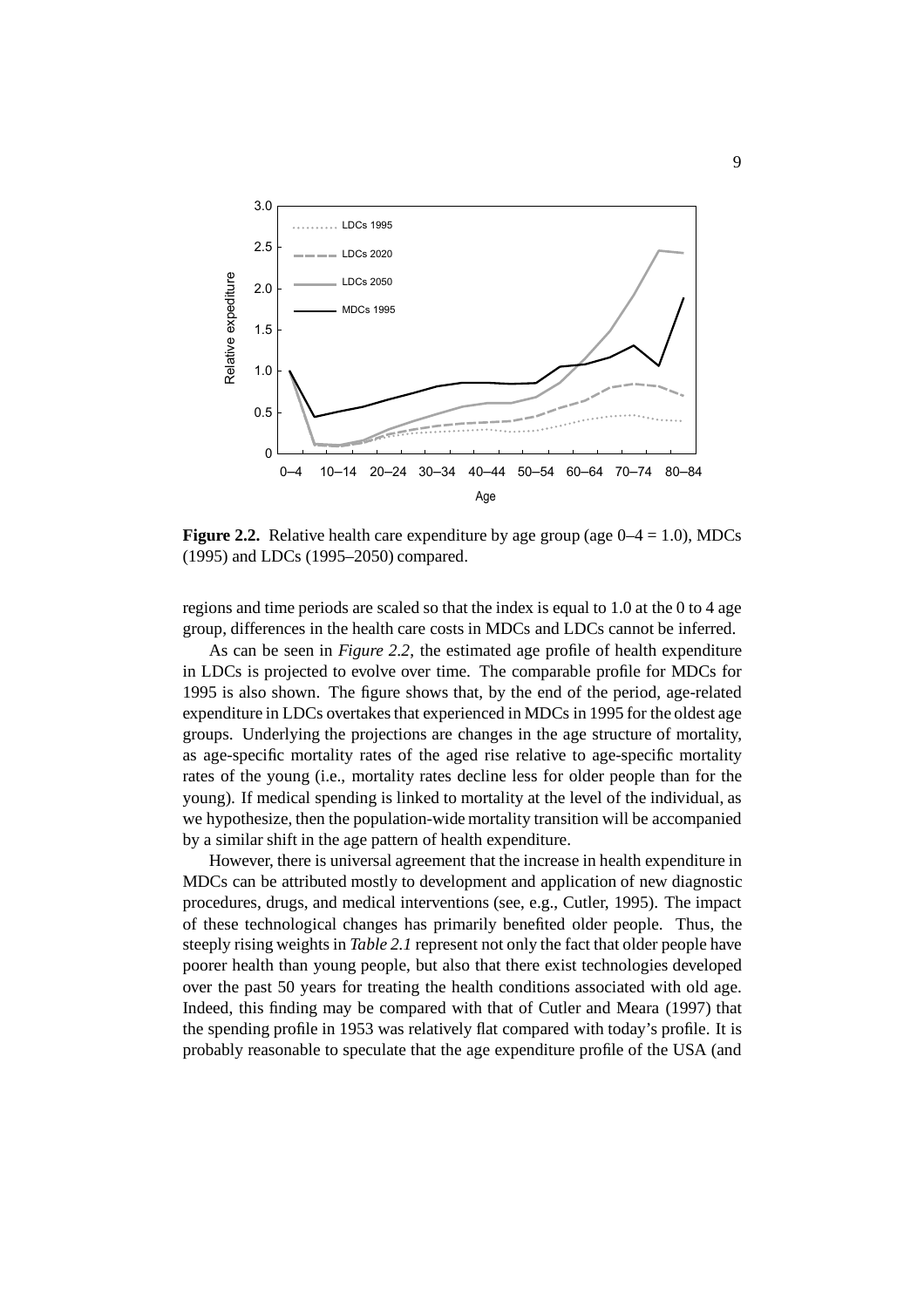by inference, MDCs as a whole) in 1953 was similar to that shown in *Figure 2.2* for LDCs in 1995.

While the evolution of the LDC age-expenditure curves in *Figure 2.2* reflects changes in the age structure of mortality, it does not take into account the fact that if the coefficient of proportionality were replaced with an age- and time-indexed coefficient, projected health expenditure for older age groups would probably rise even faster. Accelerating this process will be the fact that, whereas new medical technologies were developed from scratch in MDCs, LDCs are able to import existing technologies. Therefore, in presenting the projections in *Figure 2.2*, we are aware that, if anything, they understate the rapidity of the changes in health expenditure that may be anticipated.

#### **2.2 Method of Analysis**

We use a "growth factor" method to analyze trends in health care expenditure. Estimated health expenditure in time  $t$ ,  $H(t)$ , is related to a base period as follows:

$$
H(t) = H(0)e^{t(r_P + r_U)}.
$$
\n(2.1)

We hypothesize two growth rates, one of which  $(r_P)$  reflects demographic change (change in total population and change in age structure), and the second of which  $(r_U)$ , calculated as a residual, is interpreted as an underlying rate for new technology and the growth in factor costs.

Let  $I(t)$  be an index of population size and structure, and let  $r_P$  be the rate of change in this index:

$$
r_P(t) = \frac{1}{t} \ln I(t) \tag{2.2}
$$

Then it is easy to confirm that

$$
r_U(t) = \frac{1}{t} \ln \frac{H(t)}{H(0)I(t)}.
$$
\n(2.3)

If we define the demographic index so that  $I(0) = 1$ , then the underlying rate can be written

$$
r_U(t) = \frac{1}{t} \ln \frac{\frac{H(t)}{I(t)}}{\frac{H(0)}{I(0)}},
$$
\n(2.4)

so that  $r_U$  can be interpreted as the rate of growth of total health care expenditure normalized by an index of population size and structure.

10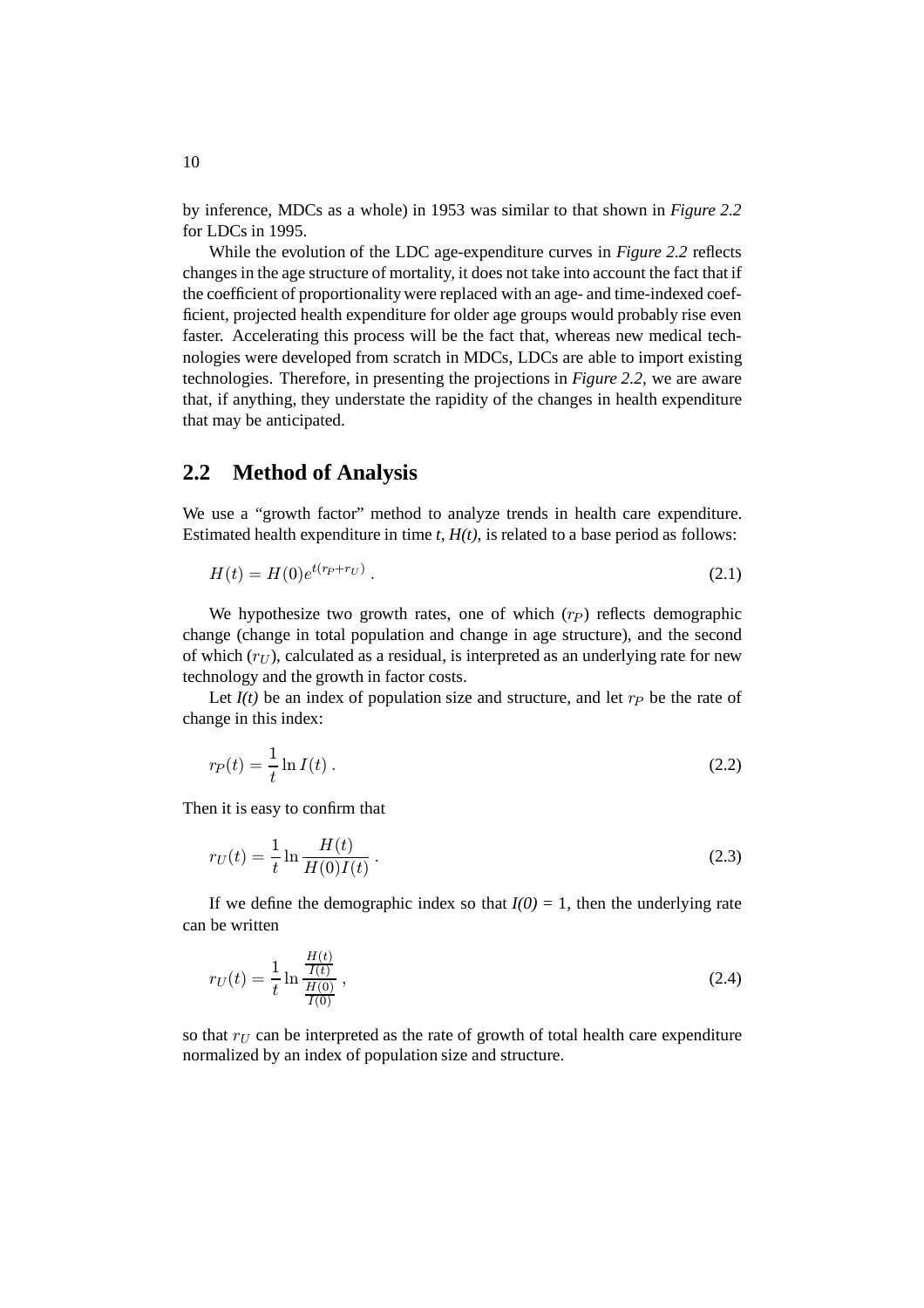The underlying rate reflects technological change, changes in per capita utilization, shifts in the care provided, and other factors, whereas the demographic rate combines population trends and aging, and is designed to capture the health needs of a growing population and the costs of treating an older population. These assumptions mean, for example, that even if the underlying rate of change were zero, health care expenditure would continue to grow (or fall) depending on changes in population size and age structure. It also means that if the underlying rate were to fall (as has occurred, for example, in some transition economies of the former Soviet Union), the GDP share of health could still increase depending on the direction of population change.

As our index of population-related growth in health expenditure, we define

$$
I(t) = \frac{\sum_{i} P_i(t)c_i(t)}{\sum_{i} P_i(0)c_i(0)},
$$
\n(2.5)

where  $P_i(t)$  is population in age group *i* and  $c_i(t)$  is the age-specific relative expenditure index. Note that  $I(0) = 1$ .

It is possible to decompose  $I(t)$  into components related to population change ("volume effect") and aging ("distribution effect") by rewriting as follows:

$$
I(t) = I_P(t)I_A(t) , \qquad (2.6)
$$

with

$$
I_P(t) = \frac{\sum\limits_i P_i(t)}{\sum\limits_i P_i(0)},\tag{2.7}
$$

and

$$
I_A(t) = \frac{\sum_{i} p_i(t)c_i(t)}{\sum_{i} p_i(0)c_i(0)},
$$
\n(2.8)

where  $p_i(t)$  is the proportion of population in age group *i*.

Based on the discussion in the previous section, we assume that  $c_i(t)$  is constant over time at the values given in *Table 2.1* for MDCs:

$$
c_i(t) = c_i(0) \tag{2.9}
$$

so

$$
I^{MDC}(t) = \frac{\sum_{i} P_i(t)c_i(0)}{\sum_{i} P_i(0)c_i(0)}.
$$
\n(2.10)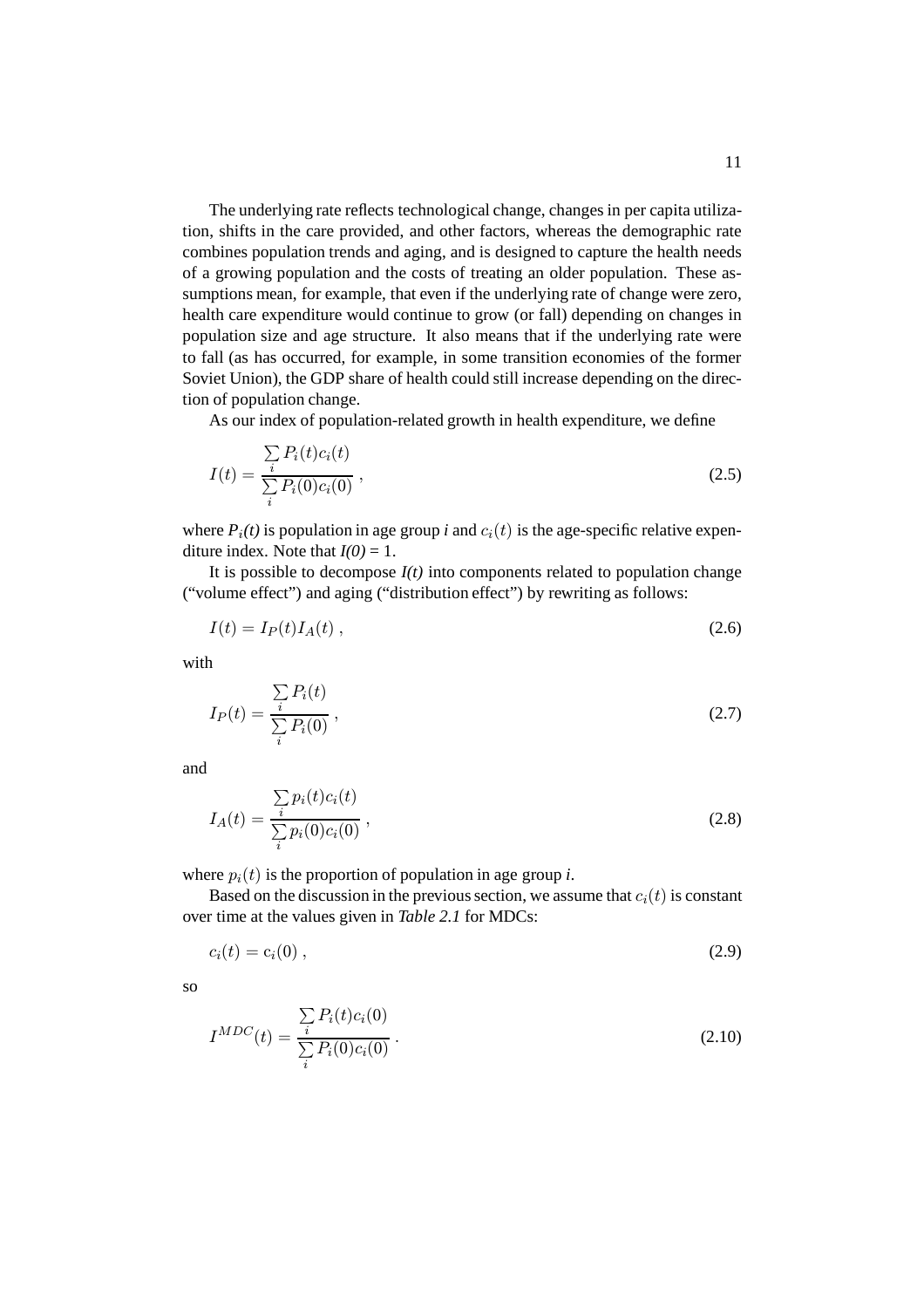In the case of the LDCs, we have assumed that health expenditure is proportional to age-specific mortality, an approach that leads to the expression

$$
c_i(t) = m(0)d_i(t) \t\t(2.11)
$$

where  $m$  is a constant of proportionality and  $d$  is the age-specific mortality rate. Because m cancels, the index is then

$$
I^{LDC}(t) = \frac{\sum_{i} P_i(t) d_i(t)}{\sum_{i} P_i(0) d_i(0)}.
$$
\n(2.12)

The population growth term of the multiplicative decomposition is

$$
I_P^{LDC}(t) = \frac{\sum_{i} P_i(t)}{\sum_{i} P_i(0)} = \frac{P_T(t)}{P_T(0)},
$$
\n(2.13)

where the *T* subscript refers to total population in all age groups and the aging component is

$$
I_A^{LDC}(t) = \frac{\sum_{i} p_i(t) d_i(t)}{\sum_{i} p_i(0) d_i(0)}.
$$
\n(2.14)

 $I(t)$  and  $I_A(t)$  for LDCs have an immediate interpretation in terms of total deaths and the crude death rate (total deaths over total population):

$$
I^{LDC}(t) = \frac{\sum_{i} D_i(t)}{\sum_{i} D_i(0)} = \frac{D_T(t)}{D_T(0)},
$$
\n(2.15)

where  $D_i(t)$  is deaths in age group *i* and the *T* subscript refers to total deaths; and

$$
I_A^{LDC}(t) = \frac{\sum_{i} \frac{P_i(t)}{P_T(t)} \frac{D_i(t)}{P_i(t)}}{\sum_{i} \frac{P_i(0)}{P_T(0)} \frac{D_i(0)}{P_i(0)}} = \frac{CDR(t)}{CDR(0)},
$$
\n(2.16)

where *CDR* is the crude death rate.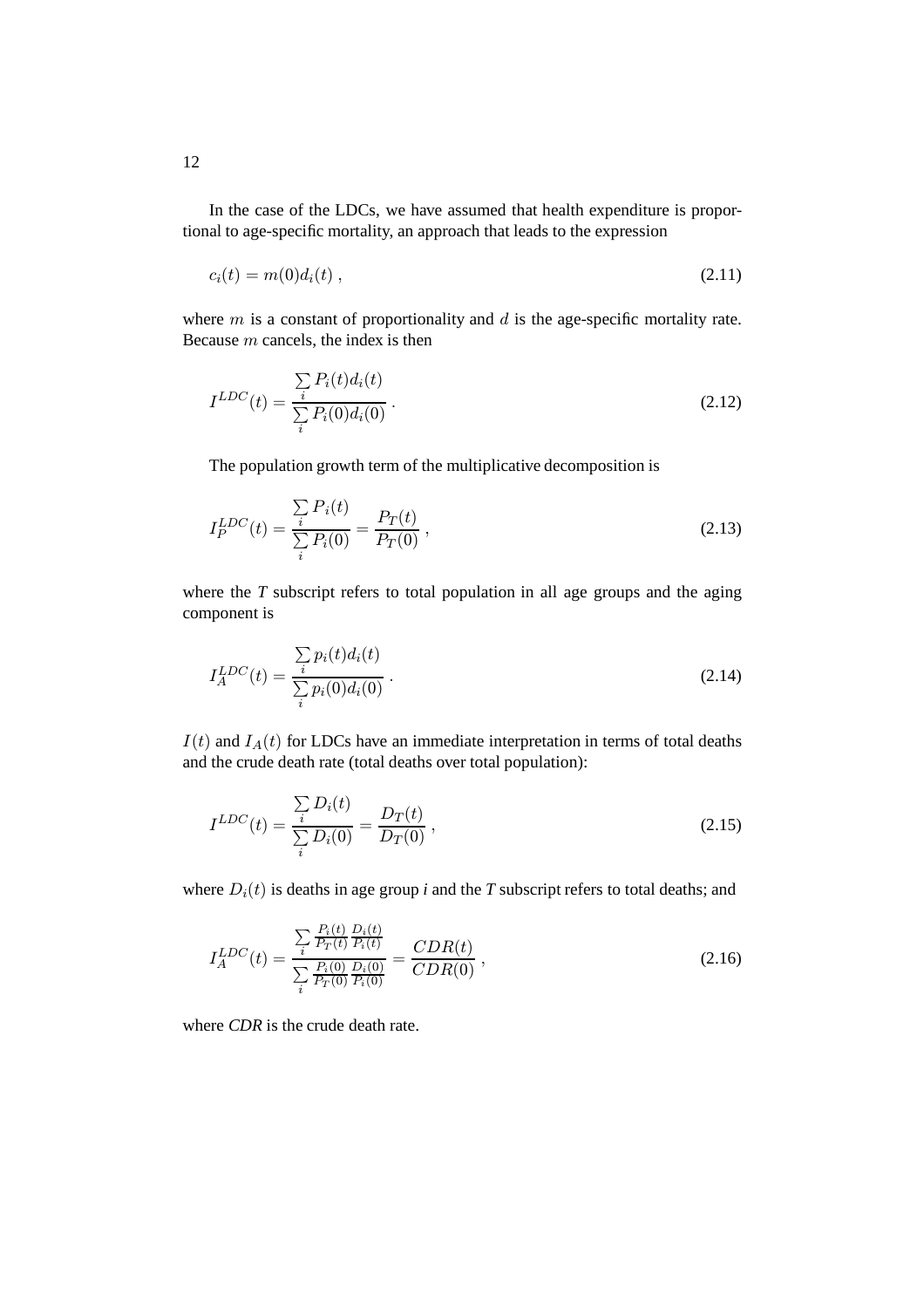

**Figure 2.3.** Health care expenditure as a percentage of GDP in OECD countries, 1960 to 1997. *Source*: OECD, 1998a.

#### **2.3 More Developed Countries**

In this and the next section, we consider the application of the growth factor model to health care expenditure in both world regions. In OECD countries, health care expenditure increased at a rate of 5.7% per year between 1960 and 1995 in real terms. GDP, meanwhile, grew at 3.4% per year, with the result that health care now accounts for 9.8% of GDP, compared with 4.3% in 1960 (*Figure 2.3*). Based on application of the growth factor model, of the total "headline" rate of growth in health expenditure of 5.7%, 1.3% was caused by population changes and aging. The remainder (4.4%, by far the larger share) represents the underlying rate, which we have attributed elsewhere to technological, institutional, and other effects. These results are shown in column one of *Table 2.3*. Note from the model equations that the effects are actually multiplicative, although allowing them to be additive turns out to be an accurate approximation.

How will population change and aging affect future MDC health expenditure, and what will be its share of GDP? Answering these questions involves three judgments, one about demographic change, another about the underlying rate of growth of health care, and a third about the rate of economic growth. Of these, the underlying rate for health care is perhaps the most difficult to judge. As noted, health care expenditure in the OECD grew continuously between 1960 and 1995 except for a brief period during the early 1980s, when it faltered for a year or two. All the signs are that this level of underlying growth is set to continue, albeit possibly at a slightly slower rate as a result of cost containment policies. Extrapolation of the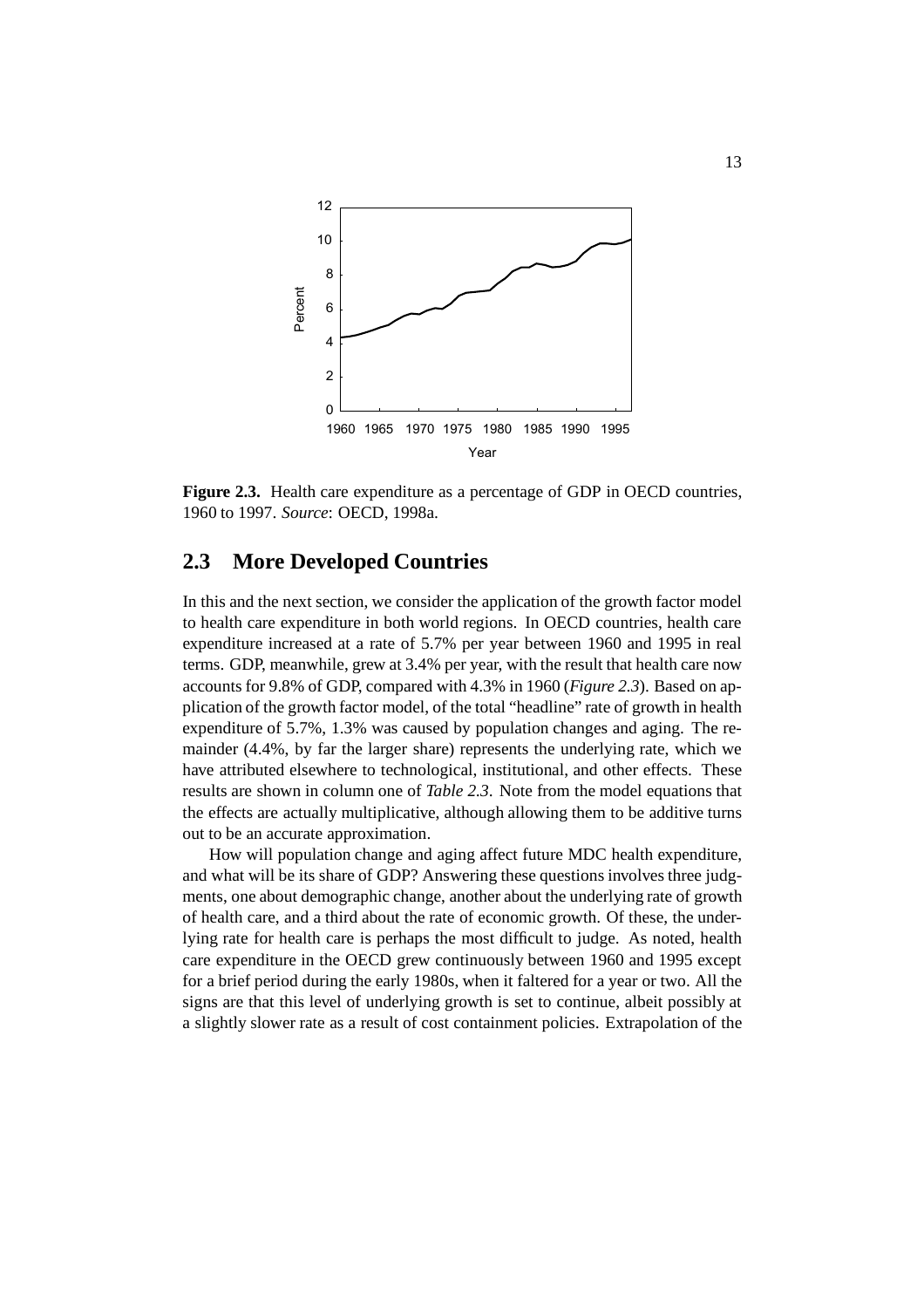|                                          | 1960–1995 | 1995-2020         | $2020 - 2050$     |
|------------------------------------------|-----------|-------------------|-------------------|
| GDP growth per annum                     | 3.40      | 3.00 <sup>a</sup> | 3.00 <sup>a</sup> |
| Health care expenditure growth per annum | 5.70      | 4.10              | 3.70              |
| Underlying rate                          | 4.40      | 3.00 <sup>a</sup> | 3.00 <sup>a</sup> |
| Age and volume                           | 1.31      | 1.06              | 0.74              |
| Due to population change                 | 0.96      | 0.27              | $-0.05$           |
| Due to aging                             | 0.35      | 0.79              | 0.79              |
| As percentage of GDP (end of period)     | 9.84      | 12.80             | 16.00             |
| Private                                  | 40        | 40                | 40                |

**Table 2.3.** Development of health expenditure and GDP in MDCs, 1960 to 2050, in percent. Note: 3.4% for 1960 to 1995 is an estimate based on OECD region only.

 $a<sup>a</sup>$ Assumed rate.

past 30 years of OECD experience suggests, therefore, that the underlying rate of growth for the MDC region should be a bit less than 4% per annum (pa).

However, the MDC region in the IIASA model includes not only OECD countries but Eastern Europe and most of the former Soviet Union as well. In these regions, GDP has fallen dramatically in recent years (one assumes temporarily) with the introduction of market reforms. Interestingly, these countries provide an illustration of what happens to health care expenditure when an economy is in rapid decline. Data from Chellaraj *et al*. (1996) indicate that the GDP share of health care has increased as GDP has fallen in absolute terms. This suggests that even if there is a prolonged period of economic transition, including rigorous health cost containment policies, the underlying growth rate will remain positive in this part of the world even where absolute expenditure declines.

Taking these factors into account, we assume 3% pa for the underlying rate of future growth in health care expenditure in the MDC region, which is about 1% pa below the OECD rate prior to 1995.

Combining this assumption with the IIASA central scenario population projection results in the health care expenditure projections shown in *Table 2.3*. Demographic change contributes 1.06% pa to health expenditure growth between 1995 and 2020, declining to 0.74% pa between 2020 and 2050 (see *Table 2.3*). Of the 1.06% pa between 1995 and 2020, most (0.79% pa) is due to aging and the rest (0.27% pa), to volume (i.e., population increase). Between 2020 and 2050, 0.79% pa is due to aging, with a small offset (–0.05% pa) due to a declining population. These results can be compared with the more substantial impact (1.3% pa) of population change and aging in the period from 1960 to 1995, most of which (0.96% pa) was due to population increase. A major conclusion to be elicited from *Table 2.3*, therefore, is that, notwithstandingunderlying growth, future demographic pressures on health services will come not from population increase, as in the recent past, but from population aging.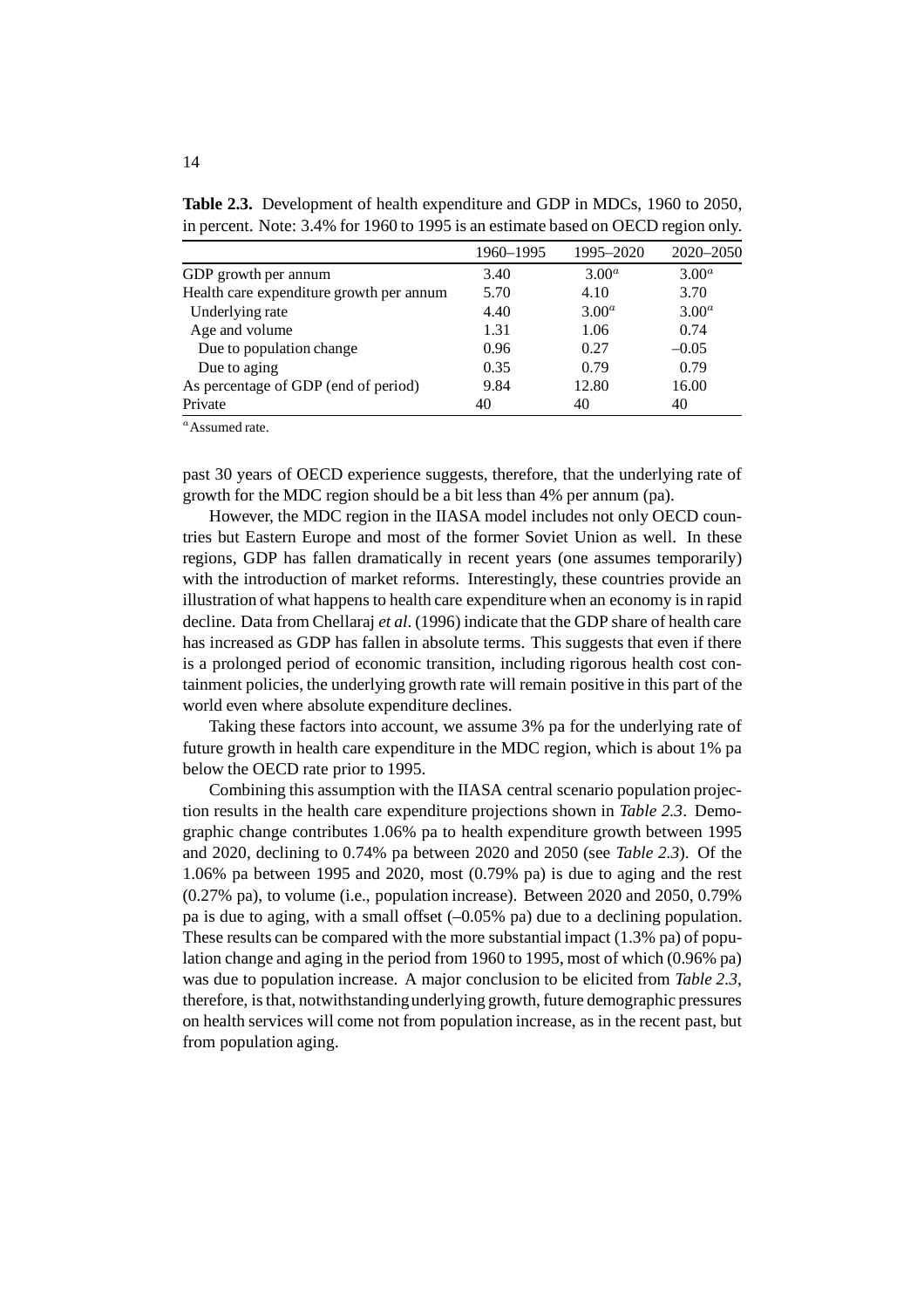Based on a long-term GDP growth assumption of 3% pa, the projections in *Table 2.3* imply that health care's share of GDP will grow from 9.8% in 1995 to 12.8% by 2020 and 16.0% by 2050. This proportion is broadly equivalent to that currently seen in the USA, whose own expenditure on health care has been forecast, in one estimate, to increase to 27.1% of GDP by 2040 (Warshawsky, 1999). The MDC average will be reached unless there is more pressure to bear down on costs (e.g., through rationing of medical interventions), more recognition is given to preventive care, or there are other changes in policy or technology. If GDP growth is slower – for example, if improvements in productivity fail to compensate for slower labor force growth – then the health share will be even higher.

A potentially important unknown is whether the assumed age-specific relative health expenditure indices shown in *Table 2.1* will continue at the levels indicated or will fall – for example, as a result of cost containment policies or improving health. If it is assumed that present relative expenditure indices for the 85+ age group are set equal to those for the 75 to 84 age group, which are lower, the GDP share of health expenditure is reduced only marginally. If the expenditure indices for age groups over 75 are set equal to those for the 65 to 74 age group, the reduction is about 0.5% of GDP in 2020, rising to just under 2% in 2050. This is a more substantial reduction, but it also provides a good illustration of the limitations of cost containment policies aimed solely at older people. In comparison, if, for example, the underlying rate of growth were to be reduced from 3% to 2%, the GDP share of health expenditure would fall to 10% and 12% in 2020 and 2050, respectively, which is a far more substantial reduction. The key conclusion therefore is that aging, while becoming more important, is only one relatively small part of the upward drive in health expenditure.

From the standpoint of applying the IIASA model, it is also important to know how much of health expenditure is publicly financed and how much is privately financed. The relative merits of different forms of provision are not our concern here, only the extent to which they affect the financing of health services and the various contribution rates. The part of total health expenditure that is privately financed is defined as the difference between total and public expenditure. Based on OECD data, private expenditure dropped from 59% of the total in 1960 to about 40% in 1975 (*Figure 2.4*), and has since stabilized. This somewhat counterintuitive finding (intuitively, one might expect private expenditure to increase its share) is consistent with the findings of other studies that private medical expenditure is negatively related to GDP per capita (e.g., see Musgrove, 1996). Equally interesting, however, is the fact that the decline of the private-sector share seems to have been arrested, possibly reflecting the success of cost containment policies in the public sector. In the absence of any obvious trends or other changes in government policies, we assume that private health expenditure will continue at around 40% of the total.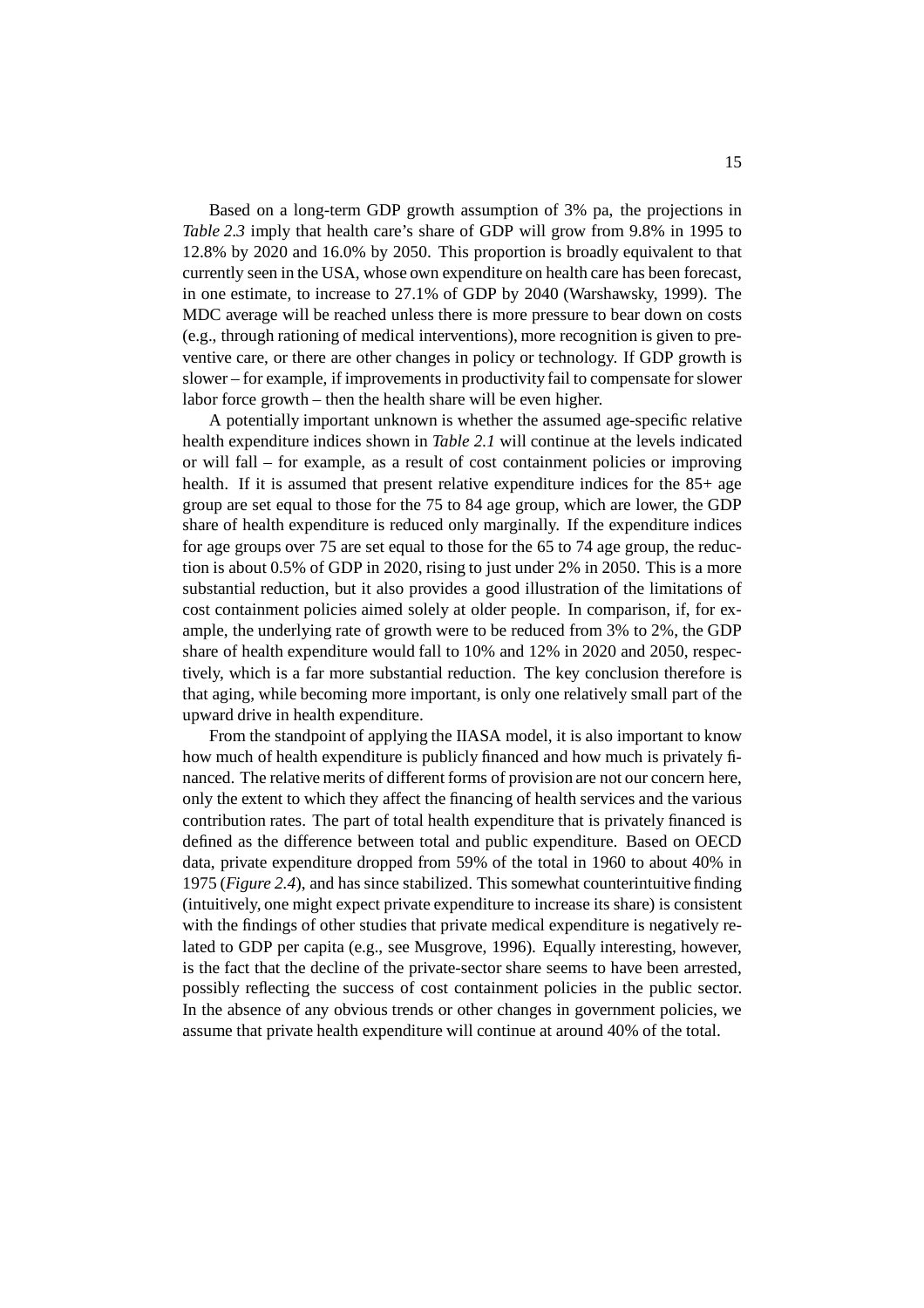

**Figure 2.4.** Private expenditure on health as a percentage of total health care expenditure, 1960 to 1996. *Source*: OECD, 1998a.

#### **2.4 Less Developed Countries**

There are too many gaps in the data for LDCs to produce an analysis as detailed as that for MDCs. This means that coverage of the key indicators is sparse and the conclusions are necessarily weaker. As far as can be determined, however, the economies of LDCs grew at an average rate of 3.2% pa between 1960 and 1995. We assume this rate of growth continues at 3% pa, which is the same as our assumed GDP growth rate for MDCs. Public expenditure on health care is about 2.7% of GDP (World Bank, 1999), with the level of private medical expenditure unclear, but potentially double this. In any event, total expenditure is a much smaller proportion of GDP (very roughly half) than in MDCs. Because no reliable figures are available for years prior to 1960, it is not possible to provide accurate estimates of the historical underlying growth rate of health care expenditure. For projection purposes, it seems reasonable to assume a growth rate of 3% pa, as we have done for MDCs.

It is possible, however, to estimate the contribution of population change and aging to health expenditure based on the mortality-linked hypothesis described in Section 2.3. Analysis (see *Table 2.4*) shows that the effective contribution of population change and aging in LDCs between 1960 and 1995 was about 0.4% pa, much less than in MDCs. Of particular interest is the fact that this rate breaks down into a 1.9% pa increase due to population growth (double the volume effect in MDCs), but a 1.5% pa *decrease* due to population age structure changes. Rapid fertility decline has decreased the number of very young persons (vis-à-vis the number of young persons in the absence of fertility change), who have relatively high health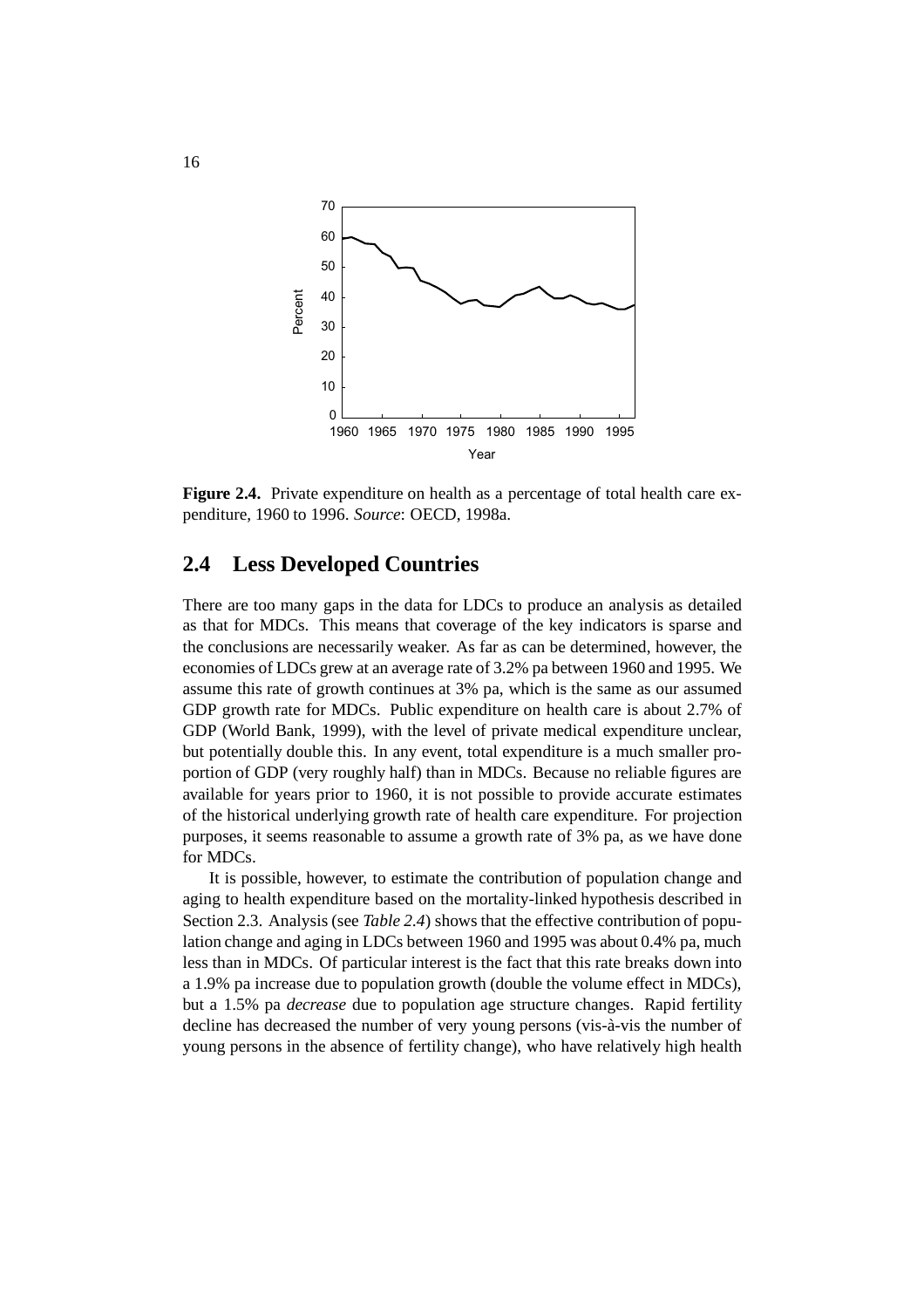|                                          | 1960–1995  | 1995–2020         | 2020-2050         |
|------------------------------------------|------------|-------------------|-------------------|
| GDP growth per annum                     | 3.20       | $3.00^a$          | 3.00 <sup>a</sup> |
| Health care expenditure growth per annum | n.a.       | 4.80              | 4.62              |
| Underlying rate                          | n.a.       | 3.00 <sup>a</sup> | 3.00 <sup>a</sup> |
| Population and aging                     | 0.40       | 1.80              | 1.62              |
| Due to population change                 | 1.90       | 1.54              | $-0.73$           |
| Due to aging                             | $-1.50$    | 0.26              | 2.35              |
| As percentage of GDP (end of period)     | $2.70^{b}$ | 4.20              | 6.90              |

**Table 2.4.** Development of health expenditure and GDP in LDCs, 1960 to 2050, in percent.

<sup>a</sup> Assumed rate.

 $<sup>b</sup>$  Public expenditure only.</sup>

care costs, but has only recently started to translate into a growing number of older people. Both MDC and LDC populations have "aged" in terms of rising average (and median) age; in MDCs, however, aging has occurred from the top of the population pyramid, whereas in LDCs it has occurred from the bottom of the pyramid. Since young adults have the lowest health costs of any age group, the result has been downward pressure on total health expenditure in LDCs in this period.

In the future, deceleration of overall population growth will ease pressure on LDC health expenditure, but population age structure change will switch from braking expenditure growth to accelerating it. The combined effect of population growth and aging produces a growth rate of 1.8% pa between 1995 and 2020, which then falls to 1.62% pa between 2020 and 2050. Of these totals, in the period up to 2020, 0.26% pa (one-seventh) is attributable to aging and the rest is attributable to population growth; after 2020 the effect of aging increases to 2.35% pa, but the effect of population growth turns negative  $(-0.73\%$  pa). Thus we conclude that the demographic sources of growth in LDC health expenditure are quite different from those in MDCs. In the latter, most (1995–2020) or all (2020–2050) population-related growth is due to aging. In the former, the aging component is only beginning to be felt, but its impact is increasing.

With an assumed underlying growth rate of 3% pa, total public expenditure on health care as a proportion of GDP is set to increase from 2.7% in 1995 to about 4.2% in 2020 and 6.9% in 2050, with the final percentage being higher when private expenditure is added in. Doubling the 4.2% GDP share of public-sector health expenditure expected in 2020 to arrive at an estimate of total (public plus private) health expenditure of 8.4% implies that in 2020 LDCs will face a situation not unlike that of MDCs in 1995. Doubling the share expected for 2050, total LDC health expenditure at 13.8% of GDP is not projected to differ appreciably from expenditure in MDCs (16%). Add to this the possibility that the underlying rate of growth may be more rapid in LDCs than in MDCs because of rapid assimilation of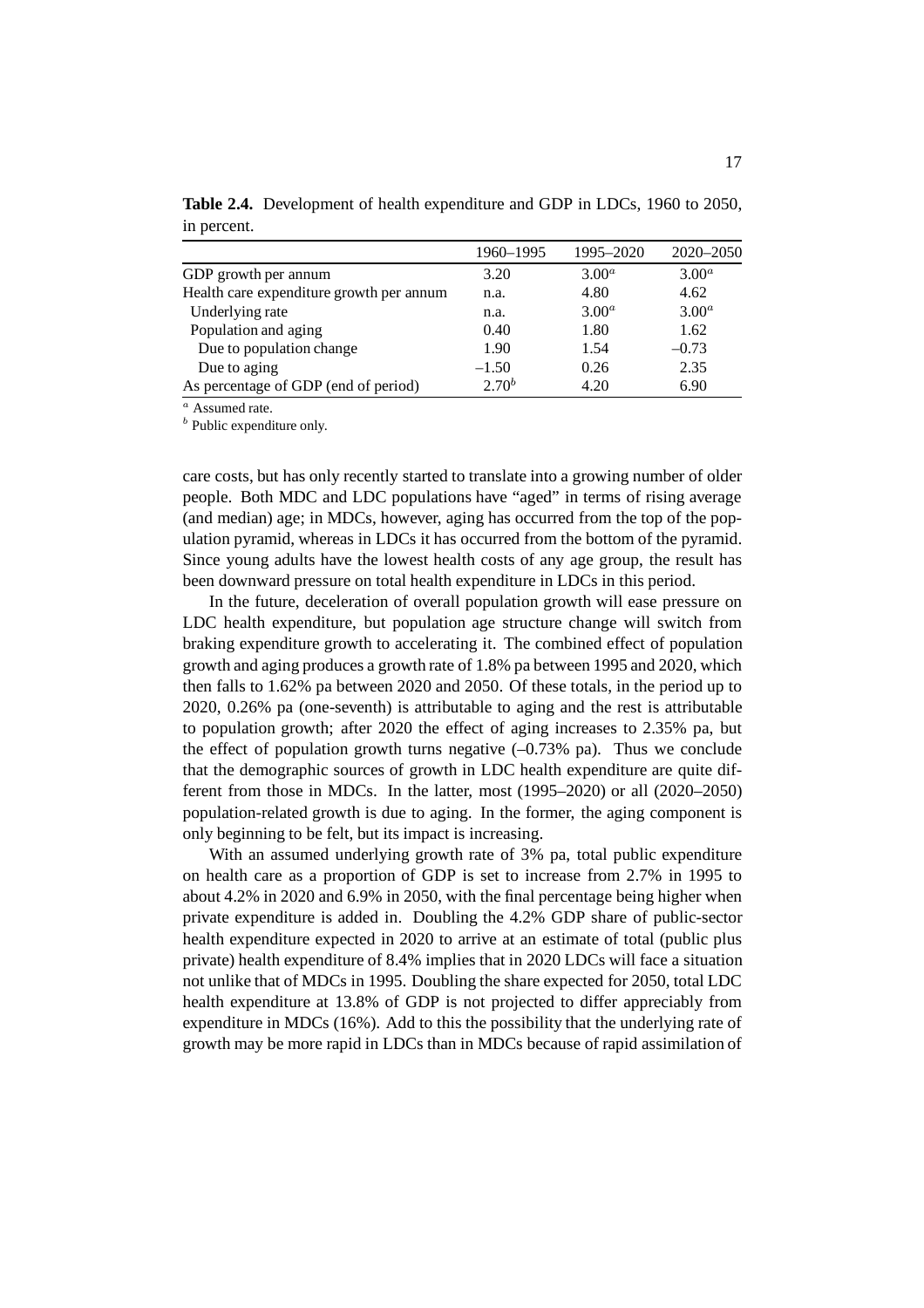MDC medical technology (and, perhaps, less effective cost containment measures) and it is striking how rapidly the LDCs are projected to approach the situation of today's MDCs. In other words, any differences are basically due to the time lag rather than to fundamentally different behavior.

18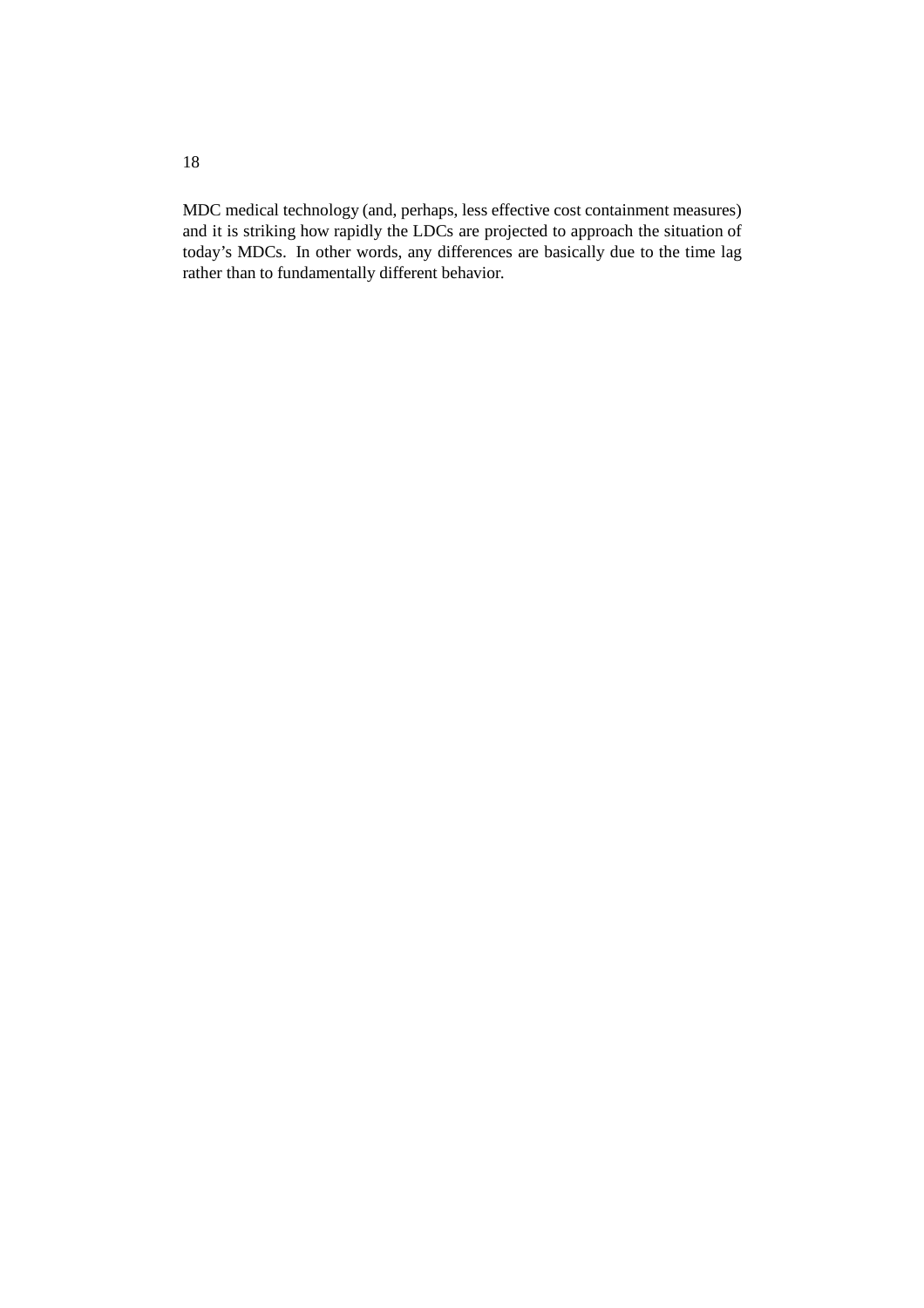# **Disability and Elderly Care Services**

#### **3.1 Measuring Disability**

**3**

Disability may be congenital or a result of illness, injury, or physical deterioration, especially in old age, when many find it difficult to manage without the support of others. Knowing the severity of a disability is therefore important because it is an indicator of dependency on others, such as friends or family, the state, or other agencies. Thus it is helpful to think of disability as occurring on a continuum rather than being a precise condition, and so distinguishable from ill health in the sense that it describes a physical inability to carry out a particular activity. The medical conditions primarily associated with disability in old age are circulatory diseases, mental deterioration, and arthritis.

More precise descriptions and definitions of disability are given in numerous texts and in statistical surveys and compendia. The World Health Organization, for example, has adopted the International Classification of Impairments, Disabilities and Handicaps (ICIDH) as a measurement framework, which is intended to be complementary to the International Classification of Diseases (ICD) system for diseases (see the annex to this report). Partly because of the expense and difficulty of measuring disability, even on a sample basis, it will take time to build a consistent and comparable database for all countries.

Estimates of the prevalence of disability are based on the number of people with disabilities above a certain threshold. Therefore, unless all countries adopt the same threshold, definitions and estimates of the number of disabled are bound to vary. Administrative data on receipt of disability benefits are a potential source of information, but not all countries offer disability benefits, and those that do have different eligibility rules.

In many countries, family and household surveys or censuses include questions about the state of health of individuals that could potentially provide the basis for international comparison. How disability questions are posed can give rise to different estimates, even among the same population, although distributions across age groups tend to be similar.

Some years ago the UN published a volume on disability statistics that is illustrative of the problem (UN, 1990). This work showed that Austria headed the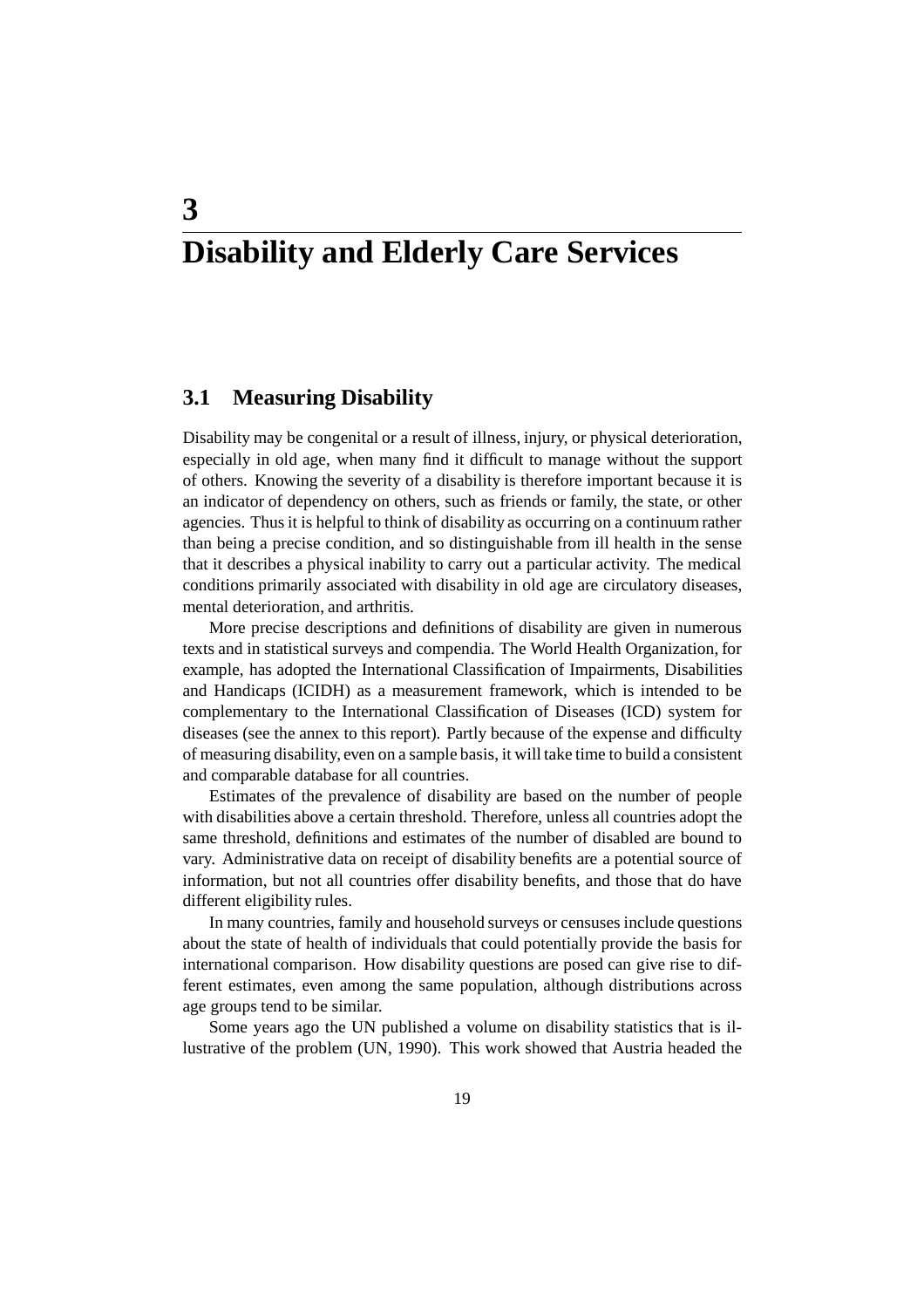disability league, having a disability prevalence rate 20 times that of Egypt, a result most observers would find implausible (e.g., see Metts *et al*., 1998). The reason for the difference in this admittedly extreme case was that in Egypt disability was measured on the basis of impairments (e.g., blindness) and in Austria, on the ability to carry out the tasks of daily living. There is also anecdotal evidence that Austrian social security disability benefits are very generous, which could encourage overreporting.

Any analysis must therefore be based on a choice between data produced under different definitions or data taken from a smaller, representative population under strictly controlled conditions. Our starting point is an in-depth survey of disability carried out in the UK during the 1980s. This highly detailed study, regarded as the "gold standard" in its field, is still widely used and quoted, and is even used for resource allocation purposes by some local service providers. The methodology is described in the annex to this report, including examples from categories ranging between 1, "least disabled," and 10, "most disabled." It is convenient to group these 10 categories into three larger groups. We arbitrarily chose the cutoffs to be categories 1 to 4 (least severe), 5 to 7 (intermediate severity), and 8 to 10 (most severe). *Figure 3.1* shows how disability rates increase with age in each category; *Table 3.1* shows the actual rates on which the graph is based as well as the overall disability rate per thousand.

*Table 3.1* shows that the overall disability rate is about 14% of the population. This is roughly equivalent to values obtained in household and census-based survey questions about "limiting long-standing illness." These gave percentages for the UK in the range of 12% to 18% (ONS, 1998), but obviously using less detailed survey instruments. Although not broken down by severity, recent work at the Disability Statistics Center at the University of California, San Francisco (Kaye *et al*., 1997), using the National Health Interview Survey (NHIS) provides confirmatory evidence. This work shows, for example, an overall US disability rate of 15% in 1994, up from 11.7% in 1970 as a result of changes in the population age structure. Age-specific rates in the over 60 age group are around 40% in the USA, which is reasonably close to the 47% obtained using Office of Population Censuses and Surveys (OPCS) prevalence rates.

As far as *Figure 3.1* is concerned, the prevalence rate is accurately described by an exponential equation of the form  $\delta_x = A \exp(bx)$ , where  $\delta_x$  is the prevalence rate at age *x* and *b* is the rate of increase in disability with age. Calibration yields a value for *b* of 0.052 and for *A* of 7.92 per thousand, which could be loosely interpreted as the congenital rate of disability  $(R$ -squared  $= 0.996$ ). Each severity category can be similarly described, although the goodness of fit becomes inferior as prevalence levels decrease.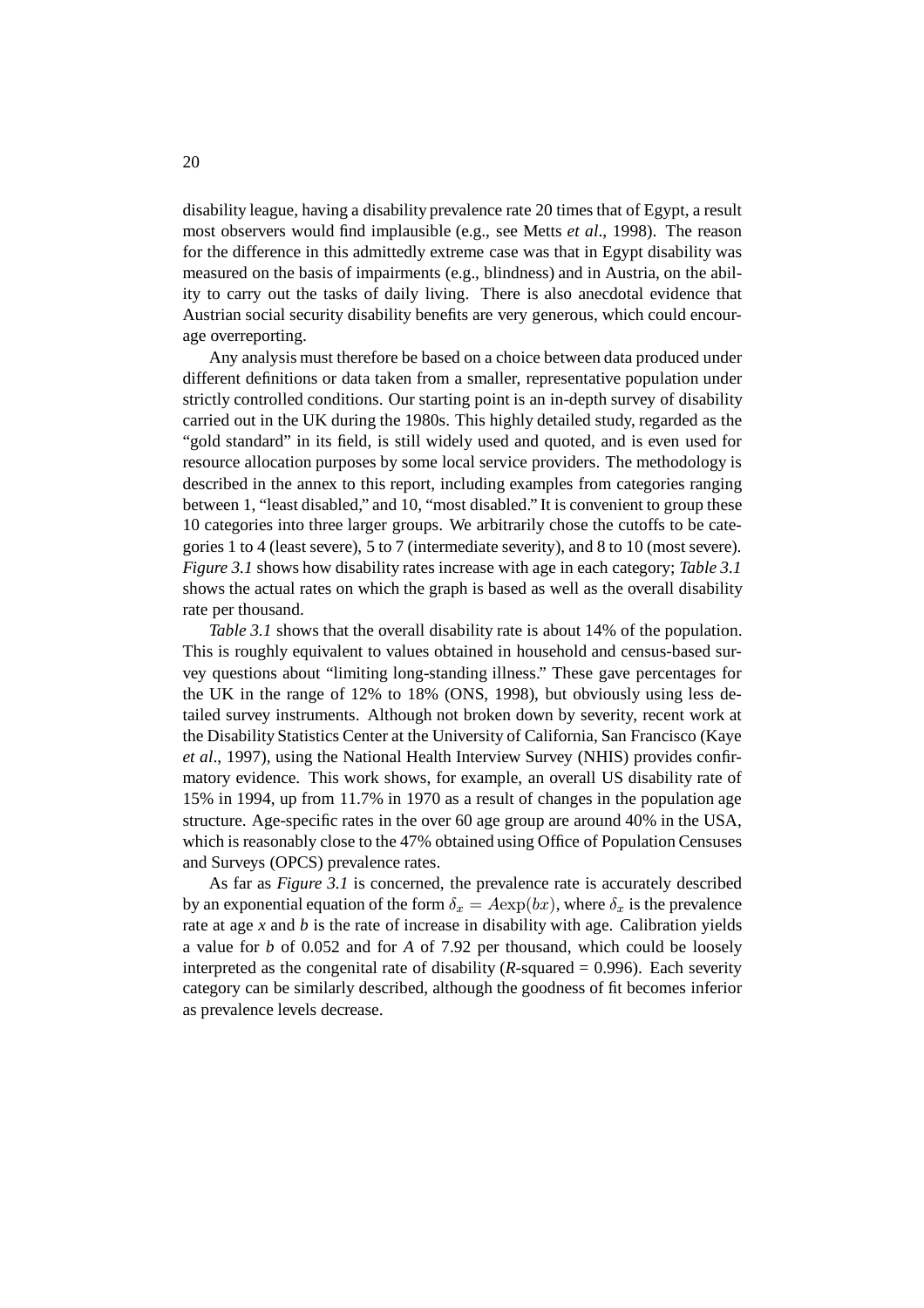

**Figure 3.1.** Prevalence of disability by age and severity category. *Source*: OPCS, 1988.

| 1988).   |           |        |       |       |       |       |       |        |     |
|----------|-----------|--------|-------|-------|-------|-------|-------|--------|-----|
|          | Age group |        |       |       |       |       |       |        |     |
|          | 16–       | $20 -$ | $30-$ | $40-$ | $50-$ | $60-$ | $70-$ |        |     |
| Severity | 19        | 29     | 39    | 49    | 59    | 69    | 79    | $80 +$ | All |
| Most     |           |        |       |       | 14    | つつ    |       | 200    | 22  |

Intermediate 7 10 13 23 34 57 112 238 40 Least 9 16 26 40 85 156 239 276 80

All 21 31 44 70 133 240 408 714 142

**Table 3.1.** Disability rates per thousand by age and severity (adapted from OPCS,

The period of most severe disability – and, therefore, greatest dependency – is concentrated in the last years of life. Reviewing studies carried out in six countries in 1980 and 1993 (Australia, Japan, Canada, UK, France, and Norway), the OECD observed that this period had hardly changed over that time frame and that it was significantly higher for women than for men, with a combined average of around two years. By combining these data with mortality schedules, it is possible to obtain an estimate of the number of severely disabled that is independent of the prevalence rate.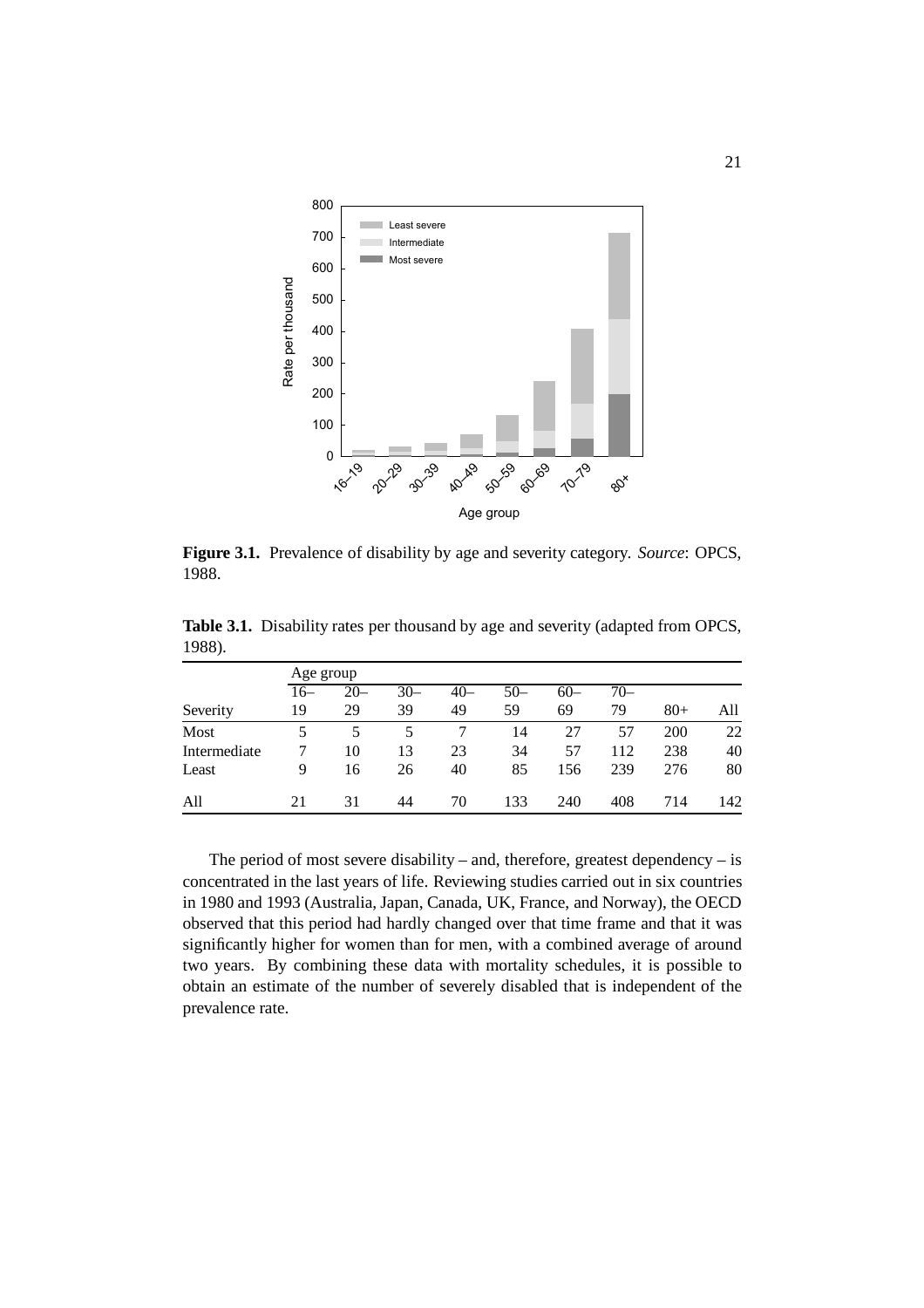#### **3.2 Method of Analysis**

In a stationary life table population, the following relationship will tend to hold for small values of *a* relative to life expectancy at age *x*:

$$
{}_{\infty}L_{x\infty}\delta_x = {}_{\infty}D_xa \,, \tag{3.1}
$$

where  $\infty L_x$  is the number of person-years lived above age *x*,  $\infty \delta_x$  is the disability rate above age *x*,  $\infty D_x$  is the number of deaths above age *x*, and *a* is the average period with disability before death. Since

$$
{}_{\infty}D_x = l_x \,, \tag{3.2}
$$

where  $l_x$  is the number of members of the life table population who survive to age *x*, then

$$
\frac{\infty L_x}{l_x} = e_x = \frac{a}{\infty \delta_x},\tag{3.3}
$$

where  $e_x$  is life expectancy at age  $x$ , from which we can express prevalence above age *x* as average duration of disability divided by life expectancy at age *x*:

$$
_{\infty}\delta_{x} = \frac{a}{e_{x}}\,. \tag{3.4}
$$

The stock of disabled people above age *x* is therefore given by

$$
{}_{\infty}S_x = \frac{{}_{\infty}L_x a}{e_x} \,. \tag{3.5}
$$

These relationships, which should hold at least approximately in the real world, encapsulate the healthy versus unhealthy life-years issue in the longevity debate. If the duration of disability prior to death is fixed and longevity is increasing, one would expect the prevalence rate to fall. This would correspond to a situation in which a population was living longer, disability-free lives; in other words, increments to life expectancy would consist of disability-free life years. If, in contrast, increments to life expectancy consisted of disabled life years, then the prevalence rate would be expected to rise over time. Note the implicit, strong assumption that people do not recover from their disability. For the "least severe" categories this assumption contradicts some evidence (see, e.g., Liu *et al*., 1995), but for the "most severe" category it holds up well, and so we assume accordingly.

Say, for example, life expectancy at age  $x$  is 10 years and the duration of disability prior to death is 2 years. Then, if life expectancy and number of years spent in disability rise in lockstep, we might observe prevalence rising

22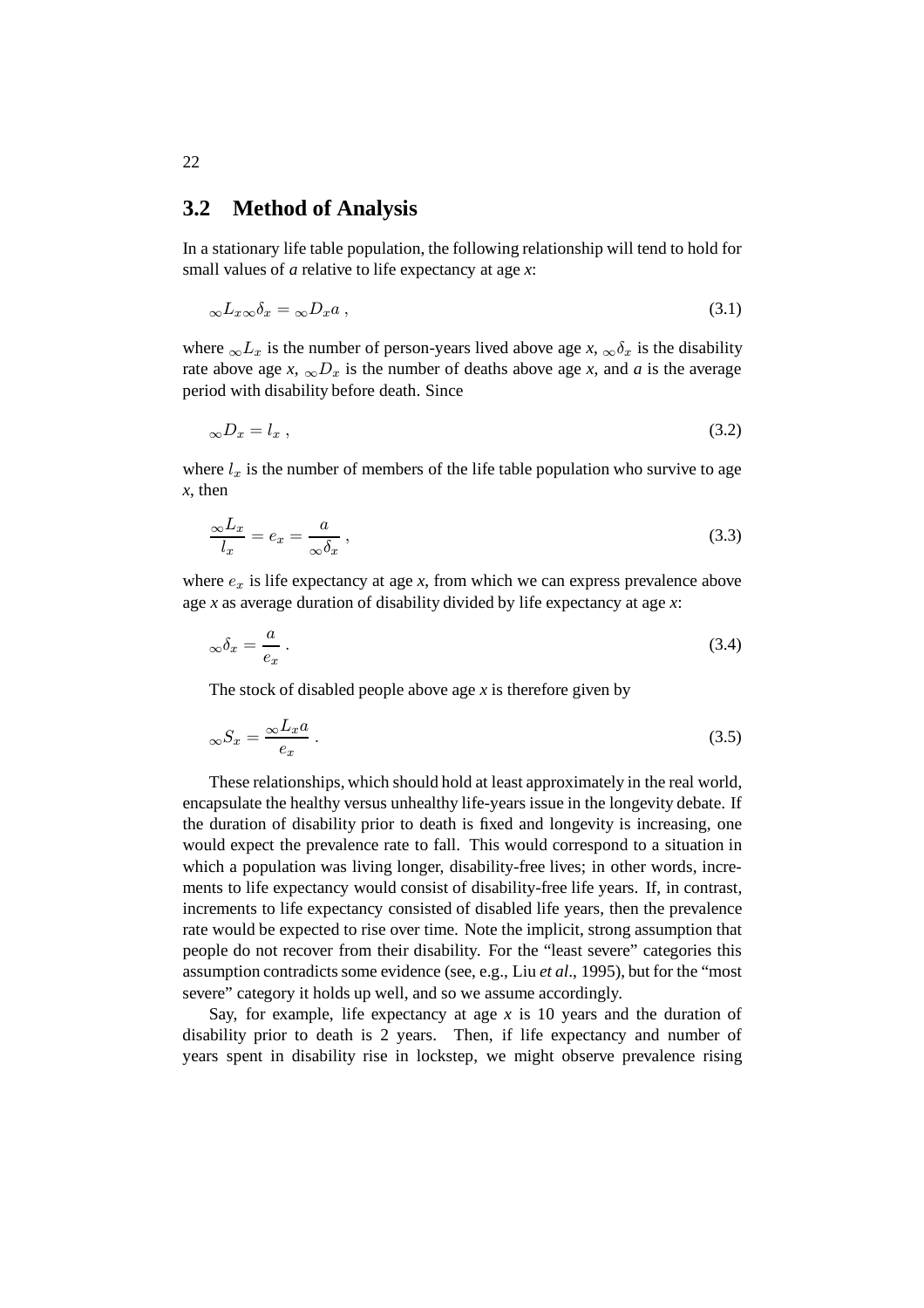as  $2/10$ ,  $3/11$ ,  $4/12$ ,  $\dots$ . Using a different example, if the duration of disability remains in constant proportion to life expectancy, then prevalence is constant (e.g.,  $2/4$ ,  $4/8$ ,  $8/16$ , ...). Thus, our projections of disability prevalence rates depend crucially on whether the longevity revolution is producing healthy or disabled life years.

For a range of reasons the evidence is mixed. Kaye *et al*. (1996) found agespecific disability rates to be almost static over 20 years and even increasing in some younger age groups. However, Manton *et al*. (1997), using both longitudinal data from the National Long-term Care Survey and cross-sectional data, found small but statistically significant reductions in prevalence rates. Freedman and Martin (1998), working with a longitudinal household survey produced by the US Census Bureau, found "large declines in the crude prevalence of functional limitations" between 1984 and 1993. One reason for these differences is that, compared with cohort studies, cross-sectional data are not sensitive enough to pick up small changes over time.

In Britain, a different trend is evident. For example, Bebbington (1991) found that healthy life expectancy has improved more slowly than life expectancy and that disability rates have increased slightly. Dunnel (2000) also found that healthy life expectancy has increased, but not by as much as total life expectancy. Grundy *et al*. (1999), in a follow-up to the OPCS work, found that disability rates had increased substantially, although they encountered significant sampling problems. Further work is needed to understand these differences and the accuracy of the estimates. In the meantime, there is uncertainty about how disability will develop, and our projection methodology is designed to reflect this.

Disability projections can be made using either a prevalence rate approach (i.e., combining assumptions on prevalence rates with assumptions on mortality, from which duration would follow) or a duration approach (i.e., combining assumptions on duration and mortality, from which prevalence would follow). Each approach has advantages and disadvantages. When applied to historical data from the UK, the duration-based approach (assuming the same duration of disability prior to death over the entire age spectrum) correctly predicts a steep exponential increase in prevalence at ages over 60; however, it overestimates prevalence for younger age groups.

The etiology of disability in younger age groups differs from that in older age groups, and deaths prior to old age do not follow the same pattern as for older people. Because we place a premium on estimating disability across the age spectrum, we employ the prevalence approach, using the duration approach only for comparison purposes in older age groups and only for the most severe disability category. We assume prevalence rates are fixed at their initial-year values, recognizing that the results are likely to be at the upper end of disability estimates for older age groups.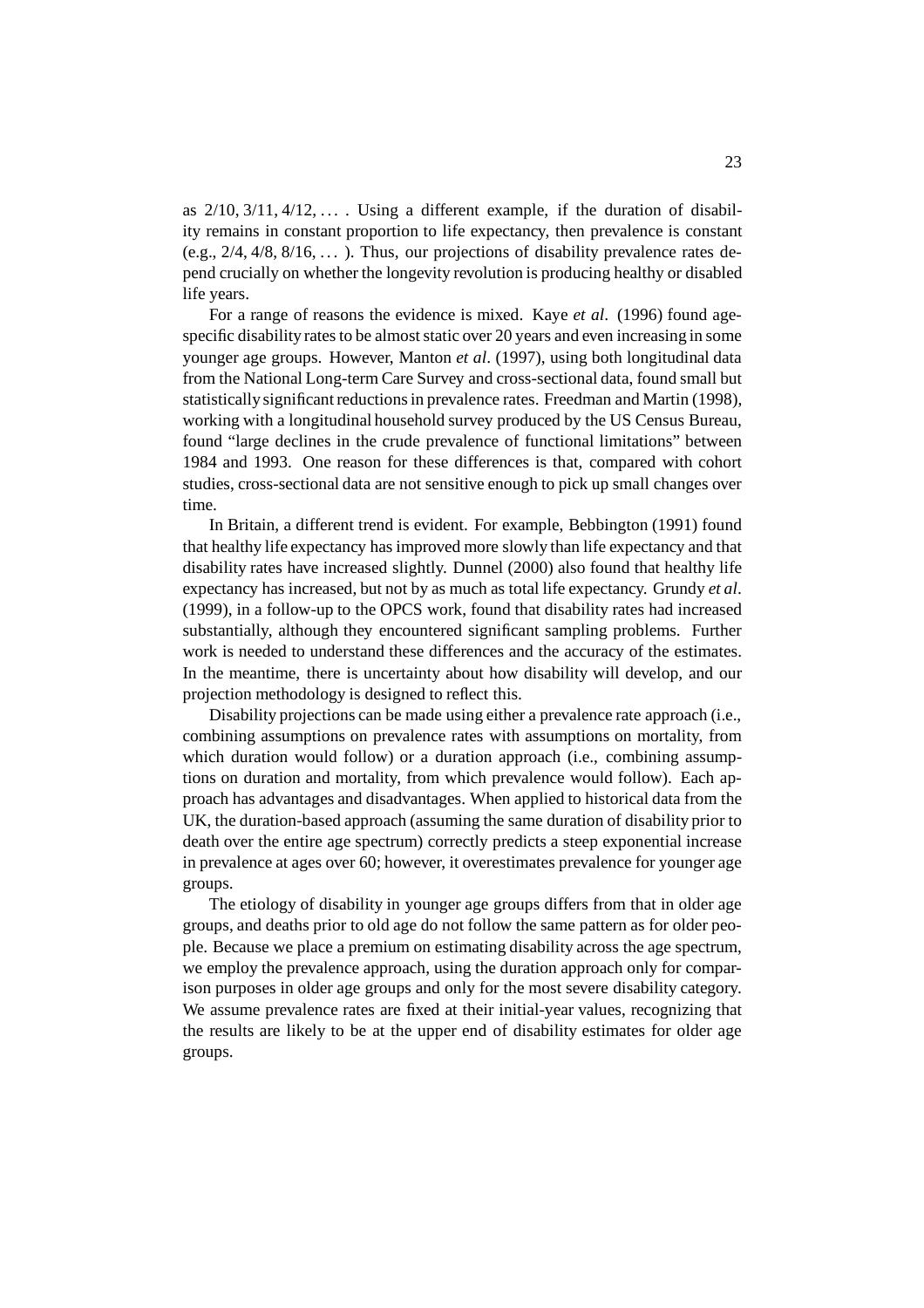In LDCs, both the prevalence and duration approaches are difficult to implement because of the lack of disability data. Murray and Lopez (1996) have produced global regional tables of disability based on a different methodology in which levels and duration of disability are associated with the incidence of disease conditions. Inconveniently for IIASA's purposes, the results are expressed in "severityweighted" whole-year equivalents, making it difficult to obtain estimates of the *stock* of people with disabilities, by severity, at a given point in time. Nevertheless, their results provide useful pointers and background.

The issues are complex, but their findings suggest two reasons why direct comparisons between MDCs and LDCs will be of only limited value. The first is that risk factors differ in the two regions. In LDCs disability at younger ages is common owing to the generally poorer health status of the population, which is associated with risk factors such as poor nutrition, inadequate housing, high incidence of infectious and parasitic diseases, HIV/AIDS, etc. In MDCs, they argue, the main disability risk factor is simply growing old (others include accidents and the use of tobacco and alcohol). The second reason is that, because of more limited access to health care services, in LDCs long-standing disabilities often arise from untreated medical conditions.

As risk factors change with overall economic development and access to medical care expands, it is likely that age-specific disability prevalence rates will change significantly. With this qualification in mind, we present the results of applying the fixed-prevalence assumption to LDCs (see Section 3.4). We use MDC prevalence rates, recognizing that these are likely to result in lower-bound estimates of the disabled population in any age group. It may be, however, that projected age structure changes are much greater than likely changes in age-specific rates, in which case projected rates of change in the total disabled population should not be too far wrong.

### **3.3 More Developed Countries**

Applying the OPCS UK disability rates to IIASA population estimates indicates how the stock of people with disabilities will develop through time if these rates stay the same. *Table 3.2* provides the key details, indicating that the number of people with disabilities is set to rise from 127.7 million in 1995 to 181.7 million in 2020 (1.4% growth pa) and 238.3 million in 2050 (0.9 % pa), an 87% increase over the period. The most rapid growth is set to occur in the most severe disability category, a function of the growing share of the population in advanced old age (80+). *Figure 3.2* shows the change in the disabled population through time summed over all three severity categories. It shows that disability in advanced old age becomes dominant after around 2030.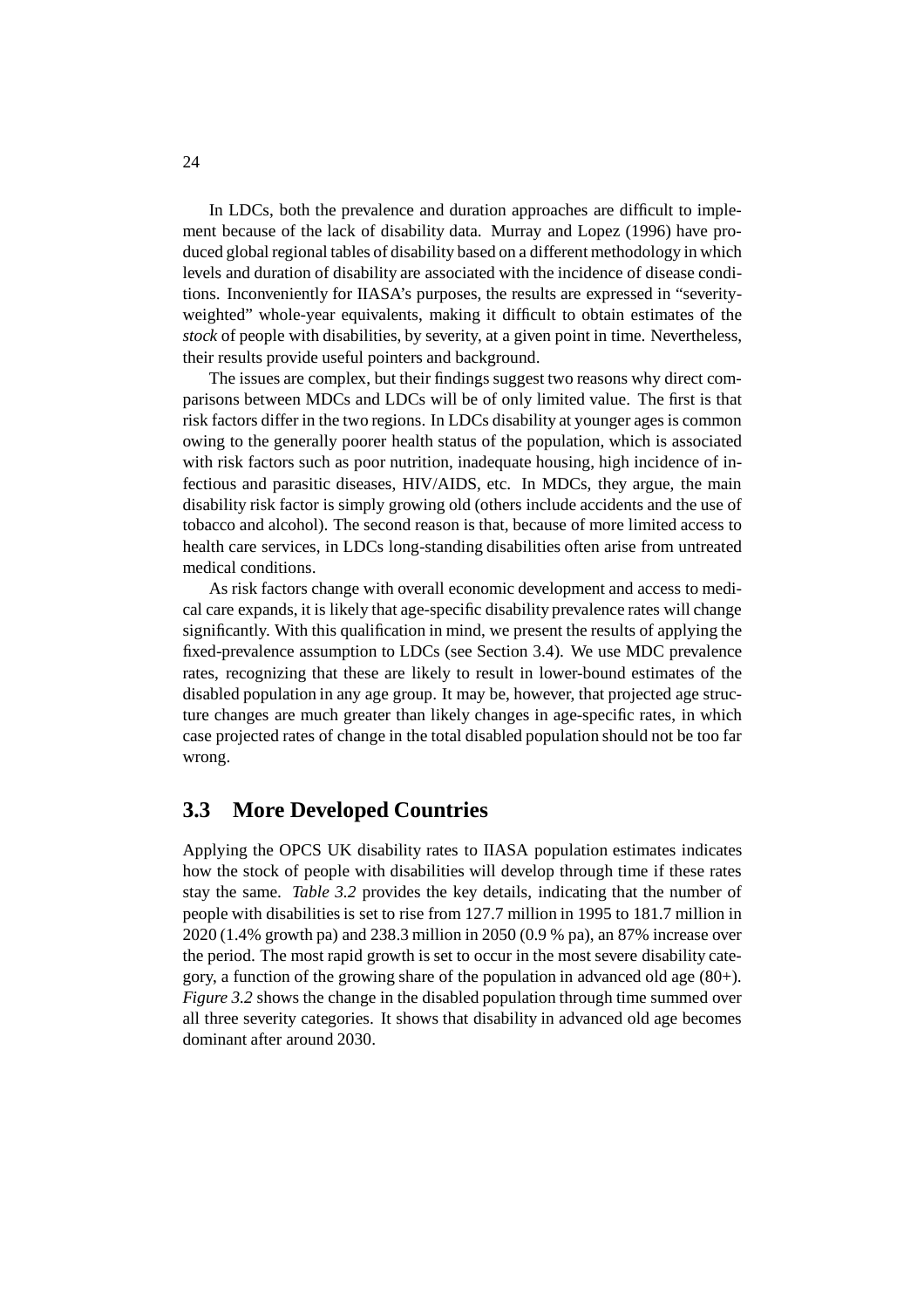

**Figure 3.2.** Projected number of people with disabilities in MDCs by age group, 1995 to 2095.

**Table 3.2.** Projected number of people with disabilities (in millions) in MDCs, in 1995, 2020, and 2050, by severity category.

| Severity     | 1995  | 2020  | 2050  |
|--------------|-------|-------|-------|
| Most         | 19.6  | 29.6  | 44.1  |
| Intermediate | 35.8  | 51.4  | 69.6  |
| Least        | 72.3  | 100.7 | 124.6 |
| Total        | 127.7 | 181.7 | 238.3 |

After 2050 all age groups tend to level off or fall slightly as the age structure stabilizes. *Figure 3.3* shows the distribution by age and severity category at two points in time, (a) 1995 and (b) 2050. Whereas in 1995 the number of people with disabilities tails off in older age groups, by 2050 the oldest age groups are the most numerous across all severity categories. Those in the least severe category are always in the majority, although there is convergence at very old ages as transfers take place to more severe categories.

*Figure 3.4* compares alternative projections of the most severely disabled population aged 60 and above and 70 and above. The projections plotted with continuous lines were derived using the fixed-prevalence rate approach. Those plotted with dashed lines were calculated by combining an assumed duration of disability of 1.8 years (the figure derived from the OECD study mentioned in Section 3.1) with IIASA projections of life expectancy at 60 and 70. As can be seen, there is a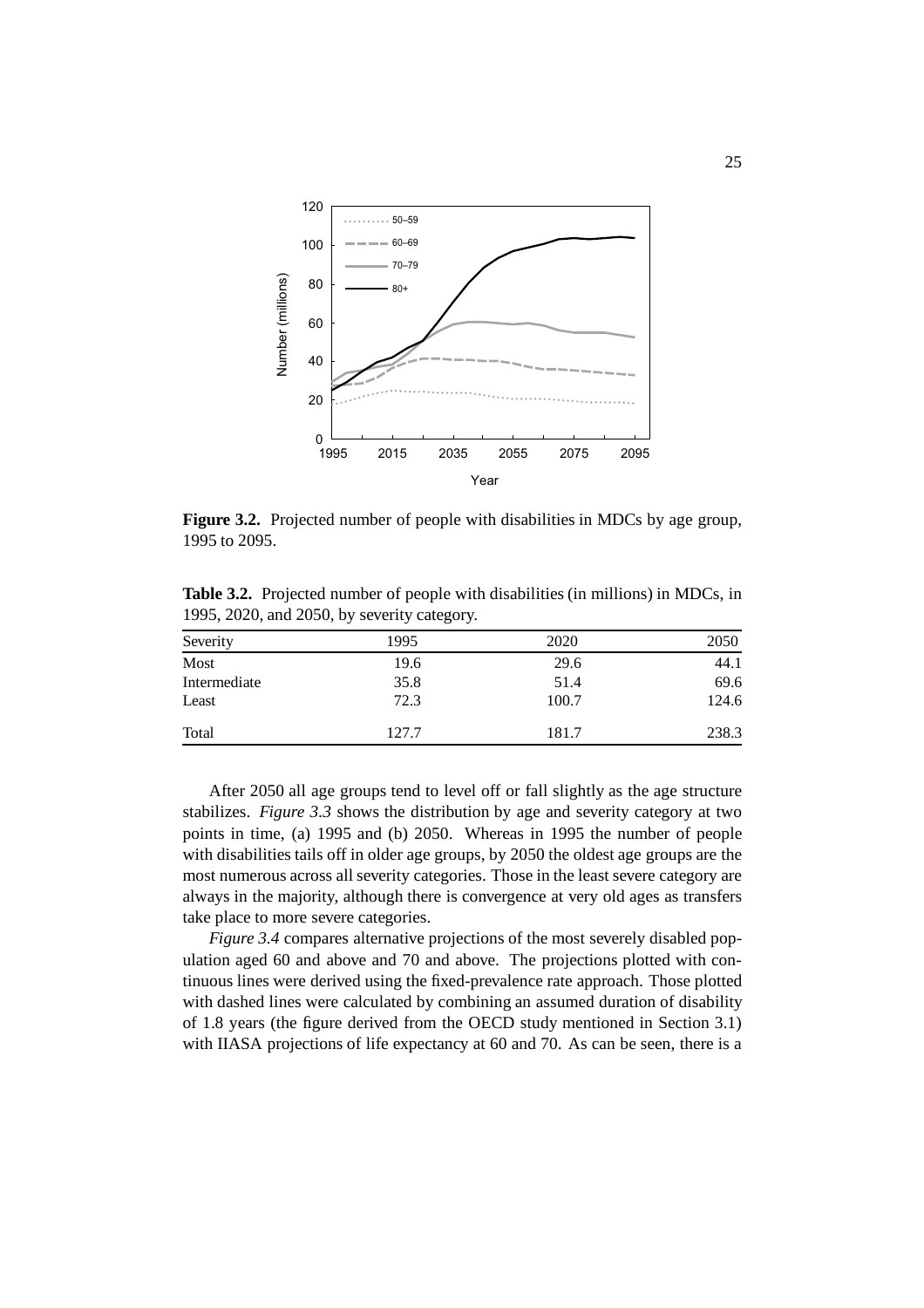

**Figure 3.3.** Projected number of people with disabilities in MDCs in (a) 1995 and (a) 2050, by age group and severity category.



Figure 3.4. Comparison of estimation methods for number of "most severely" disabled people over 60 years and over 70 years based on prevalence and fixedperiod approaches, MDCs, 1995 to 2050.

close correspondence between the two sets of projections in the early years, but estimates diverge thereafter. The reason for this divergence is that the fixed-duration method scales by number of deaths, which declines over time as age-specific death rates decline, whereas the fixed-prevalence method scales by population, which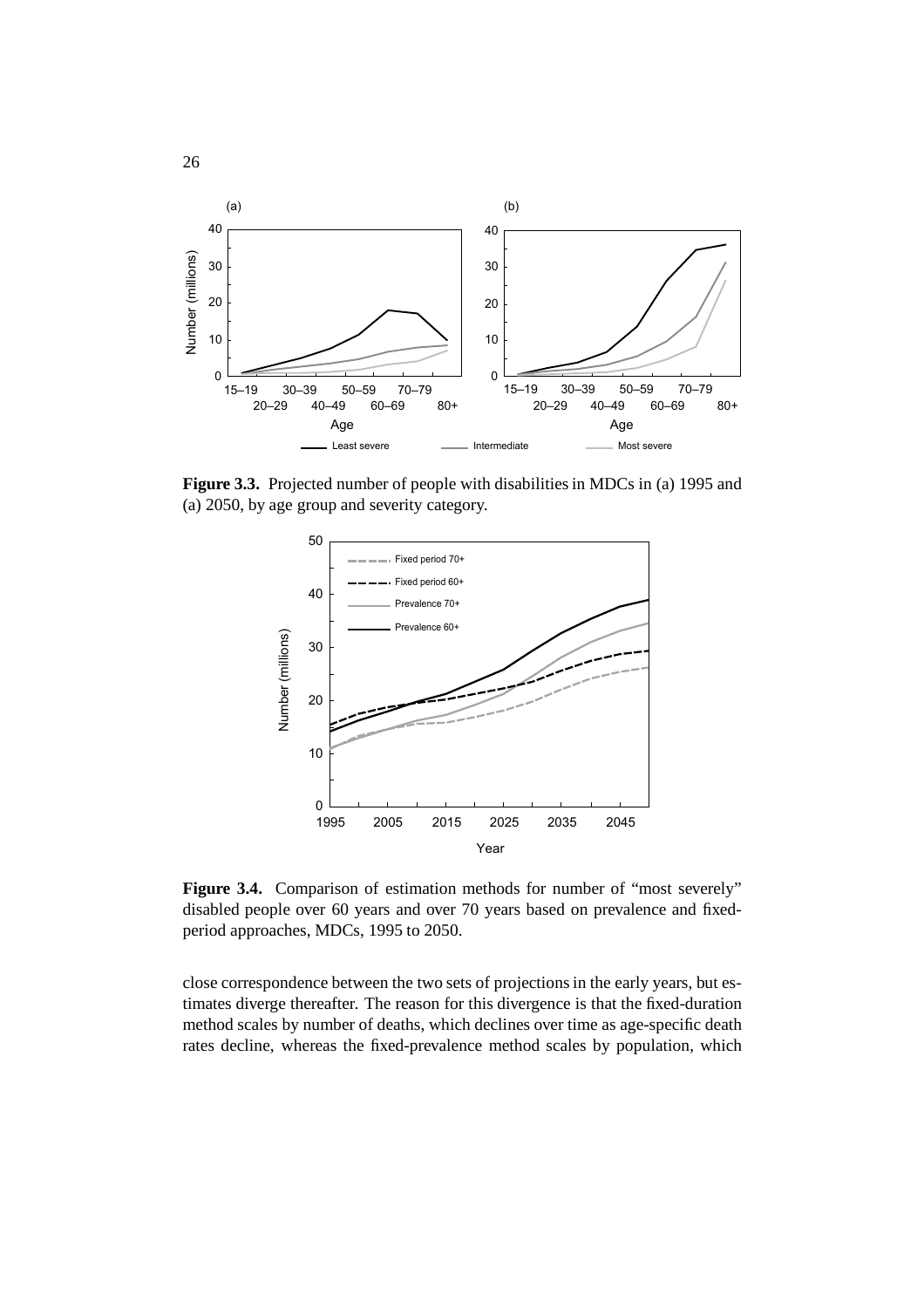

**Figure 3.5.** Projected number of people with disabilities in LDCs by age group, 1995 to 2095.

**Table 3.3.** Projected number of people with disabilities (in millions) in LDCs, in 1995, 2020, and 2050, by severity category using OPCS prevalence rates.

| Severity     | 1995  | 2020  | 2050  |
|--------------|-------|-------|-------|
| Most         | 32.6  | 66.5  | 134.5 |
| Intermediate | 66.3  | 129.7 | 242.4 |
| Least        | 138.1 | 269.2 | 482.6 |
| All          | 236.9 | 465.4 | 859.4 |

increases (obviously, elderly mortality rates are declining faster than the elderly population is growing). The gap between the two sets of projections is around 2 million in 2020, but increases to between 8 and 10 million by 2050 – a difference of 25%. As far as this study is concerned, we conclude that the overall disability projections are broadly robust in the early years but need to be treated with more caution in later years, especially for older age groups.

### **3.4 Less Developed Countries**

The results of applying MDC prevalence rates to LDCs are shown in *Table 3.3* and *Figure 3.5.* The results for the initial year are much lower than UN global estimates of the disabled population (see endnote [1]). The UN estimated the number of people with disabilities in MDCs in 1981 to be 100 million, which is in the same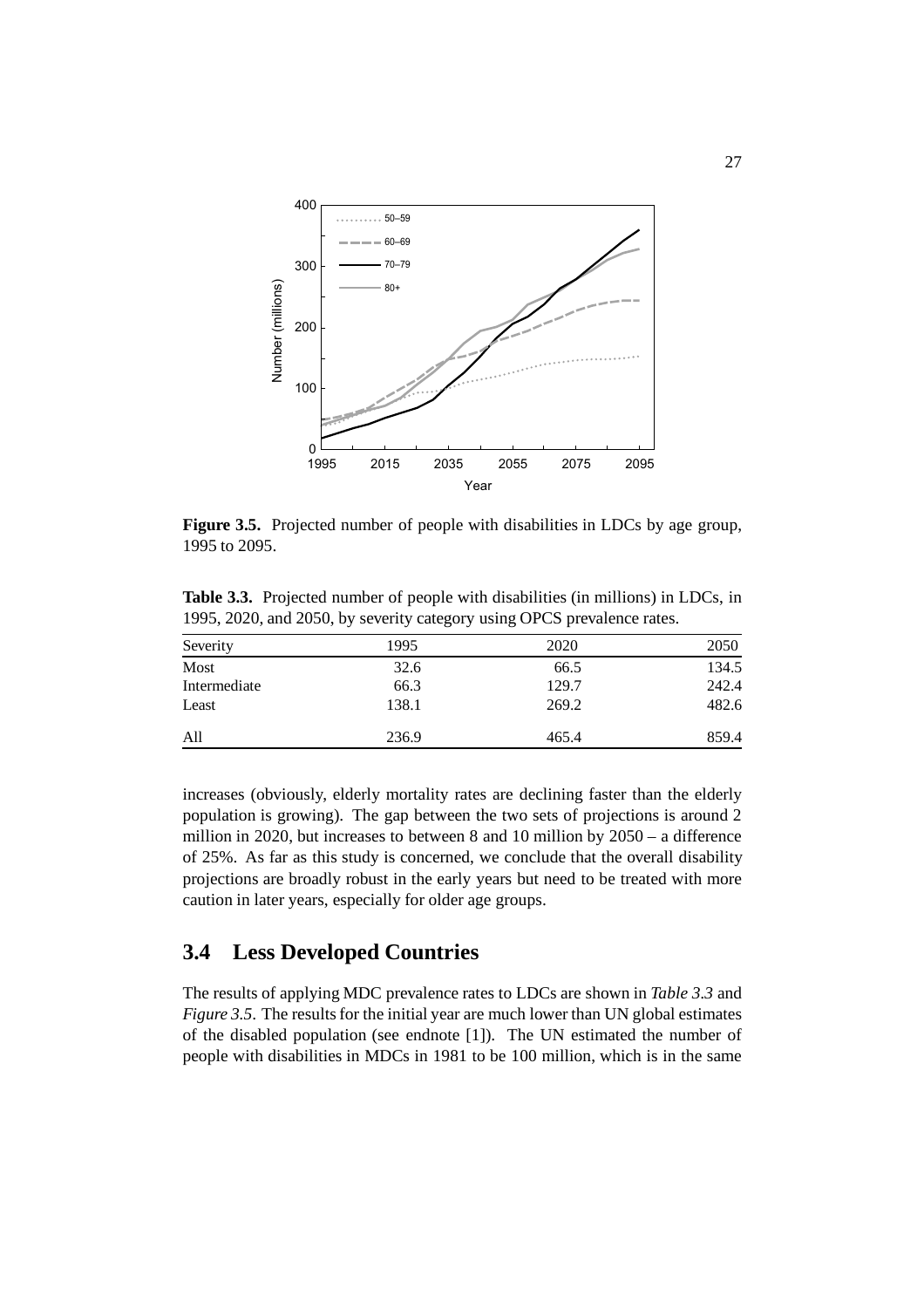neighborhood as our estimate of 127.7 million for 1995 (see *Table 3.2*). Roughly speaking, the UN estimate of the disabled population in LDCs (400 million in 1981) is almost twice as high as the estimate given in *Table 3.3* (236.9 million in 1995). In part, this may be because we exclude age groups under 15; however, age-specific disability rates under 15 are low. The UN does not elucidate how they arrived at their estimate, so it is difficult to reconcile the difference. However, it is clear that further research and data collection on LDC disability rates would have a large payoff.

We have already argued that, while we have little confidence in our estimates of the number of people with disabilities in LDCs, we have more confidence in our ability to predict rates of growth. It appears safe to conclude that the disabled population in LDCs is set to grow more rapidly than that in MDCs. In *Table 3.3*, we project growth at an average rate of 2.7% pa between 1995 and 2020 and 2.0% pa between 2020 and 2050, for a total increase of 263%. As in MDCs, the most rapid expansion is likely to be in the most severe category, whose numbers are projected to double between 1995 and 2020 and then double again between 2020 and 2050. Moreover, whereas in MDCs growth of the disabled population is projected to decelerate for all age groups save the very old (see *Figure 3.4*), in LDCs we expect continued growth across the age spectrum (see *Figure 3.5*).

#### **3.5 Disability and the Provision of Elderly Care Services**

Whereas our projections of health care costs were based directly on age-specific expenditure data, in the case of disability no such data are available. A consideration of the sources of care, and the costs of each type of care, is required before we can project expenditure.

Caregiving services present a diverse and complex structure. The majority of caregiving services are provided by family and friends – the informal sector. It is estimated that up to 80% of all care is channeled through the informal sector in MDCs, and this rate is probably over 95% in LDCs. In Japan, it is usual for older people to live with their children, with the oldest child usually taking on this responsibility (Kojima, 1995). In the 1970s the proportion cared for in the family was 70%, but by 1995 this had fallen to around half (Endo and Katayama, 1998), with the rest living either alone (approximately 45%) or in institutions. The public, private, and voluntary sectors therefore complement the informal sector rather than dominate it and provide a variety of services ranging from long-term care in hospitals to day services, home help, and other benefits in kind such as transport and home meals. The aim of this section is to present reasonably coherent estimates of how services may develop to meet projected increases in demand.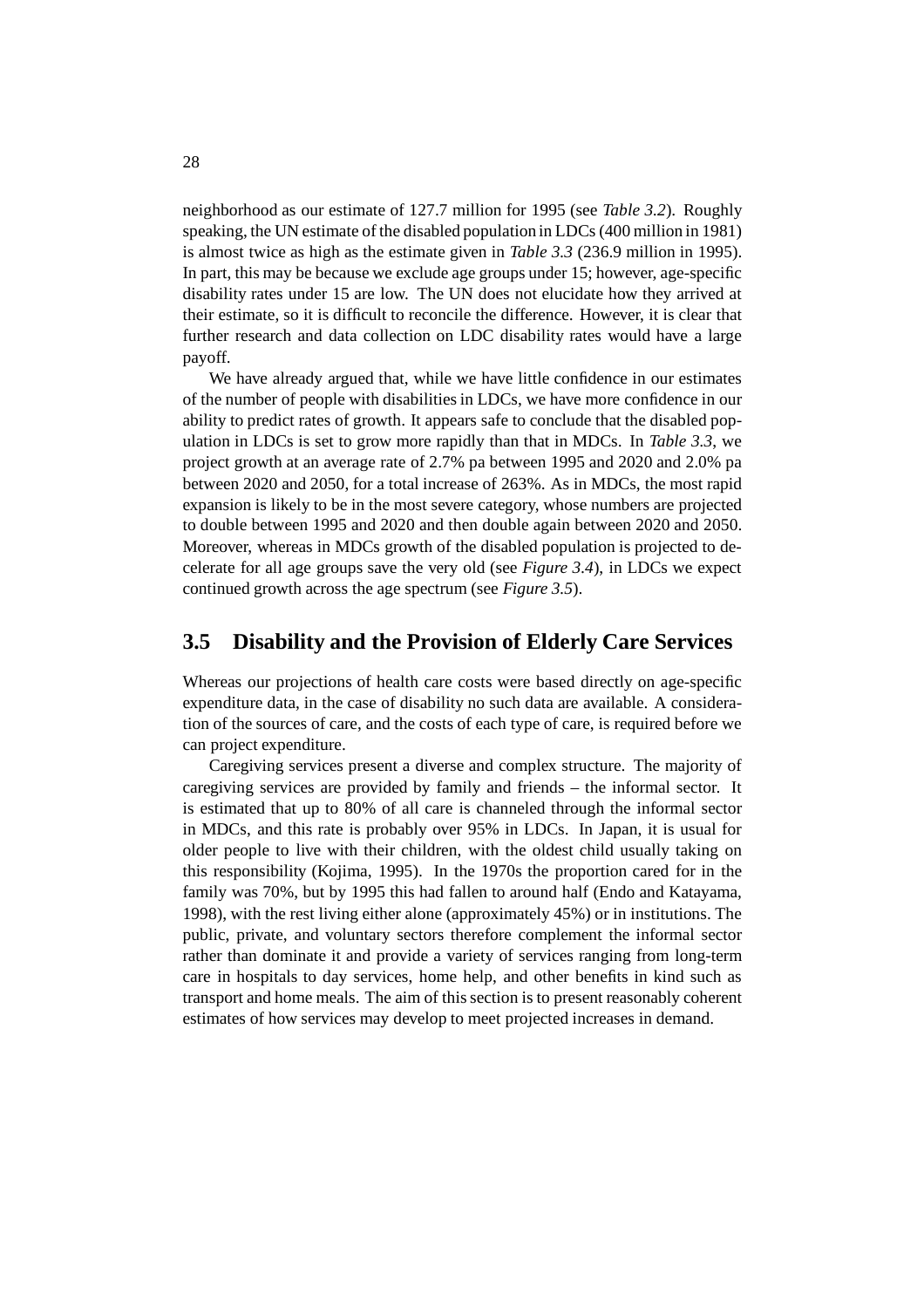#### **3.5.1 Supply of caregivers**

Only fragmentary information on the supply of caregivers in LDCs exists. In these countries, most caregiving takes place within the family or local communities where there are strongly ingrained traditions of looking after people in old age. In some communities, having children is still regarded as an alternative to establishing a pension (World Bank, 1994), although other societal pressures and family planning policies are changing this view. Some LDCs facing the prospect of aging populations, such as China, are developing more formal services, particularly in cities, although it will be a long time before rural traditions built around family structures change. For these reasons, in this section we focus mainly on MDCs, although some of the findings may also apply to LDCs.

The supply of caregivers is a factor determining future patterns of care, with demographic pressures (aging of the baby boom generation and the consequent increase in the elderly dependency ratio) appearing to favor the formal sector. An increase in the very aged (80+) population, it is argued, will put pressure on children, who are the mainstay of the informal sector, forcing them to seek alternative arrangements for caregiving. In practice, the age structure of caregivers and their relationship to the persons being cared for are quite complex, and so-called carer ratios, comparing the number of individuals over a certain age with the number in the age groups immediately below, give an oversimplified representation of trends. Indeed, the people with caregiving responsibilities are spread fairly evenly among older age groups (over 60, say) and, in addition to children, include spouses, friends, and close relatives of the same age as those being cared for (DSS, 1997). It may therefore be better to ignore generational age differences altogether and use an entirely different proxy for dependency, one that is based, not on age, but on a comparison of the total number of "disabled" individuals to the number of "able" ones.

If this approach is applied to the previous disability and population projections, then in MDCs the ratio of disabled to non-disabled persons over 55 years old stays at 0.5 until 2020, rising to 0.6 in 2050, indicating a slight tightening in supply of caregivers in the later period. In LDCs, the ratio remains at 0.5 throughout the projection period. Unlike in the informal sector, professional caregivers in the formal sector are drawn entirely from people of working age. A comparable index of the supply of formal-sector caregivers would be the ratio of the disabled population over 55 to the non-disabled population aged 15 to 55. In MDCs, this ratio is projected to rise from 0.18 in 1995 to 0.37 in 2050; in LDCs it is expected to rise from 0.10 to 0.18 over the same period.

This approach is an oversimplification because it ignores other effects that might limit the supply of caregivers in the informal sector, such as changes in female labor participation rates, relative wages, or increases in retirement age. It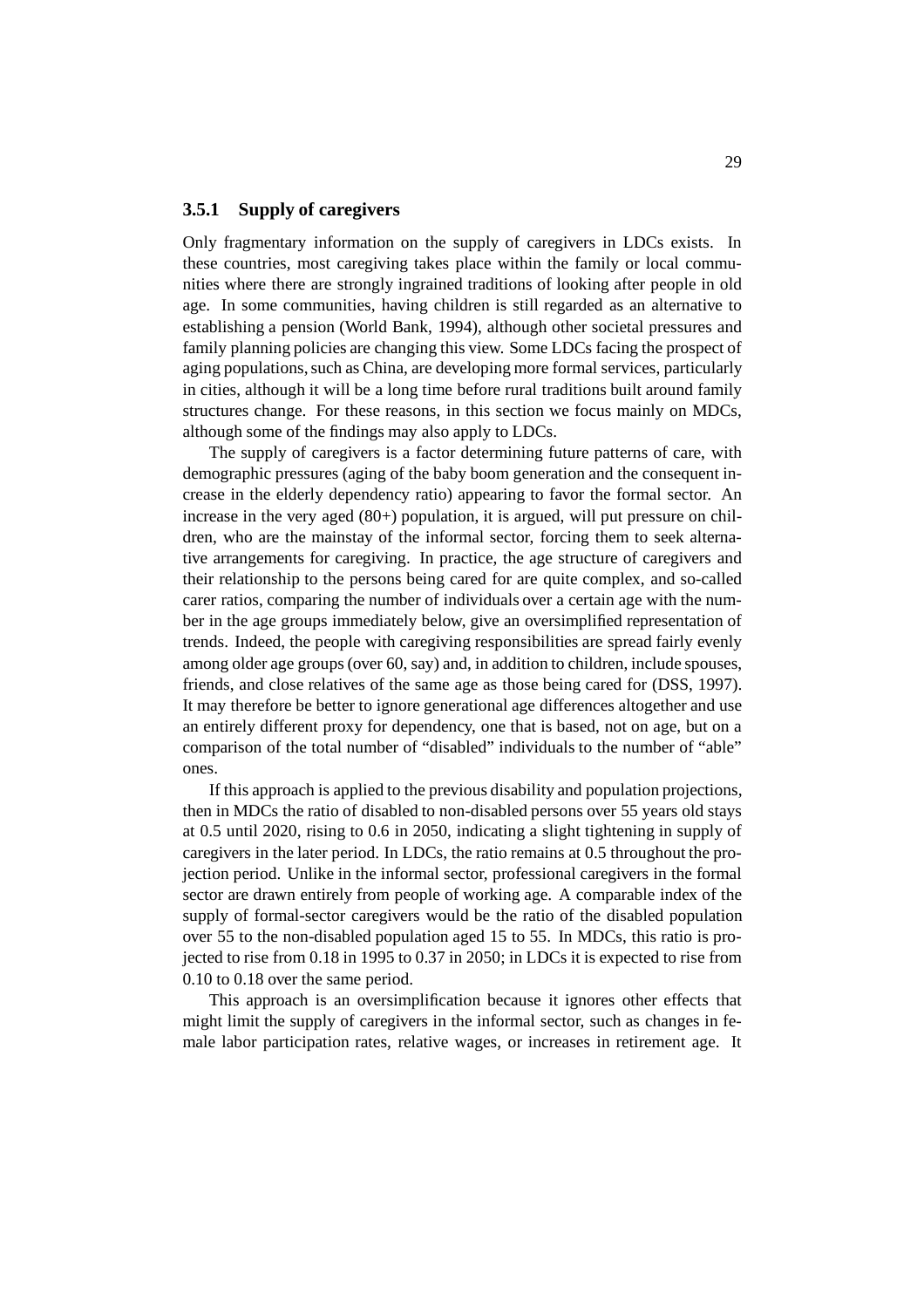| in Cropper and Forte, 1997).      |              |          |                             |          |  |  |
|-----------------------------------|--------------|----------|-----------------------------|----------|--|--|
|                                   | Care package |          |                             |          |  |  |
| Service                           | Option 1     | Option 2 | Option 3                    | Option 4 |  |  |
| Geriatric ward in hospital        |              |          |                             |          |  |  |
| (weeks per year)                  | 52           |          |                             |          |  |  |
| Residential home (weeks per year) |              | 52       |                             |          |  |  |
| Day hospital (visits per week)    |              |          | $\mathcal{D}_{\mathcal{A}}$ |          |  |  |
| Home visits (hours per week)      |              |          |                             |          |  |  |
| Home help (hours per week)        |              |          |                             | 16       |  |  |

Preference order 2 4 1 3 Relative cost  $5.8$  1 3 1.4

**Table 3.4.** Care options for a severely disabled person in the formal sector (adapted from "Improving the balance of elderly care services," Bowen and Forte, page 78, in Cropper and Forte, 1997).

suggests, however, that whereas public concern has focused on the tightening of the supply of informal caregivers, it is the supply of formal-sector caregivers that is more likely to be stretched as a result of slower labor force growth. Focusing on children caring for parents, as opposed to the more complicated and nuanced picture observed in reality, can be misleading.

#### **3.5.2 Projecting services in the formal sector**

The costs of informal-sector care consist mostly of the opportunity costs of time spent in unpaid caregiving at the expense of remunerated employment. The relationship between caregiving and employment is complicated, and it is known that many caregivers choose to continue in paid employment, performing their caregiving duties during non-working hours. This is a particularly complex issue to unravel, at least in a satisfactorily general way, and therefore we limit ourselves here (and in the projections that follow) to estimating the costs of formal-sector care.

The pattern of consumption in the formal sector partly reflects demand, including the availability and affordability of different services, and partly reflects other factors. For persons with a given level of disability – and, therefore, needs – it is evident that there may be several ways of providing equally effective care packages based on different combinations of services in both sectors. There are different ways of demonstrating this; *Table 3.4* gives an example taken from the health management literature. It shows how the same level of care can be provided for severely disabled persons using different "care options" (Bowen and Forte, 1997). One care option might be to keep people in geriatric hospitals; another might be to care for them in a day center.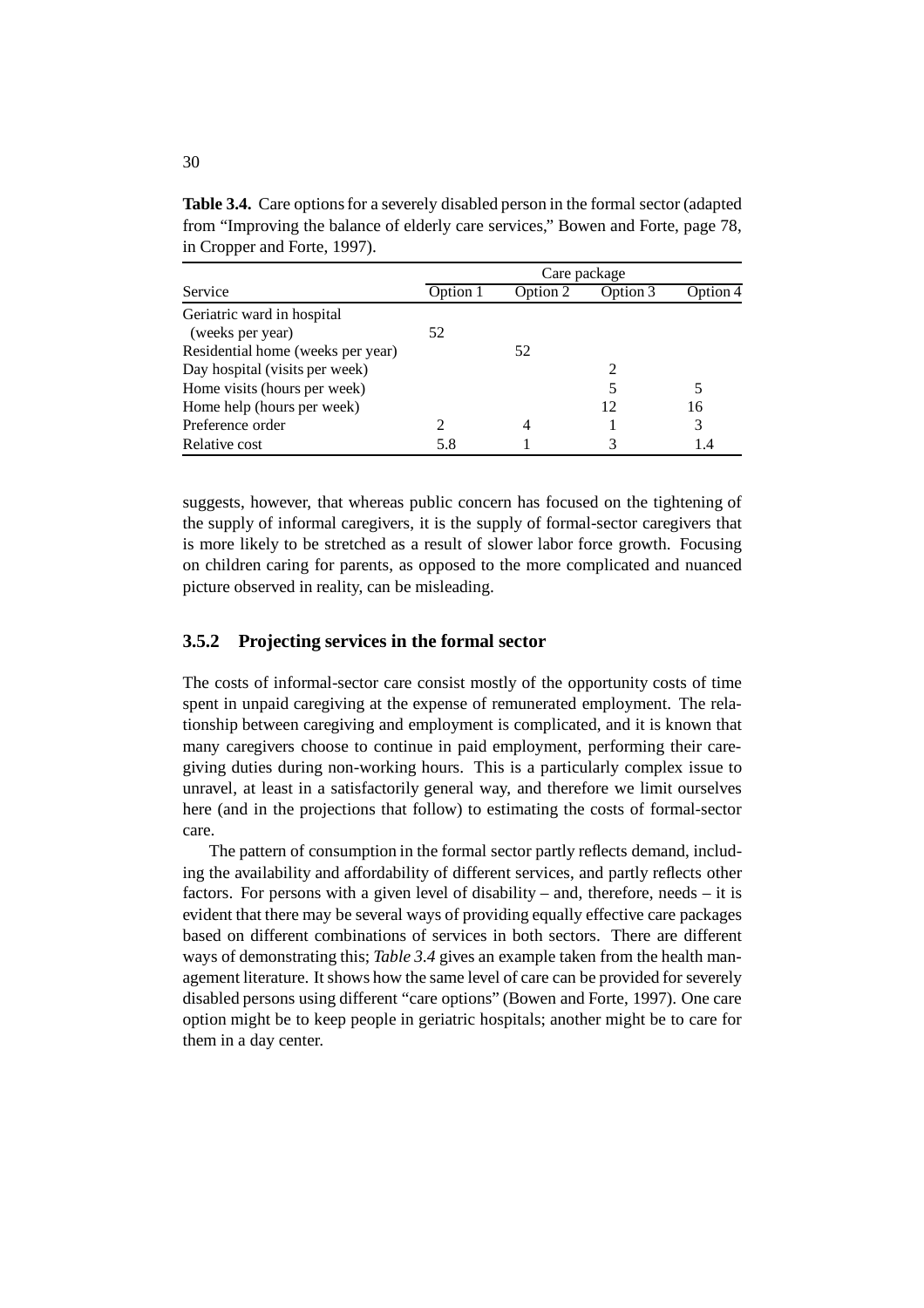According to Bowen and Forte, "care experts" ranked the alternatives according to preference; as can be seen, the most expensive form of care is not always the best in their view. For example, 52 weeks a year in a geriatric hospital is ranked higher as a care option than 52 weeks in a residential home. The best "package" identified in this table for this group of clients is the home-based option backed up by home visits and time in a day hospital. The key points to note are that alternative care packages are suitable for different levels of disability and tend to be a mix of home help and institutional care, and each care package has a different cost structure depending on the mix of services within it. When this framework is extended to other groups of less disabled people, the tendency, not surprisingly, is for the number and level of services – for example, visits from health care professionals and social workers, physiotherapy, "meals on wheels," and laundry services – to taper off to, say, one checkup visit a year or no service at all.

For expenditure projection purposes, it is convenient to base our analysis on similar concepts in which different care options are linked to severity of disability and, in turn, to the relative costs of care in each mode. Ideally, each disability category would be allocated to a unique care package; in reality, each category will be distributed across options depending on the local institutional environment and cost structures. Moreover, data deficiencies prevent a full and accurate analysis.

Detailed studies by the UK Department of Health during the 1980s using the "Balance of Care" model recognized 29 disability categories and 10 care options (for description of model, see McDonald *et al.*, 1974). Each care option was broken down into component services, so that for a given client group and care option it was possible to identify the number of home visits per week by type of worker, the number of weeks spent in hospital per year, and so on. The categories were based on physical health (severity of handicap), mental health (dementia and behavior), continence, and social circumstances (whether supportive or adverse).

Although there are conceptual differences between the disability categories and the OPCS disability scale, it is relatively straightforward to map each of the 29 categories onto the three much broader categories used earlier (least severe, intermediate severity, and most severe). In addition, to investigate the possible consequences of aging and disability on provision of care, we defined four basic care options: hospital care, care at a residential home, day care, and home care. As might be expected, the results of this mapping (see *Table 3.5*) show a tendency for the most severely disabled to be cared for in hospitals or residential homes, although it is noteworthy that the majority, regardless of severity category, are looked after in a home environment.

It is particularly interesting to note that the most severely disabled do not automatically receive institutional care. This finding is consistent with the more representative survey conducted by the OPCS, but is in conflict with some other studies that assume the severely disabled are all in long-term care institutions (e.g., see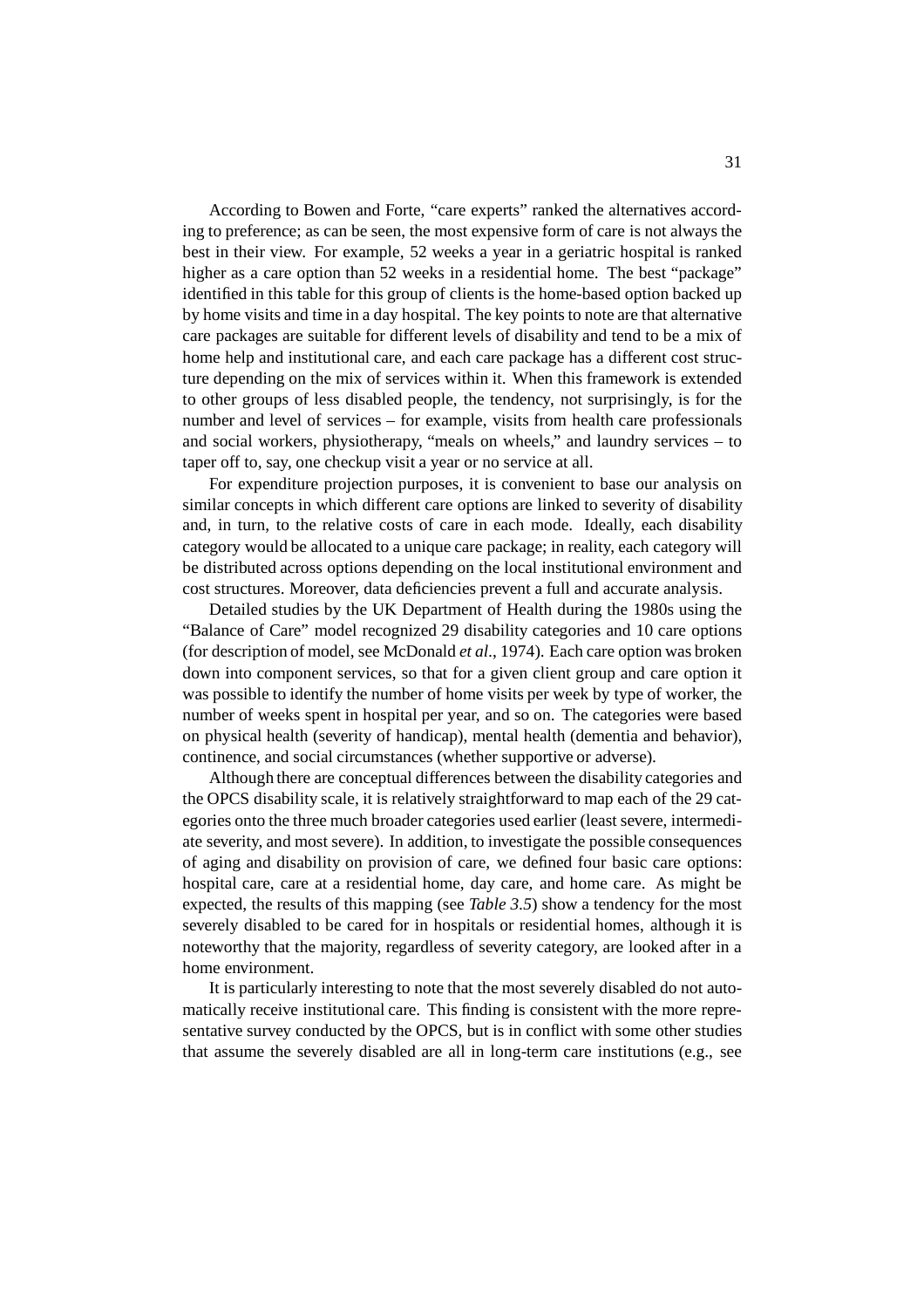| Severity     | Hospital | Residential | Dav  | Home | Total |
|--------------|----------|-------------|------|------|-------|
| Most         | 12.9     | 12.8        | 10.5 | 63.8 | 100   |
| Intermediate | 3.1      | 17.1        | 7.4  | 72.4 | 100   |
| Least        | 0.4      | 10.9        | 9.8  | 78.9 | 100   |

**Table 3.5.** Distribution of severity by type of care (adapted from "Balance of Care" studies in the UK).

Jacobzone *et al*., 1998). Such assumptions seem unhelpful in trying to understand properly how these allocative processes operate, and they ignore the desire of many of the disabled, regardless of their condition, to remain at home.

We used these distributions to provide exploratory indications of demand in MDCs for different types of care, assuming previous population projections and age-specific disability prevalence rates, and assuming the split between formal and informal care remains at 20:80. The results show a growth of between 40% and 45% in the number of clients in each care category. However, to obtain the full picture, one needs to address not only market shares, but also financial flows. There are several reasons why this is difficult (Carr-Hill and Dalley, 1999).

One reason is changes in government policies in which the trend is to place more responsibility on the individual for care in old age (see, e.g., Sutherland, 1999). There is a lack of information about the private sector in particular, as well as some hidden "subsidies" through help with housing costs within the social security benefits system. Another issue is the relationship between hospitals and residential and community care sectors, which tend to be the responsibility of different government departments and agencies. Some of the growth in the residential care sector from the mid-1980s can be attributed to policies that moved long-term elderly patients out of hospitals and into cheaper accommodation, a trend in accordance with the general views of those experts who argue for community and home care over hospital care.

A second reason is the issue of the relationship between the formal and informal sectors, with the formal sector comprising state-run, private, and voluntary institutions. One might expect the formal sector to grow faster if the public sector decides to spend more on elderly care services than in the past; if old people change their established behavior based on independent living to behavior based on greater dependency; or if the opportunity costs of informal care rise relative to costs in the formal sector.

In this study, we restricted ourselves to areas where there is sufficient information to draw some general conclusions about how health and elderly care services might develop in the future based on trends in aging, population change, and needs of older people. We used the above-mentioned studies to investigate the level and type of resources used within three care options – residential, day, and home care.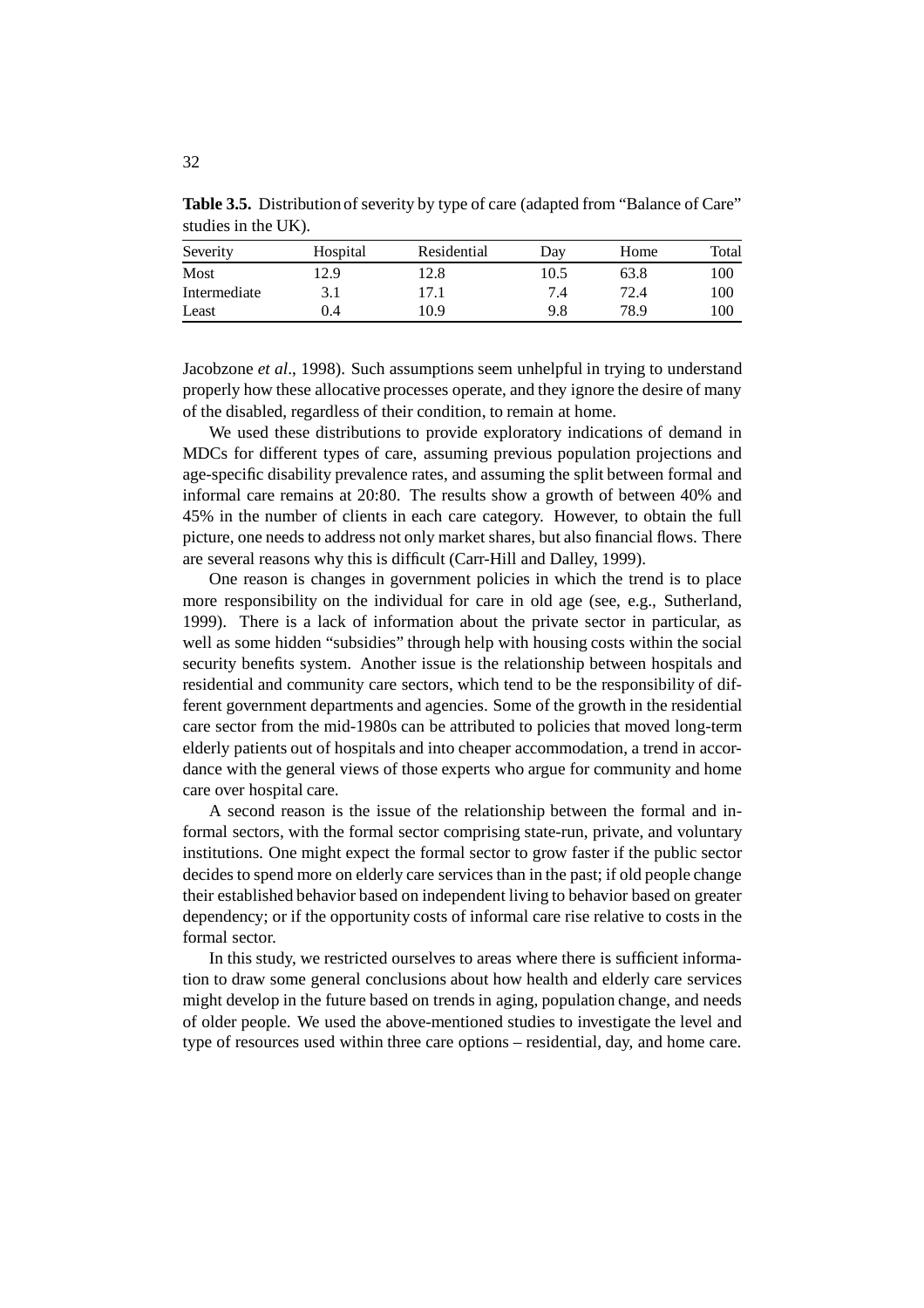|              | Care option |             |     |      |  |
|--------------|-------------|-------------|-----|------|--|
| Severity     | Hospital    | Residential | Day | Home |  |
| Most         | 10.0        | 2.8         | 1.6 | 0.9  |  |
| Intermediate | 4.0         | 2.8         | 1.0 | 0.7  |  |
| Least        | 3.9         | 2.6         | 0.4 | 0.3  |  |

**Table 3.6.** Cost weightings for different care options used in index (adapted from study by UK Department of Health).

We excluded hospital care because its effects are subsumed in previous projections of health care costs, but we tabulate the cost weights for comparison.

Altogether, 3 types of accommodation, 3 types of community (day) service, and 10 types of home service were considered. Each care option includes a mix of services, so, for example, "day care" includes a certain amount of home-based and medical services. As with the Bowen–Forte example presented in *Table 3.4*, resource usage was expressed in relative terms according to each care option and level of disability, giving 12 cost weightings in all (see *Table 3.6*), 9 of which are incorporated into the estimation methodology.

Using the severity-based disability projections and probability distributions of individuals being cared for in each care environment (assumed to remain constant), we weighted the results by the cost weightings (also assumed to remain constant) to generate an expenditure index, which is a function of disability numbers, care options, and relative costs. We then anchored the index to 1995 for reasons that will become apparent below.

The index is expressed as follows:

$$
I_k(t) = \frac{\sum_{i,j} P_i(t)\delta_{ij}(0)\sigma_{jk}(0)c_{jk}(0)}{\sum_{i,j,k} P_i(0)\delta_{ij}(0)\sigma_{jk}(0)c_{jk}(0)},
$$
\n(3.6)

where  $I_k(t)$  is the index of expenditure for option  $k$  (residential care, day care, home care);  $P_i(t)$  is the population in age group *i* at time period *t*;  $\delta_{ij}$  is the proportion of age group *i* in disability severity class *j*;  $\sigma_{ik}$  is the proportion of severity class *j* cared for in care option  $k$  (hospital care is excluded); and  $c_{ik}$  is the relative cost of option *k* in severity class *j*.

As in the case of the health expenditure discussed in Part 2, the rate of growth of this index can be decomposed into two rates, one related to population and the other an underlying rate. Assumptions concerning the latter can be combined with IIASA's population projections to project the index forward in time.

The OECD social expenditure database provides public expenditure figures on services for older people in our three categories from 1980 to 1995. It shows a dip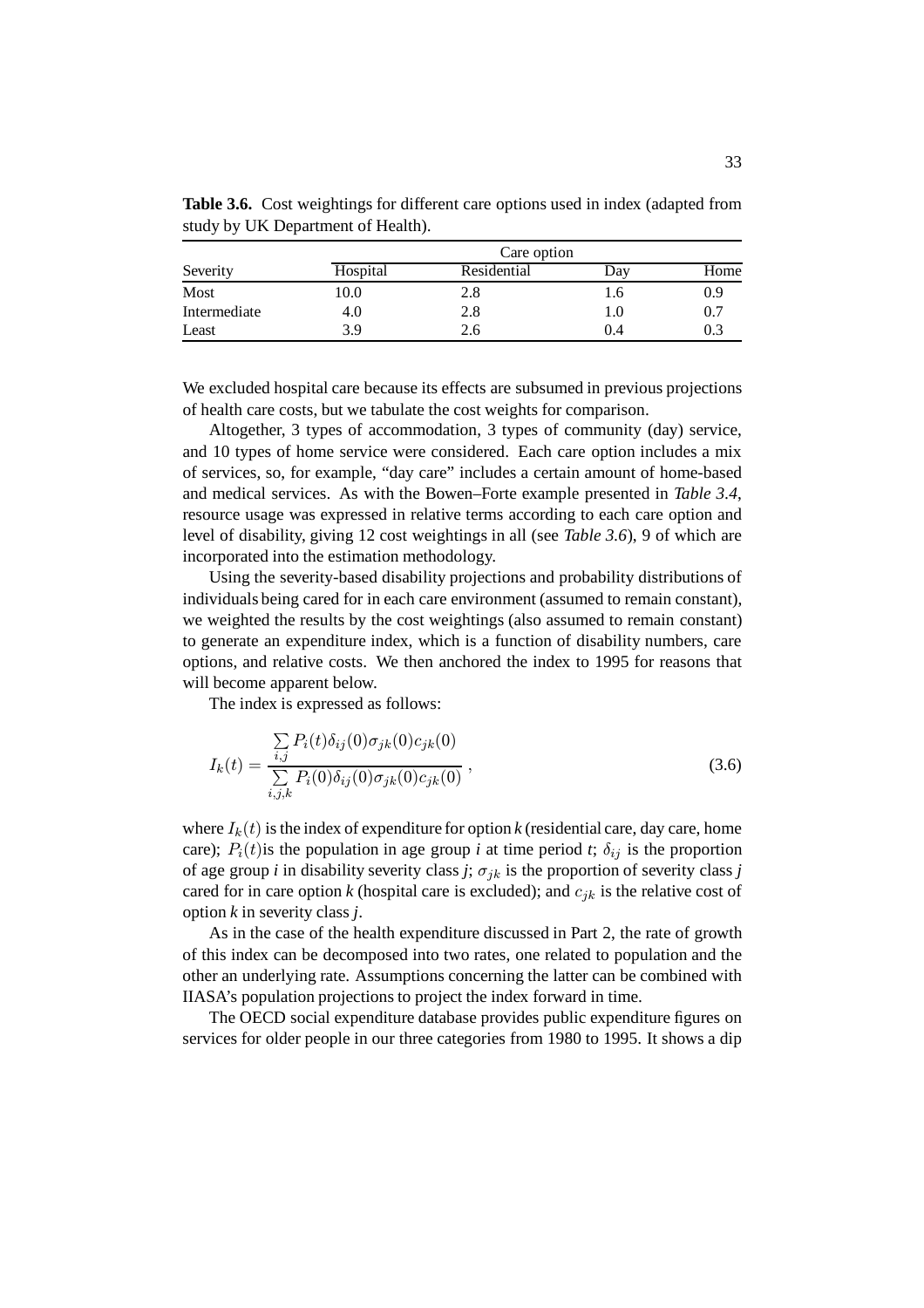in the early 1980s, corresponding to the recessionary period, followed by strong growth in the sector, averaging over 7.5% pa between 1984 and 1995. Only a small proportion of this growth is related to aging, with the rest more suggestive of rapidly evolving market conditions (growth of the public sector at the expense of the private sector, growth of the private formal sector at the expense of the private informal sector). Unfortunately, data are only available as of 1980, and so the series is not long enough to enable us to infer long-run trends. It seems, however, that the two main areas of growth have been in residential care and home services, with day services remaining relatively static. Total public expenditure on disability-related services accounts for a much smaller proportion of GDP than public expenditure on health. The figures suggest something between 0.5% for countries like the USA and over 2.5% for some Scandinavian countries. As far as can be determined, these differences are attributable to differences in reliance on the private sector (for which few comparative data are available) rather than to fundamental differences in approach to disability.

To provide some measure of comparison, we used the OECD public expenditure historical time series (1980–1995) to create a new statistical series, in which we set 1995 equal to 100. We then applied growth rates calculated from projections of the index above to project the OECD data series into the future.

In the health sector, we assumed an underlying growth rate of 3% pa. We expect, however, that governments will be more effective in containing the cost of disability care than they have been in containing heath care costs. First, health care is, to a significant degree, demand driven, as those who would not otherwise consume health care do so as their incomes rise, as services become more easily available, etc. Second, governments have traditionally contained costs of elderly care services and long-term care by rationing public formal-sector care, effectively concentrating care in the informal sector, where most caregivers are women. There is no sign that they are likely to abandon this strategy, although it will come under increasing strain as the supply of caregivers declines relative to the number of older people. On the assumption that the underlying rate of growth in disabilityassociated expenditure will be no higher than the underlying rate for health care, we therefore consider three growth scenarios, 1%, 2%, and 3% pa. The same underlying growth rate is applied to each of the three care arrangements (residential, day, and home care).

*Figure 3.6* plots the results for the case of 1% pa underlying growth, with the period up to 1995 representing OECD data and the period after 1995 representing the forward extrapolation based on projected growth in our index. Note that each of the three curves "splices" on to the OECD series reasonably well, that is, there is no abrupt change of slope to be observed in 1995.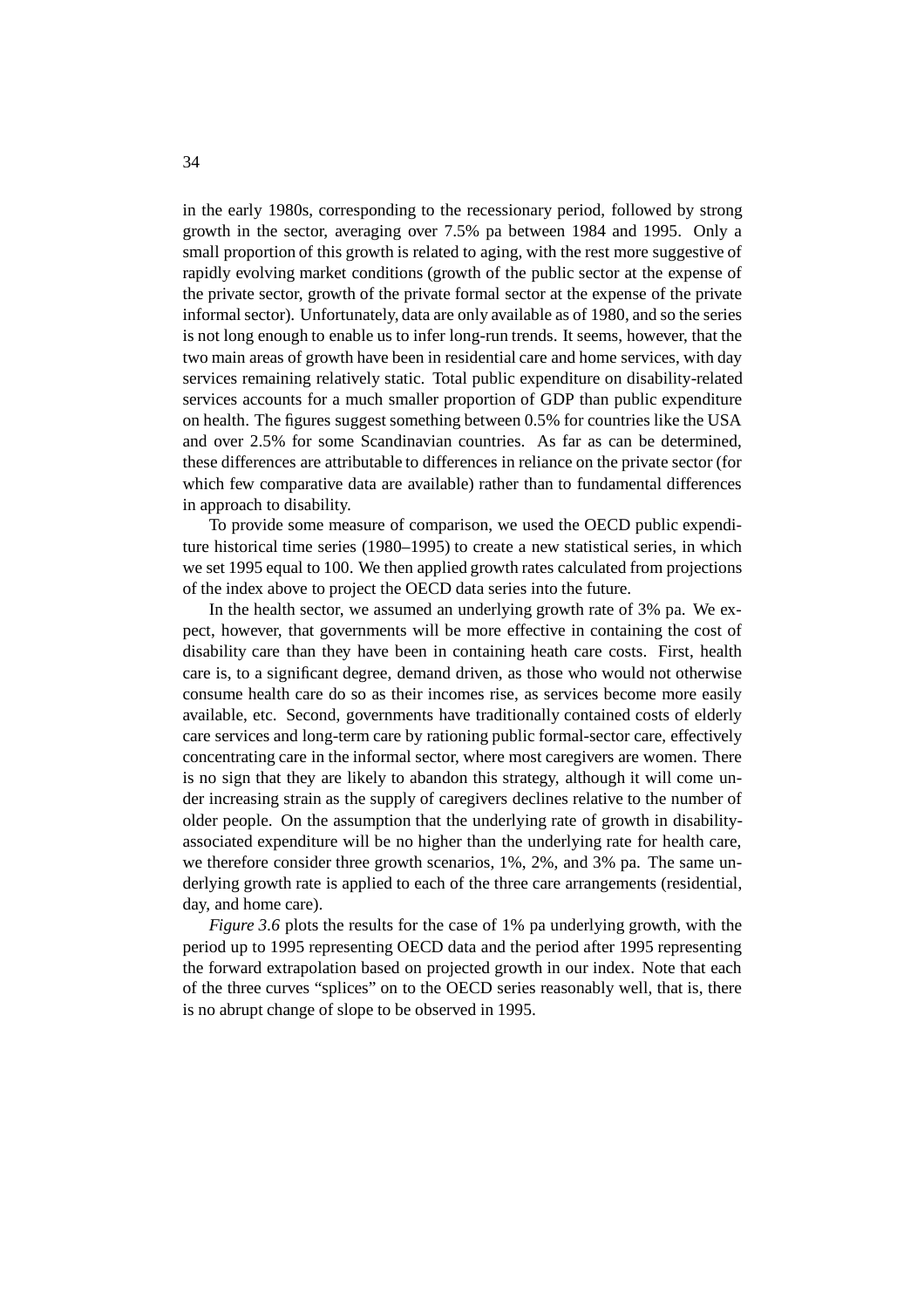

**Figure 3.6.** Growth in public expenditure on elderly care services based on population aging and an assumed 1% pa underlying rate of growth.

|                                                                           | 1995–2020 | 2020–2050 |
|---------------------------------------------------------------------------|-----------|-----------|
| Growth due to aging (% per annum)                                         | 1.44      | 3.65      |
| Percentage of GDP (at end of period) with<br>underlying rate of growth of |           |           |
| $1\%$ pa                                                                  | 0.98      | 1.50      |
| 2% pa                                                                     | 1.10      | 2.40      |
| 3% pa                                                                     | 1.40      | 4.20      |

**Table 3.7.** Public expenditure of elderly care services, rates of growth, and GDP share.

The results show a roughly 50% increase in expenditure between 1995 and 2020, followed by a doubling between 2020 and 2050. As can be seen from *Table 3.7*, however, the impact on the share of disability-related expenditure in GDP is relatively small, even at higher assumed underlying growth rates. The main conclusion, therefore, is that elderly care services exert less pressure on public expenditure than might be expected from the large increases expected in the number of people with disabilities. This conclusion is based, as we have stressed, on the assumption that the informal sector continues to supply the bulk of care and that the public–private split in the formal sector remains unchanged. This assumption may be untenable in the longer term. The figures in *Table 3.7* should not be construed to mean that the broad economic impact of disability is therefore modest, as such an assessment would require much more analysis of the informal sector.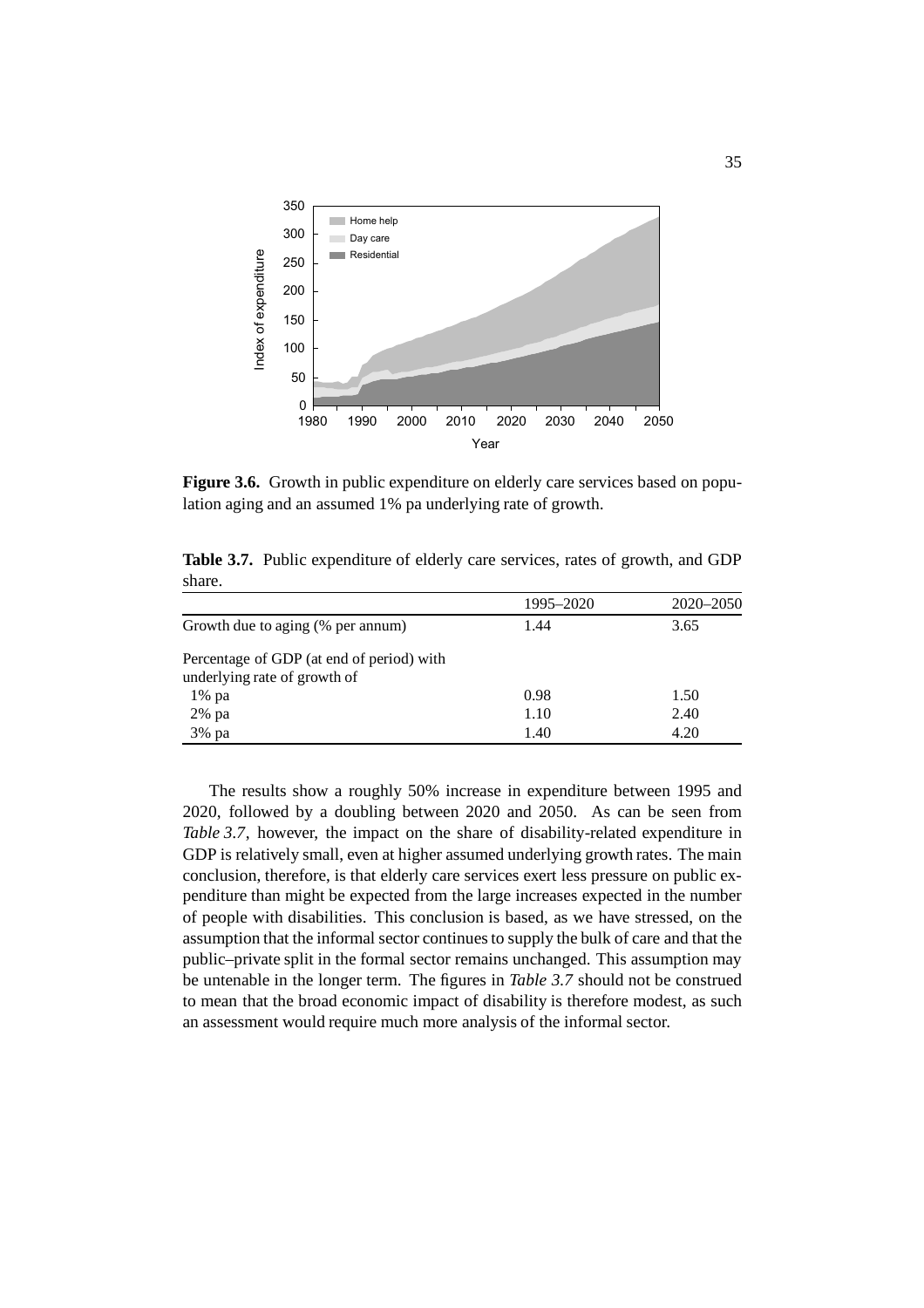## **4 Conclusions**

Our results indicate that health care will continue to consume an increasing share of national income in both regions. In MDCs, where population growth was the main cause of growth between 1960 and 1995, aging will take over as the main demographic cause of health expenditure increase. In LDCs, population growth will also give way to aging, but not until after 2050. These conclusions are fairly robust in the sense that quite large changes in the per capita health expenditure weights for the very old make only a small difference to the outcome in terms of GDP share.

Thus, even if it is assumed that countries will achieve some success in controlling health care costs for higher age groups, health expenditure will still rise unless there are accompanying reductions in the underlying growth rate, through, for example, greater use of rationing or effective preventive programs. As far as the IIASA model is concerned, the historical pattern of development and the altruistic, high-profile nature of the health care system suggest that it is more realistic to assume that the underlying growth rate is exogenous, with additional growth deriving from population aging and change. Precise assumptions about the underlying growth rate can be adjusted for use in different scenarios.

The other impact of aging considered in this study is that on elderly care services related to disability and chronic illness. Large increases in disability due to aging are predicted, regardless of the methodology used. The association between aging and disability will lead to potentially large increases in the numbers of people requiring personal care in both MDCs and LDCs, although the estimates for LDCs are much less certain than those for MDCs. Whereas in MDCs the number of people with disabilities is projected to plateau by around 2050 (earlier for all age groups except the very old), the number of individuals with disabilities in LDCs will continue to grow. In the medium term, the amount of growth is sensitive to how disability is measured and to assumptions about the biological processes of aging and whether healthier lifestyles will reduce the incidence of chronic disease. Thus, there remains much uncertainty as to the precise level of disability.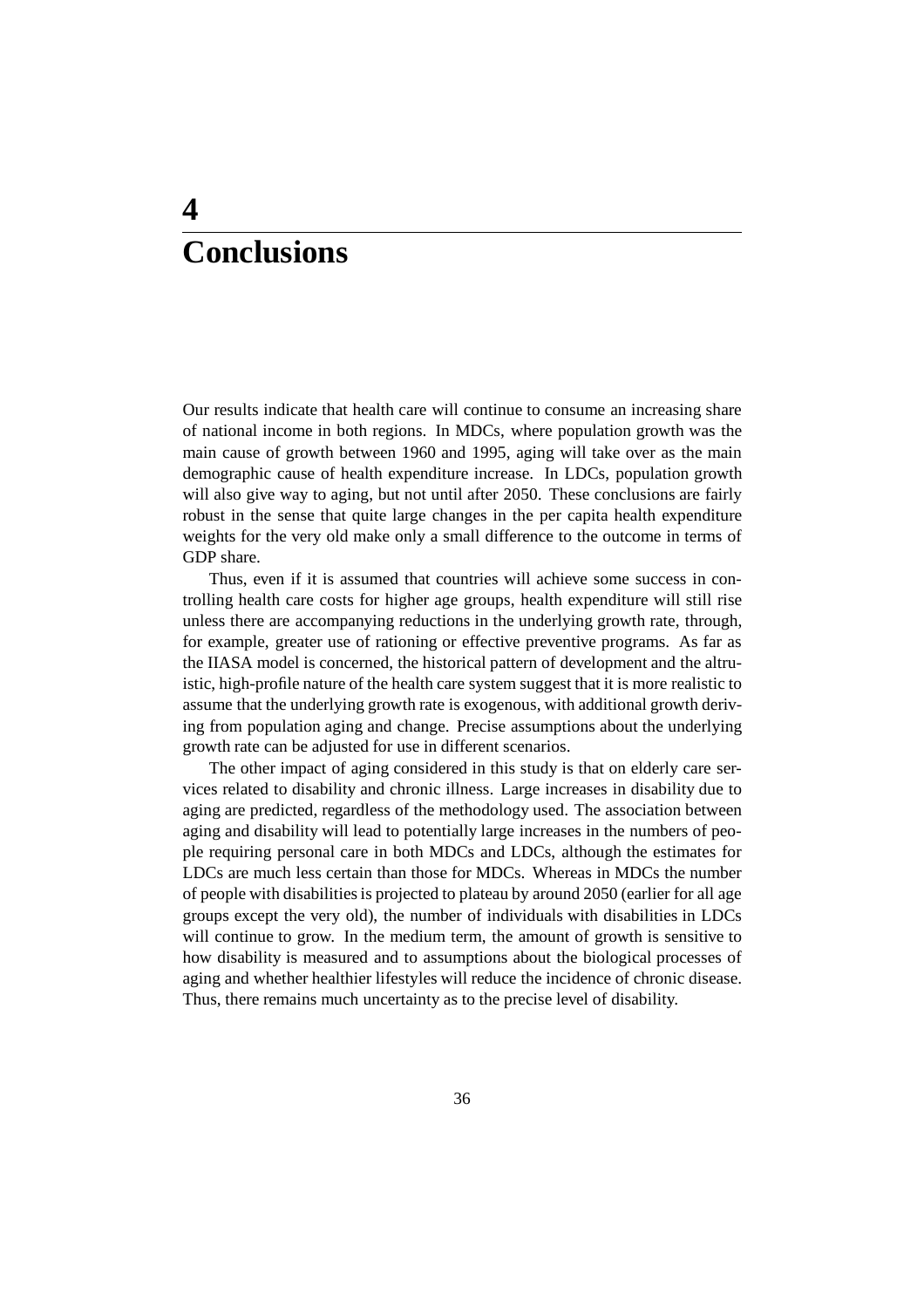The future role and scope of elderly care services are also difficult to predict, partly because of this uncertainty and partly because of the dominance of the informal sector. For example, if all informal care were to be charged at the same rate as formal care, elderly care services would count for as great a share of GDP as health care (see Laing and Buisson, 1998).

Data for the formal sector indicate a fast-growing but relatively immature industry whose growth is susceptible to government intervention and regulation. The future is therefore inherently difficult to predict, and experience indicates that the expected demographic pressures may not translate mechanistically into more nursing or residential accommodation. Insurance markets for disability-related nursing care are still in their infancy, but if they take off, they may induce more flows from the informal to the formal sector. In any event, the share of GDP on long-term care is likely to remain at fairly low levels for some time, and therefore its impact within the IIASA model will be small overall.

However, the impact within the relevant age groups is likely to be greater. Analysis suggests that the supply of informal caregivers is likely to decline in MDCs, although not by as much as expected. It is possible that those older people needing institutional care will have to contribute more from their personal income and wealth than in the past. In addition, a shrinking work force may lead to shortages in professional caregivers, which could lead to increases in wage costs or, in extreme cases, to the neglect of older people. Any shortfall might well lead to additional migration of labor from LDCs to MDCs, particularly women in caring professions.

Throughout this report, the arguments put forward have been based purely on an analysis of the trends. The cynic says, "But haven't we been here before?" After all, populations have been aging for centuries and societies have adjusted as necessary. It is also widely accepted that demographers have been wrong in the past – for example, failing to predict the 1950s baby boom or the subsequent rapid declines in fertility in the 1960s. In addition, countries such as Germany, where the aging process is well advanced, seem to be coping reasonably well. But these are not matters that can be left to chance, and all countries still need to face up to the same two policy issues:

- How to provide an affordable health care system, given rapidly changing technology and the ever-increasing take-up of services such as screening and elective surgery, and the fact that these changes seem to be impacting on older people more than on the young.
- How to look after older people given the changing nature of the informal sector and the fact that care providers are split between different types of institutions, both public and private.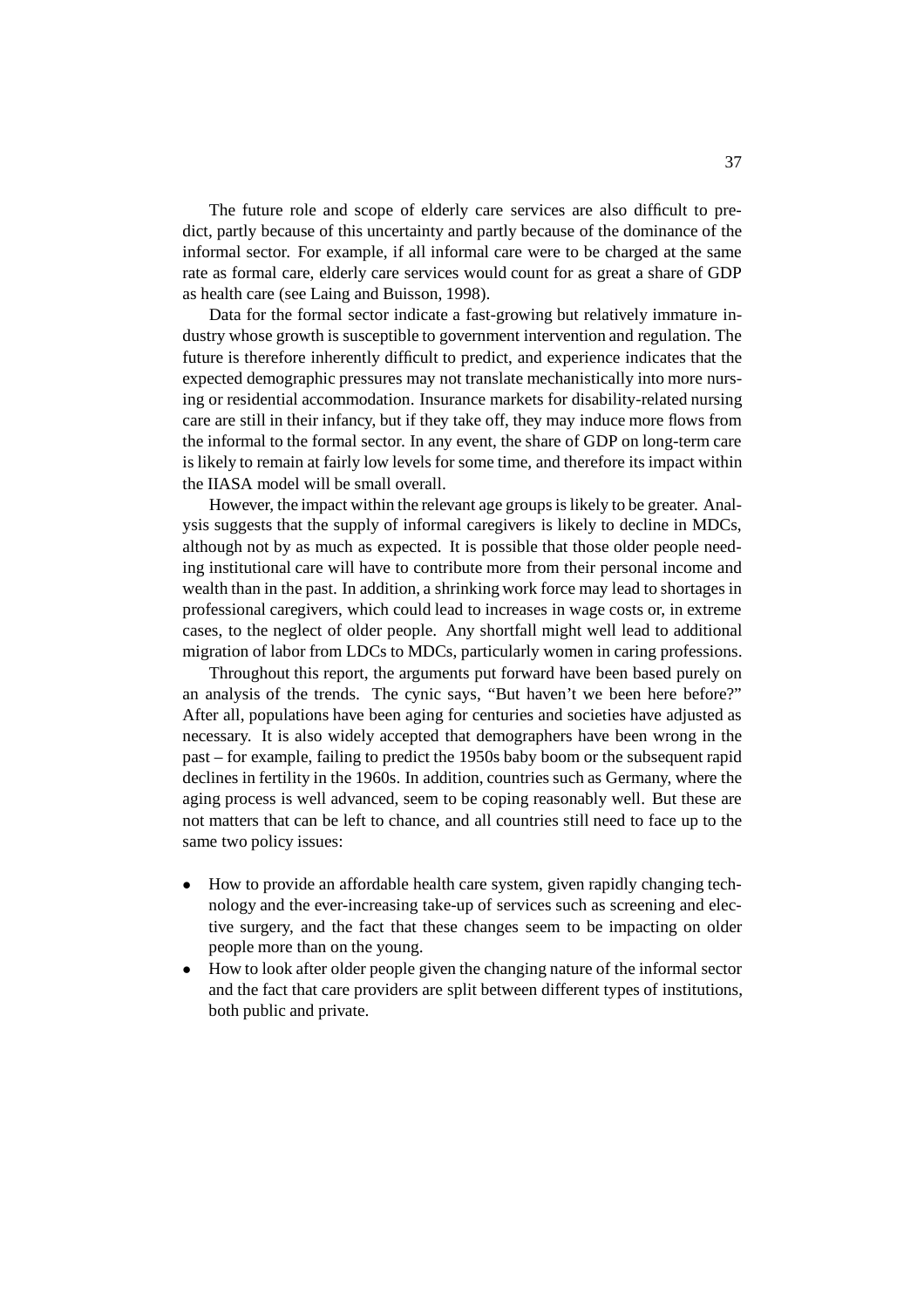### **Annex: Overview of Method Used to Measure Disability**

This annex gives an overview and examples of the measures and scales developed by the Office of Population Censuses and Surveys (OPCS) in the UK (Martin et al., 1988), which were used to produce age- and sex-specific disability prevalence rates for 10 different severity categories. The original methodology, which has been used many times and is still being developed and refined, draws on the conceptual framework developed in the World Health Organization's International Classification of Impairments, Disabilities and Handicaps (ICIDH).

The ICIDH identifies the following separate consequences of disease:

- Impairment: "any loss or abnormality of psychological, physiological or anatomical structure or function," in other words, parts or systems of the body that do not work (e.g., vision)
- Disability: "any restriction or lack (resulting from an impairment) of ability to perform an activity in the manner or within the range considered normal for a human being," or things people are unable to do (e.g., seeing)
- Handicap: the relationship between impaired and/or disabled people and their surroundings, referring to "a disadvantage for a given individual, resulting from an impairment or disability, that limits or prevents the fulfillment of a role (depending on age, sex and social and cultural factors) for that individual" (e.g., orientation)

Disablement refers to all three consequences of the disease or trauma. To give an example, someone with a particular impairment, such as diabetes, would not be considered disabled if the disease had no effect on his or her ability to undertake normal activities. If, however, the disease or its sequelae (perhaps because of consequent vision or heart problems) restricted such activities, then he or she would be classified as disabled. If these disabilities disadvantaged a person in his or her daily life, such as an inability to work or participate socially, then the person would be considered handicapped. Preparatory work for the OPCS survey included construction of separate measurement scales in 10 areas of disability:

- Locomotion
- Reaching and stretching<br>• Dexterity
- **Dexterity**
- Seeing
- Hearing
- Continence
- **Communication**
- Personal care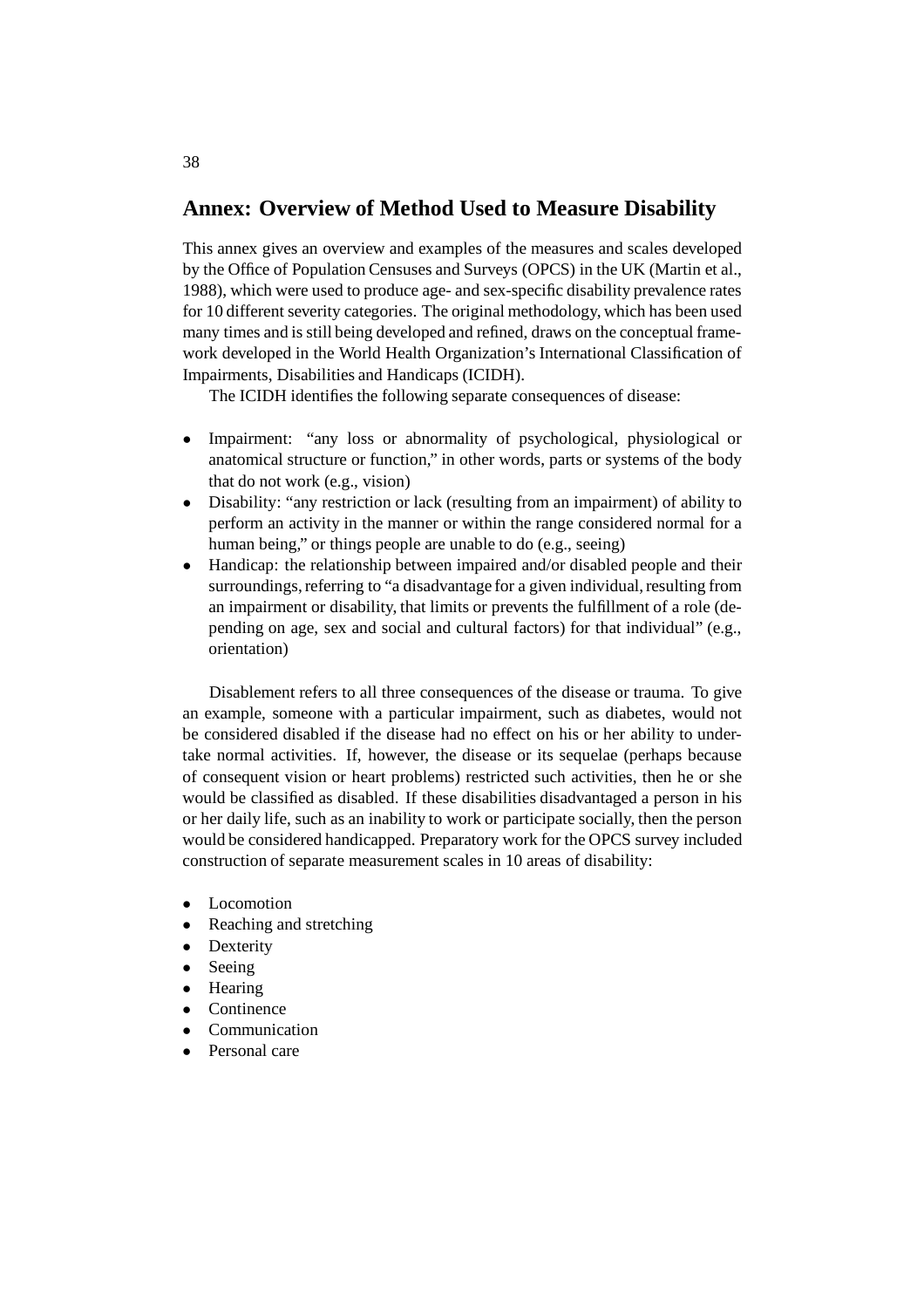- **Behavior**
- Intellectual functioning

Input was provided by professionals with expertise in disability, researchers, professional caregivers, members of voluntary organizations, and members of the Departments of Health and Social Security (over 100 individuals in all). Judges were asked to rate combinations of different disabilities on a 15-point scale. The combinations differed according to the disabilities included, their levels of severity, and so on. Using statistical techniques to model the judges' ratings for each combination of disabilities, it was found that by taking into account only the three most severe disabilities and their severity scores, a high correlation between the judges' ratings and the model could be achieved. Using regression techniques, this produced the following formula:

$$
Worst + 0.4(\text{second worst}) + 0.3(\text{third worst}).\tag{A.1}
$$

To give an example, suppose the three highest disability scores for an individual are 12, 8, and 6. The combined score would be  $12 + (8 \times 0.4) + (6 \times 0.3) = 17$ .

Scores are placed in bandwidths equal to 1.95. They are converted to 10 categories ranging between 1 (least severe) and 10 (most severe). Someone with a score of between 17 and 18.95, as is the case in the example above, would be placed in category 9, whereas someone with a score between 15 and 16.95 would be placed in category 8. Note that persons with only one or two minor disabilities score zero. How these categories are related and how people can be judged may be seen from the examples presented below, also based on Martin *et al*. (1988).

This scale was applied to everyone in the survey. Note that there is no absolute meaning to terms such as "severe" and "very severe." In our study the 10 categories are grouped into three larger categories for convenience only:

- "Most" severe (categories 8–10)
- "Intermediate" severity (categories 5–7)
- "Least" severe (categories 1–4)

A selection of examples is presented here to give a picture of what is implied by allocation to a particular severity category. Many more examples are provided by Martin *et al*. (1988).

#### **Examples of Placement into Severity Categories**

**Severity Category 1**. Man aged 59: deaf in one ear. *Overall severity score* 1.5 (severity category 1). *Hearing score* 1.5 – difficulty hearing someone talking in a normal voice in a quiet room.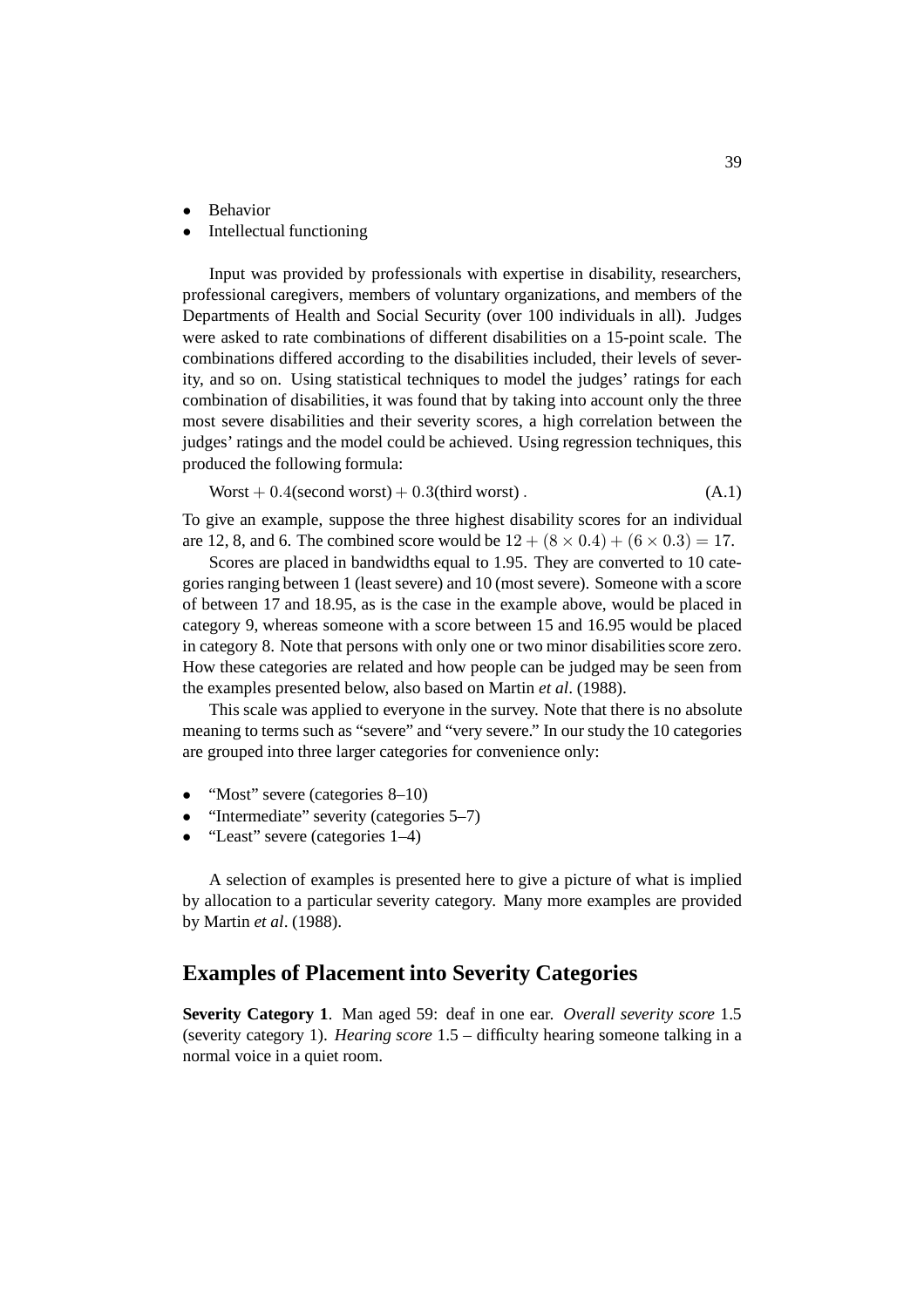**Severity Category 2**. Woman aged 71: angina; eye problems. *Overall severity score* 4.25 (severity category 2). *Locomotive score* 3.0 – cannot walk 200 yards without stopping or severe discomfort. *Seeing score* 1.5 – cannot see well enough to recognize a friend across the road; has difficulty seeing to read ordinary newspaper print.

**Severity category 6**. Man aged 65: arthritis in spine and legs; stroke affecting right side; heart condition. *Overall severity score* 11.55 (severity category 6). *Locomotion score* 7.0 – always needs to hold on to something to keep balance; cannot bend down and pick up something from the floor and straighten up again; can only walk up and down a flight of 12 stairs if holds on to handrail and takes a rest; cannot walk 200 yards without stopping or severe discomfort. *Reaching and stretching score* 6.5 – has difficulty holding arm in front to shake hands with someone. *Dexterity score* 6.5 – has difficulty picking up and pouring from a full kettle or serving food from a pan using a spoon or ladle; has difficulty unscrewing the lid of a coffee jar or using a pen or pencil; can pick up a small object with one hand but not the other.

**Severity category 10**. Man aged 55: stroke. *Overall severity score* 19.05 (severity category 10). *Locomotion score* 11.5 – cannot walk at all. *Personal care score* 11.0 – cannot feed self without help; cannot carry out following without help: get in and out of bed; wash all over; get in and out of chair; wash hands and face; dress and undress; get to toilet and use toilet. *Dexterity score* 10.5 – cannot carry out any activities involving holding, gripping, and turning. *Reaching and stretching score* 9.0 – cannot put either arm up to head to put a hat on; cannot put either hand behind back to put jacket on or tuck in shirt; has difficulty holding either arm in front to shake hands with someone. *Communication score* 5.5 – is very difficult for strangers to understand. *Continence score* 2.5 – loses control of bladder at least once a month. *Seeing score* 1.5 – cannot see well enough to recognize a friend across the road; has difficulty seeing to read ordinary newspaper print.

#### **Note**

[1] The United Nations has been especially active in raising the profile of disability and health care issues. In 1981, the International Year of Disabled Persons, it estimated that there were 500 million people with disabilities worldwide, of which 400 million were in developing countries. It declared 1983 to 1991 to be the Decade of Disabled Persons and asked each country to prepare long-term strategies and policies for helping the disabled. It has also been active in the field of statistical collection, designing frameworks and helping countries design their population censuses, the main means of data collection.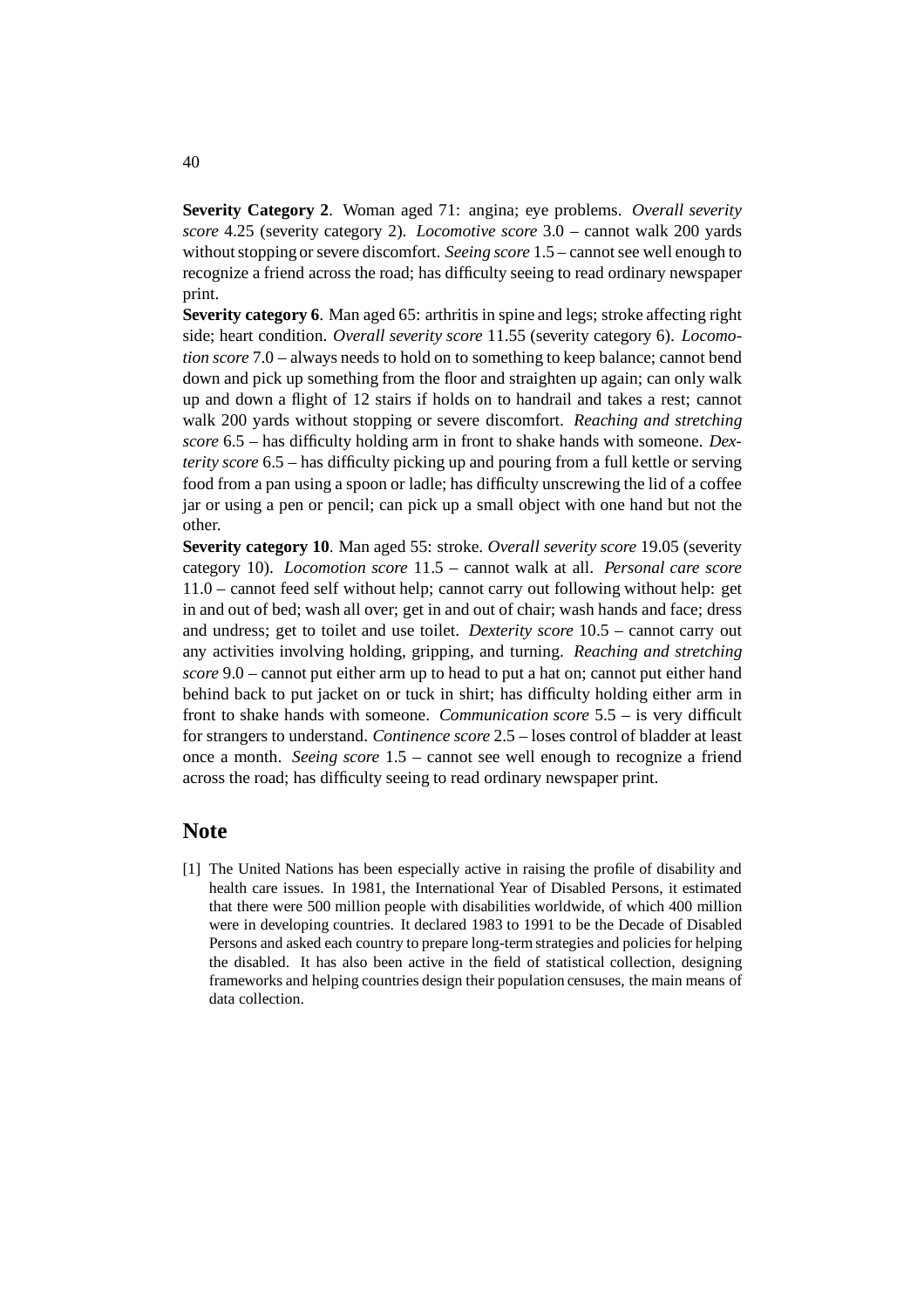#### **References**

- Aaron, H., 1996, Thinking about health care finance: Some propositions, in *Health Care Reform: The Will to Change*, *Health Policy Studies*, No. 8, Organisation for Economic Co-operation and Development, Paris, France:47–58.
- Bebbington, A.C., 1991, The expectation of life without disability in England and Wales, *Population Trends*, **66**:26–29.
- Bowen and Forte, 1997, Improving the balance of elderly care services, in S. Cropper and P. Forte, eds, *Enhancing Health Services Management*, Open University Press, Milton Keynes, UK.
- Carr-Hill, R., and Dalley, D., 1999, Estimating the Demand Pressures Arising from Need for Social Services for Older People, Centre for Health Economics, University of York, England.
- Cichon, M., Newbrander, W., Yamabana, H., Weber, A., Normand, C., Dror, D., and Preker, A., 1999, Modeling in Health Care Finance: A Compendium of Quantitative Techniques for Health Care Financing, International Labour Office and International Social Security Association, Geneva, Switzerland.
- Chellaraj, G., Adeyi, O., Preker, A., and Goldstein, E., 1996, Trends in health status, services and finance, *The Transition in Central and Eastern Europe*. Vol. II, Statistical Annex, World Bank, Washington, D.C., USA.
- Cropper, S., and Forte, P., eds., 1997, *Enhancing Health Services Management*, Open University Press, Milton Keynes, UK.
- Cutler, D.M., 1995, The economics of health and health care, *Papers and proceedings of the American Economics Association*, **85**(2):32–37.
- Cutler, D.M., and Meara, E., 1997, The Medical Costs of the Young and Old: A Forty Year Perspective, NBER working paper 6114, National Bureau of Economic Research, Cambridge, MA, USA.
- DSS (Department of Social Security), 1997, *The Dynamics of Retirement*, Her Majesty's Stationery Office, London, UK.
- Dunnel, K., 2000, Are we looking forward to a longer and healthier retirement?, *Health Statistics Quarterly*, **6**:18–25.
- Endo, Y., and Katayama, E., 1998, Population aging and Japanese economic performance, in B. Bosworth and G. Burtless, eds, *Aging Societies: The Global Dimension*, Brookings Institute Press, Washington D.C., USA.
- European Commission, 1997, The Welfare State in Europe: Challenges and Reforms, Directorate General for Economic and Financial Affairs, No. 4, Brussels, Belgium.
- Eurostat, 1996, ESSPROS Manual, Office for Official Publications of the European Communities, Luxembourg.
- Eurostat, 1998, Social Protection Expenditure and Receipts, 1980–1995, European Commission, Luxembourg.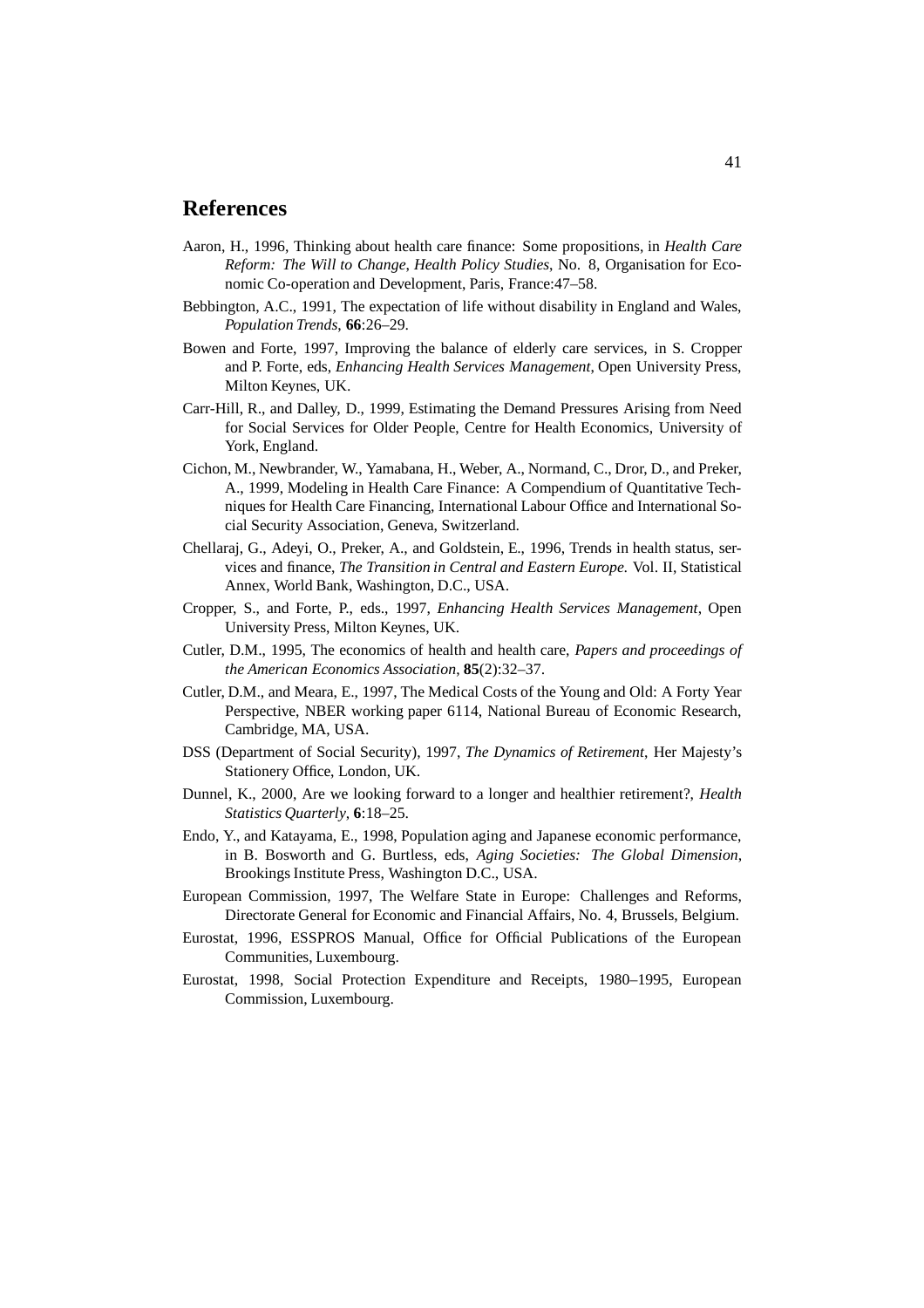- Freedman, V.A., and Martin, L.G., 1998, Understanding trends in functional limitations among older Americans, *American Journal of Public Health*, **88**(10):1457–1461.
- Grundy, E., Ahlburg, D., Ali, M., Breeze, E., and Sloggett, A., 1999, Disability in Great Britain, Department of Social Security, Research Report No. 94, Corporate Document Services, Leeds, UK.
- Jacobzone, S., Cambois, E., Chaplain, E., and Robine, J.M, 1998, The health of older persons in OECD countries: Is it improving fast enough to compensate for population aging?, *Occasional Papers*, No. 37, Organisation for Economic Co-operation and Development, Paris, France.
- Jackson, W.A., 1998, *The Political Economy of Population Aging*, Edward Elgar, Cheltenham, UK.
- Kaye, H.S., Laplante, M. P., Carlson, D., and Wenger, B.L., 1996, Trends in disability rates in the United States, 1970–1994, *Disability Statistics Abstract*, **16** (November):1–6; www.dsc.ucsf.edu/UCSF/spl.taf? from=default
- Kojima, H., 1995, Aging in Japan: Population policy implications, *Korea Journal of Population and Development*, **24**(2):197–214.
- Laing and Buisson, 1998, *Care of Elderly People: Market Survey 1998*, Laing and Buisson, London, UK.
- Liu, X., Liang, J., Muramatsu, N., and Sugisawa, H., 1995, Transitions in functional status and active life expectancy among older people in Japan, *Journal of Gerontology*, **50B**(6):S383–S394.
- Lutz, W., ed., 1996, *The Future Population of the World: What Can We Assume Today?*, Earthscan, London, UK.
- Manton, K.G., Corder, L., and Stallard, E., 1997, Chronic disability trends in the US elderly populations: 1982–1984, *Proceedings of the National Academy of Sciences*, 94:2593–2598.
- MacKellar, L., and Reisen, H., 1998, International Diversification of Pension Assets is No Panacea for Population Aging, IR-98-34, International Institute for Applied Systems Analysis, Laxenburg, Austria.
- MacKellar, L., and Ermolieva, T., 1999, The IIASA Social Security Reform Project Multiregional Economic-Demographic Growth Model: Policy Background and Algebraic Structure, IR-99-007, International Institute for Applied Systems Analysis, Laxenburg, Austria.
- Martin, J., Meltzer, H., and Elliot, D., 1988, OPCS surveys of disability in Great Britain, Report 1, The Prevalence of Disability Among Adults, Her Majesty's Stationery Office, London, UK.
- Mayhew, L., 1998, Social protection and the cost of health care in old age, paper presented at the Second Meeting of the Working Group on Global Population Aging, Social Security and the International Economy, International Institute for Applied Systems Analysis, Laxenburg, Austria.
- McDonald, A.G., Cuddeford, G.C., and Beale, E.M.L., 1974, Mathematical models of the balance of care, *British Medical Bulletin*, **122**:64–67.